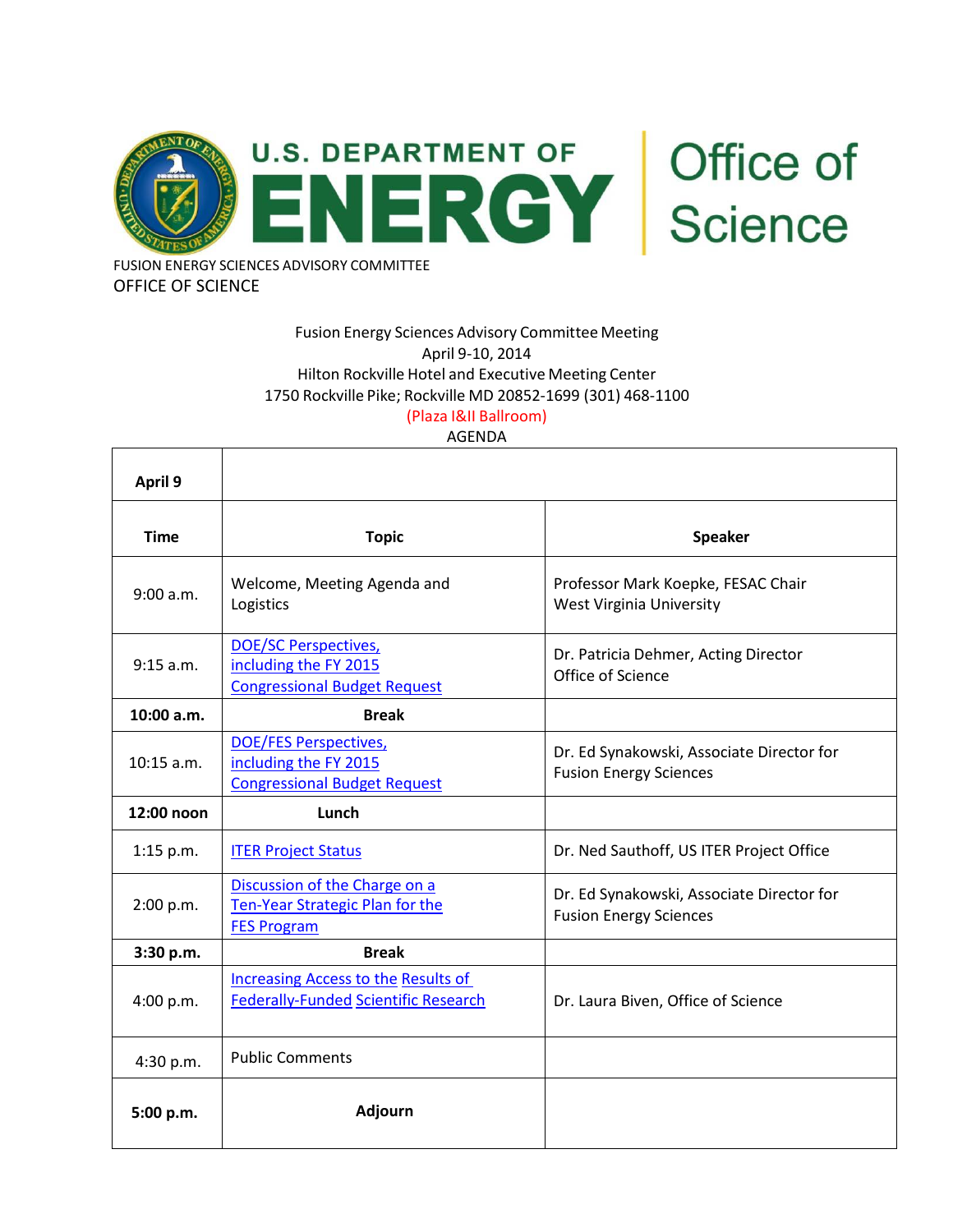## Fusion Energy Sciences Advisory Committee Meeting April 9-10, 2014 AGENDA

| April 10     |                                                                                     |                                                                                                 |
|--------------|-------------------------------------------------------------------------------------|-------------------------------------------------------------------------------------------------|
| <b>Time</b>  | <b>Topic</b>                                                                        | <b>Speaker</b>                                                                                  |
| 8:45 a.m.    | Charge on the Committee of<br><b>Visitors for the FES Program</b>                   | Dr. James Van Dam, Director, Research<br>Division, Office of Fusion Energy Sciences             |
| 9:30 a.m.    | Perspectives from the Office<br>of Advanced Scientific<br><b>Computing Research</b> | Dr. Steve Binkley, Associate Director for<br>Office of Advance Scientific Computing<br>Research |
| $10:15$ a.m. | <b>Break</b>                                                                        |                                                                                                 |
| $10:30$ a.m. | <b>Charge on Workforce</b><br>Development Needs for the<br><b>FES Program</b>       | Dr. Hantao Ji, PPPL, Chair of the FESAC<br>Subpanel of Workforce Development<br><b>Needs</b>    |
| $11:15$ a.m. | <b>Laboratory Plasma</b><br><b>Astrophysics and Beyond</b>                          | Dr. Hantao Ji, PPPL                                                                             |
| $11:45$ a.m. | <b>Adjourn</b>                                                                      |                                                                                                 |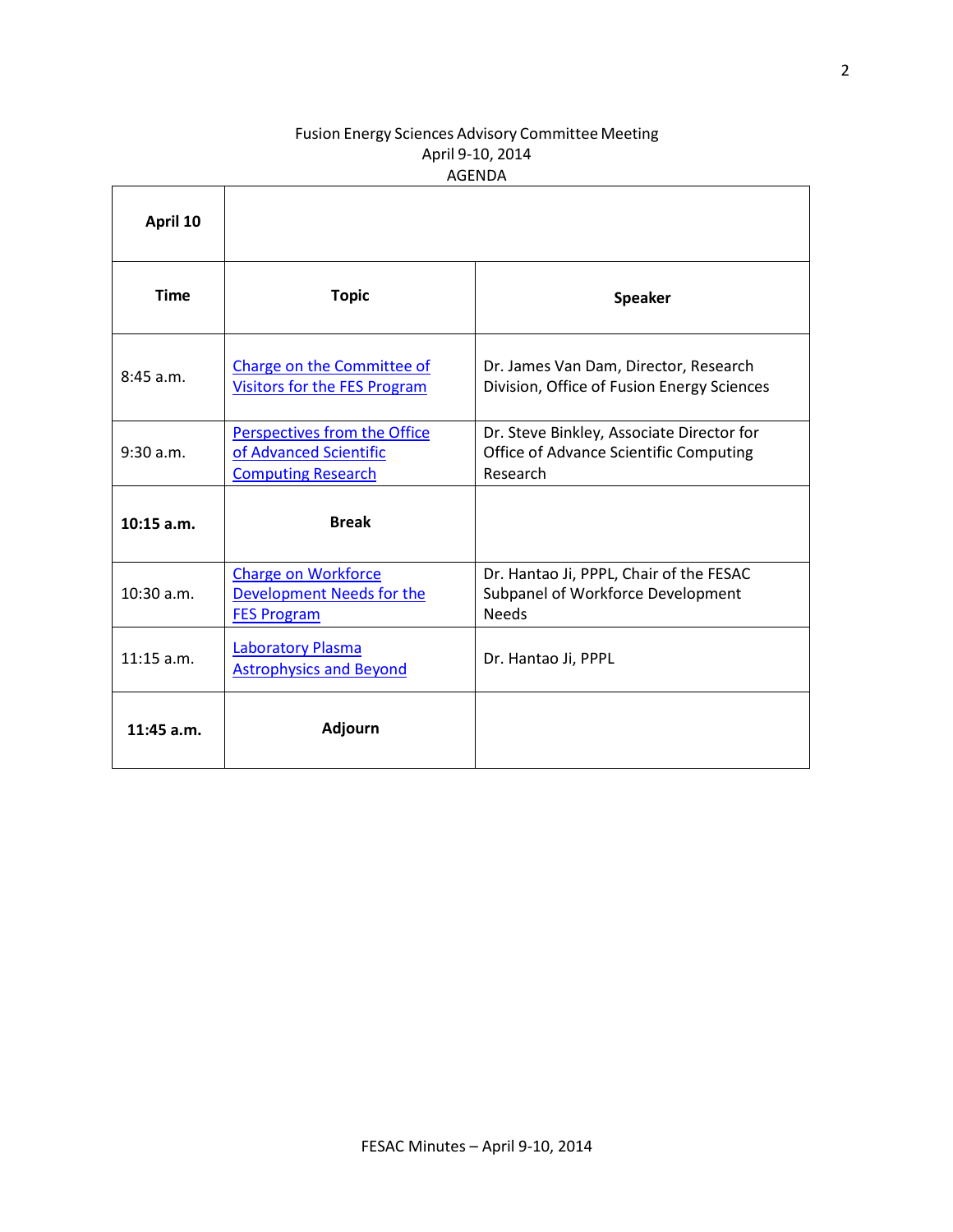### **ROLL CALL**

#### **Committee/Voting Members Present:**

Professor Mark Koepke, **Chair** West Virginia University

Dr. Steven Zinkle, **Vice Chair** Oak Ridge National Laboratory

Professor Amitava Bhattacharjee Princeton Plasma Physics Laboratory

Dr. Bruce Cohen Lawrence Livermore National Laboratory

Professor Raymond J. Fonck University of Wisconsin, Madison

Professor John E. Foster University of Michigan in Ann Arbor

Dr. Charles M. Greenfield General Atomics

Dr. Richard J. Groebner General Atomics

Dr. Amanda Hubbard Massachusetts Institute of Technology

Dr. Hantao Ji Princeton University Dr. Jin-Soo Kim FAR-TECH, Inc.

Dr. George H. Neilson Princeton Plasma Physics Laboratory

Dr. Juergen Rapp Oak Ridge National Laboratory

Dr. Linda E. Sugiyama Massachusetts Institute of Technology

Professor Ellen G. Zweibel University of Wisconsin-Madison

#### **Committee/Voting Members Absent:**

Dr. Ramon Leeper Los Alamos National Laboratory

Professor Robert Rosner The University of Chicago

Dr. Christopher J. Keane Washington State University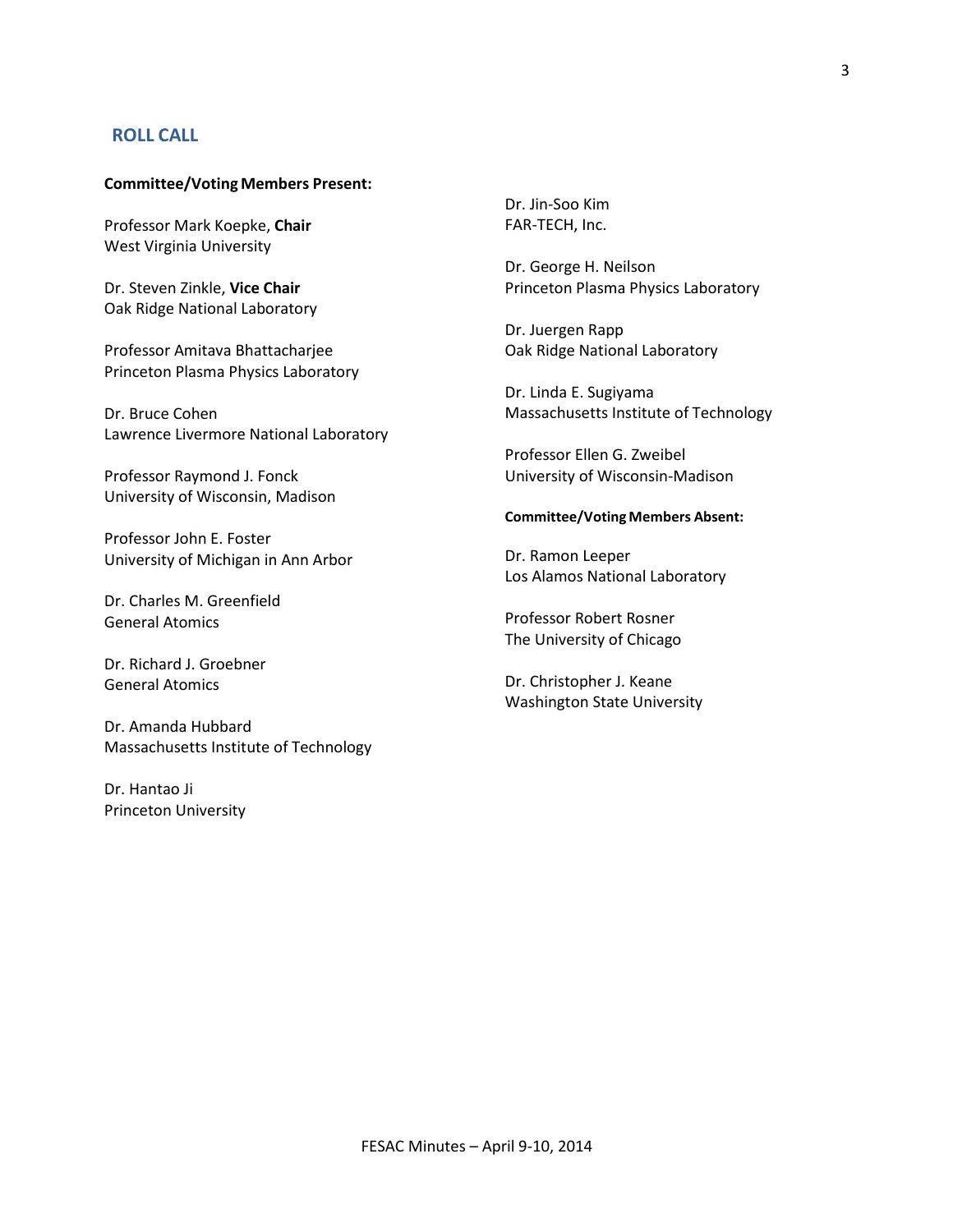#### **Liaisons/Ex officios Present:**

Professor Fred Skiff **American Physical Society Division of Plasma Physics** Professor of Physics University of Iowa

Dr. Minami Yoda **American Nuclear Society Fusion Energy Division** Professor of Engineering Georgia Institute of Technology

Dr. John W. Steadman **Institute of Electrical and Electronics Engineers** Dean of Engineering University of South Alabama

#### **Liaisons/ex officios Absent:** None

#### **DOE/SC Attendees:**

Dr. Dehmer Dr. Laura Biven (first day only) Dr. Binkley Dr. Brown Ms. Chao Dr. Laviolette Mr. Lehman

#### **DOE/FES Attendees:**

Dr. Synakowski Mrs. Afzal Dr. Barish Dr. Bolton Dr. Finnegan Dr. Glowienka Dr. Mandrekas Mr. May Mr. Nardella Mr. Opdenaker Dr. Podder Mrs. Satsangi Mr. Stevens Dr. Thio Dr. Van Dam

# **Other Attendees:**

Rich Hawryluk, PPPL Phil Ferguson, ORNL Robert Cauble, LLNL Ned Sauthoff, ORNL Mark Haynes, Concordia Power Mickey Wade, GA Mohamed Abdou, UCLA Miklos Porkolab, MIT Steve Dean, FPA Louis Termmello, PNNL Gerald Navratil, Columbia U David Hill, LLNL Tony Taylor, GA Vyacheslav Lukin, NRL John Gardenier, Independent Erol Oktay, Independent Stewart Prager, PPPL Michael Zarnstorff, PPPL Earl Marmar, MIT Ray Fonck, U of Wisconsin Dale Meade (first day only) Chi-Chang Kao, SLAC (first day only) Turkan Gardenier, Pragmatica Corp.

### Mr. Vanek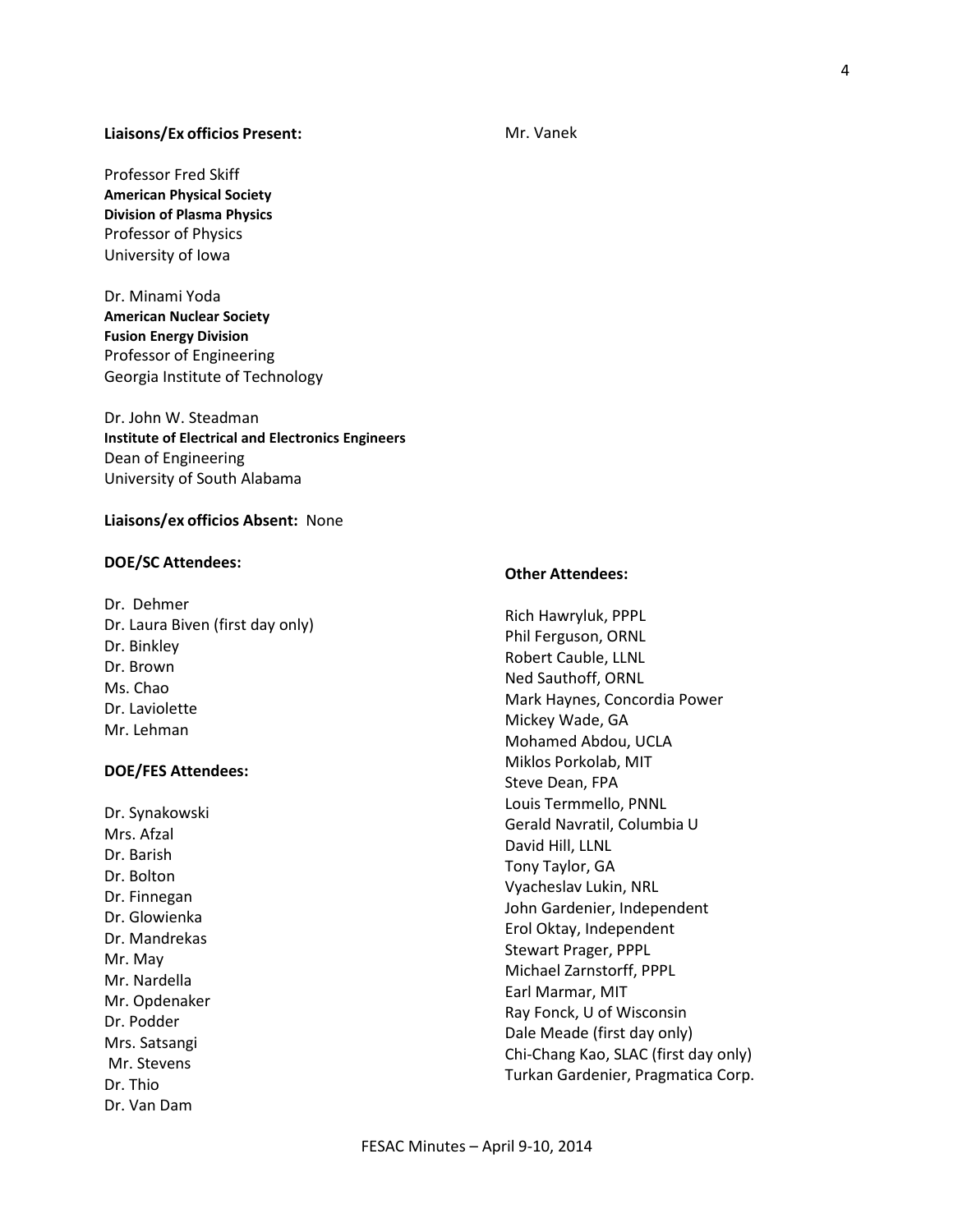## **MINUTES OF FESAC MEETING**

### **Wednesday, April 9, 2014**

#### *Dr. Mark Koepke, Chairman presiding.*

### **WELCOME**

Dr. Mark Koepke introduced the purpose of the meeting, reviewed safety procedure, and introduced Dr. Pat Dehmer, Acting Director of the Office of Science.

# **PRESENTATION ON DOE/SC PERSPECTIVES, INCLUDING THE FY 2015 CONGRESSIONAL BUDGET REQUEST**

#### *Dr. Patricia Dehmer, Acting Director of the Office of Science*

Dr. Dehmer gave perspective from 12 years in BES and 7 years as the Deputy Director of the Office of Science (SC).

Dr. Dehmer discussed how, during the 12 years she was the Designated Federal Official for BESAC and more recently for the 7 years she interacted with all FACAs, she had encountered neither the level of perceived conflict of interest, the number of expressions of concerns received, nor the prevalence of parochial bias associated with the Rosner panel that was charged with prioritizing the non-ITER Magnetic Fusion Energy (MFE) activities. She described how other Advisory Committee panels operate in general and, specifically, that they are expected to adhere to the FACA rules of the advisory committee. Opinions from labs are obtained by a strategic planning panel from invited presentations followed by a questionand-answer session, rather than obtained from panel membership. She urged FESAC to take all measures necessary to avoid problems experienced with the Rosner panel process and report.

She elaborated upon the FES-related slides in her presentation and discussed how important having a good FES strategic plan is to realizing these FES opportunities. She outlined other SC-office examples of strategic-plan processes leading to beneficial budget authority.

Other SC program offices experienced FY15 budget increases: advanced computing (which is a high priority for SC this year, bolstered by dozens of reports from ASCAC and workshops); also, SEAB is looking at exascale. The BES increase results from interesting exercises that culminated last July in a BESAC report from a subcommittee chaired by the BESAC chair. This impactful FESAC report led to shockingly grand changes in the light-source community: it terminated one project, changed other existing light sources, and had a big impact on both the FY15 Presidential budget request and the FY14 enacted budget. The BER increase in areas of high-performance computing for climate change came from strategic workshops and input. The domestic HEP program is on hold while we wait for the HEPAP report due in May. No significant new investments are being considered until the P5 standing subcommittee and HEPAP set the direction for the high-energy program. In the meantime, HEP experienced a \$50M decrease. Similarly, the FES budget experienced a significant decrease both to ITER and the domestic program. The increase for NP aligns with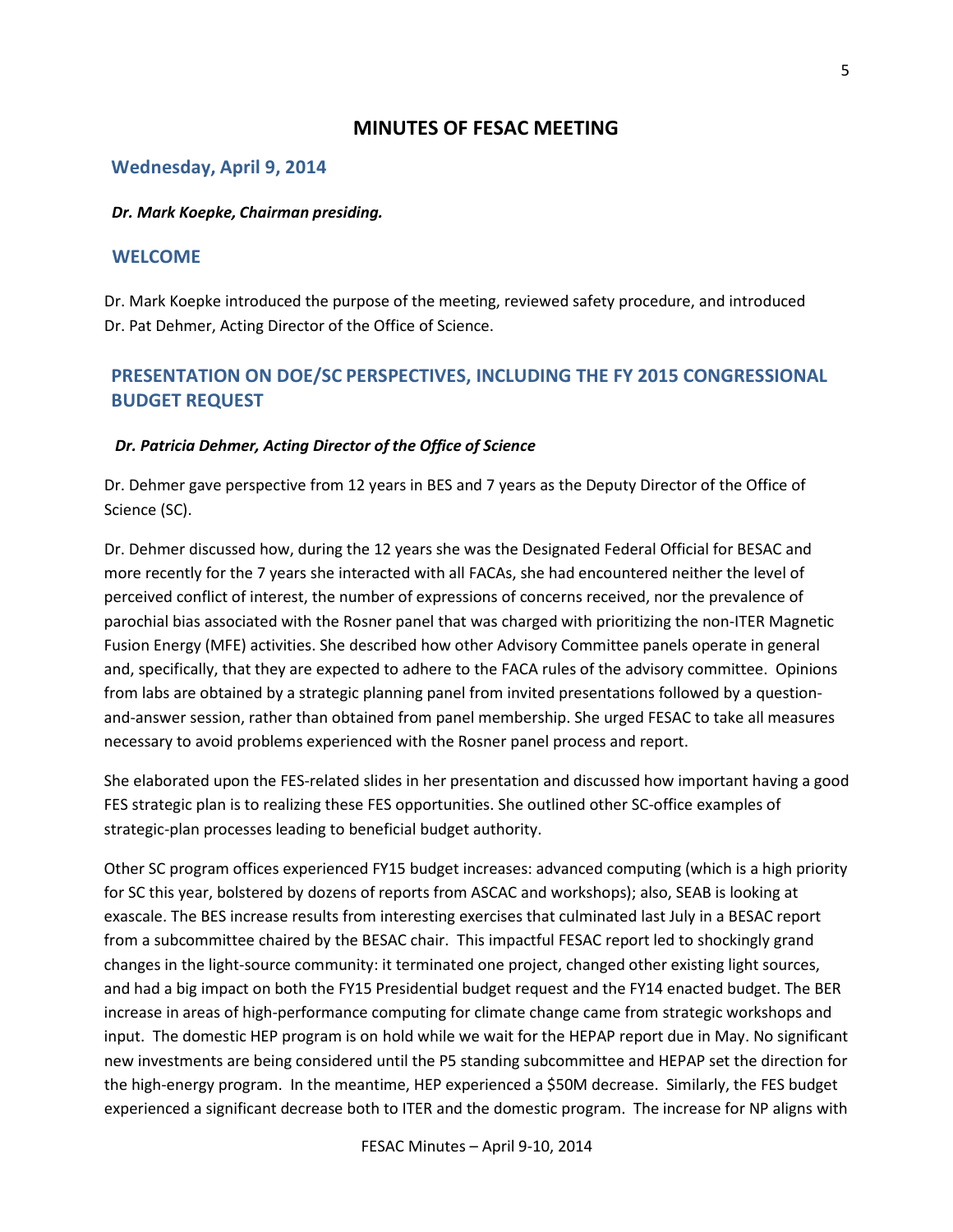their well-established plan; this increase goes for the FRIB construction project, funded at \$90M/year; it resulted from a strategic plan that is well supported by the community and DOE. In further comparison with other SC offices, ASCR experienced a significant increase for upgrades, and for lifting a new generation of exascale computers to come on line in early 2020. For ASCR, increases in computing is the highest priority, based on the ASCAC report, the National Academies report, Exascale-Computing-specific workshops, in addition to the Secretary's advisory committee.

BES planning resulted in an exercise ending in July, from a BESAC subcommittee chaired by the BESAC chair and with significant participation by the BESAC members. With community input, BES made significant changes to the BES strategy on the light sources, including one \$1B facility, and made changes to 2 other light sources. There were significant impacts on the FY15 presidential budget request and appropriations on the Hill. The increase to BES wouldn't have happened otherwise. BER has significant climate change computing resources, from advisory input. HEP got a \$50M decrease and retained construction roll-off, while waiting for the HEPAP P5 report due in May. The DOE is not planning to make significant budget inputs, until the Particle Physics Project Prioritization Panel (P5) and HEPAP set directions for domestic program increases in Nuclear Physics, for FRIB, post-CD-2 at Michigan, funded at \$90M/year with a near \$100M peak, resulting from a strategic plan with community, SC, and administration buy-in.

She explained the FES and ITER slides:

FY12-FY15 budget chart showing FES, ITER, and C-Mod. The FES total, minus ITER and C-Mod, amounts to about \$250M, which is similar to the analogous 2013 budget subtotal. It's a challenging year, similar to what is happening to HEP, waiting for reports to come out. If FES is supported by OMB, House, Senate, and the community, then budget increases can happen. FES is waiting for input, and can make or break the budget pattern. Focus not on FY15, but on what comes out of the committee that must not be tainted by parochialism. OMB, community, Hill support needed.

ITER: No surprise for management issues in Cadarache. Management assessors report came out; based on that, SC, DOE, & the Administration's optimum budget for this year (FY14), the acceptable budget number for ITER was \$150M. The challenge is to put the rest of the FES effort into items identified in the strategic plan. Dr. Synakowski will focus on this in his talks, but the 3 bullets in the charge letter track exactly to what congress has requested.

Flat funding requires draconian choices, and is a very challenging budget to deal with. Historically 2.1% inflator gave the Office of Science modest head room in 10-15 year planning. Real scenarios are in bullet 2, which utilizes OMB inflators, including cost of living. 4-5% growth is not realistic, and most people discount that as a realistic scenario. Scenario #4 is the same but, starting from a lower level. The committee needs to focus on the lowest, most draconian scenarios. Don't say we can't consider a budget that doesn't allow us to meet all our commitments. Within the department and administration, the lower budget scenarios are the ones taken seriously, and should be the focus of the charge activity.

The increases in SC are high performance computing and delivering high performance codes that will be used by the community. The rest are nominally flat-funded. On facility operations, many user facilities are at capacity, such as light sources, leadership computing, National Energy Research Scientific Computing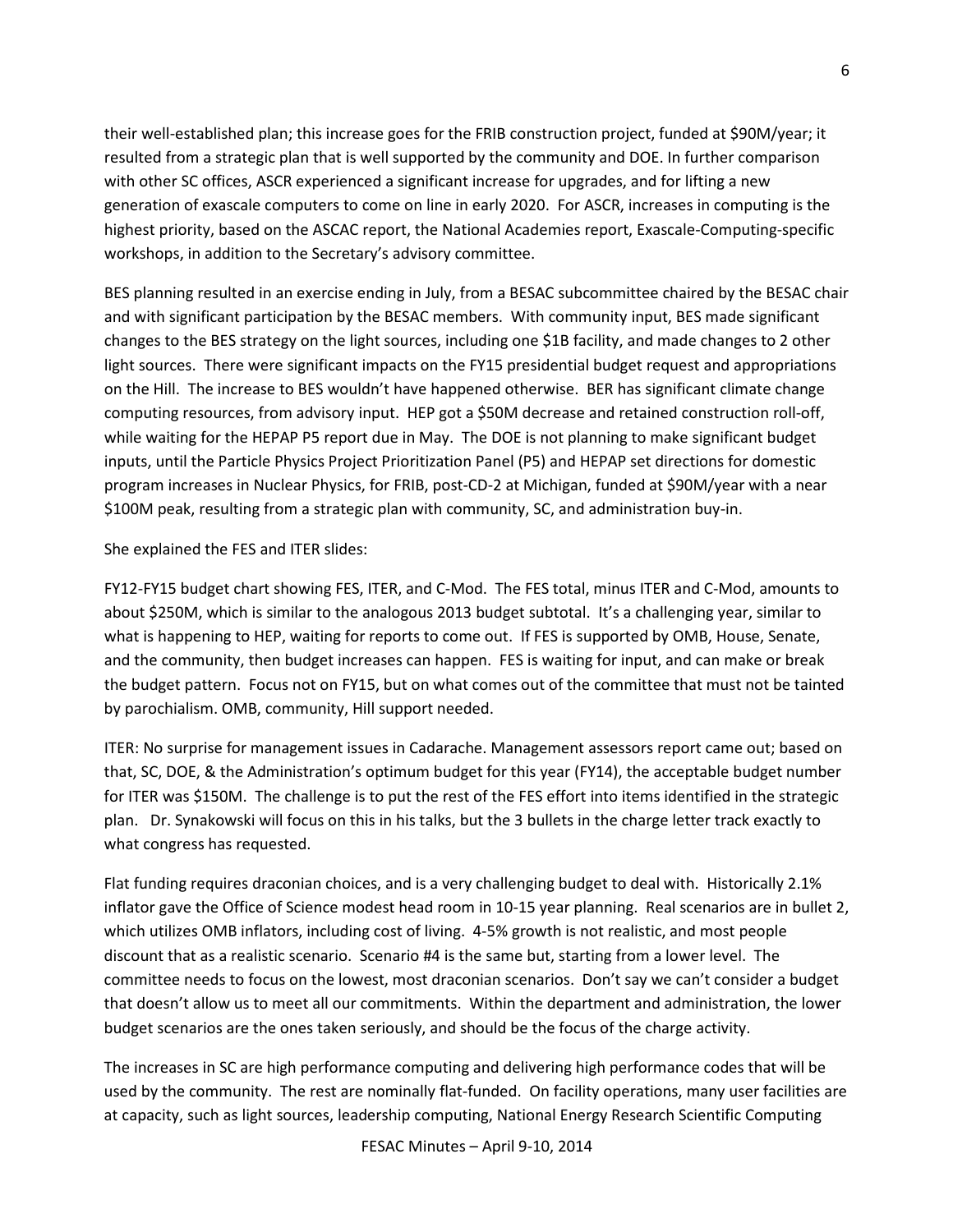Center (NERSC), nanoscience, etc. NSTX, DIII-D, and C-Mod operation is based on congressional direction with FY15, and FY16 having shorter run weeks, that do research for ITER, and take care of students. In NP, the Relativistic Heavy Ion Collider (RHIC) and ATLAS are operating at capacity.

In looking at the pie chart comparing 2007 and 2013 for distribution of the users between the 30 SC facilities, it's clear that the new leadership facilities are gathering the user community. Fusion is less in 2013 than 2007 due to NSTX being upgraded. Neutron scattering, light sources, and high performance computing are leaders.

HEP is continuing planning, but the HEPAP report is waiting until the Long Based Neutrino Experiment planning is completed.

It's important to take a holistic look across SC, and note that the well-defined affordable, strategic plans backed by the community will receive funding. It's incredibly important to respond to the charge well.

She covered the chart on the facilities terminated and new facilities, then transitioned to discuss the BESAC report on x-ray light sources:

John Hemminger chaired the subcommittee and pulled input from presentations from affected organizations, and didn't vary far from BESAC. The findings were that the US is in danger of losing leadership. International construction is aggressive. The direction needed to go in was not the direction being taken by the US. The direction was in free electron lasers, but not the ones planned. The \$1.5B effort at Berkeley and SLAC was significantly modified, the storage ring upgrade was not competitive, and needed a major change in plans. This was briefed to the Department, OMB, and the Hill. Chart 14 showed the before and after. Got there better, faster, cheaper and this is reflected in the 2014 budget.

What you embark on in this charge letter is very important. How you do it, keeping a distance during discussions with the stakeholders, is critical, otherwise results will not be taken as being independent. The activity will be put into the content of all FACA committee reports over the last 12 months. How unbiased was the report and the committee, was it accepted by the community, and avoided the infighting and squabbling? Reports for 4 major SC programs, including scientific computing and BES, are also coming in. How does this stack up for credibility, impact, and saneness compared to the others? This report will not be in isolation. In the broader context, take the charge very seriously as it could be immediately impactful if uniformly supported. One of the most important jobs for this committee is how to budget for FES.

## **COMMITTEE DISCUSSION**

### Q: Dr. Cohen:

The budgets have produced significant cuts, resulting in the community screaming. Concerns are lack of unanimity on the budget, not agreeing on stewardship, losing leadership internationally and R&D to ITER, feeling undermined, less people doing the work, loss of student interest, the trend is not good for the future, wondering, what upper management at DOE is thinking, does this do the right thing for scientific stewardship.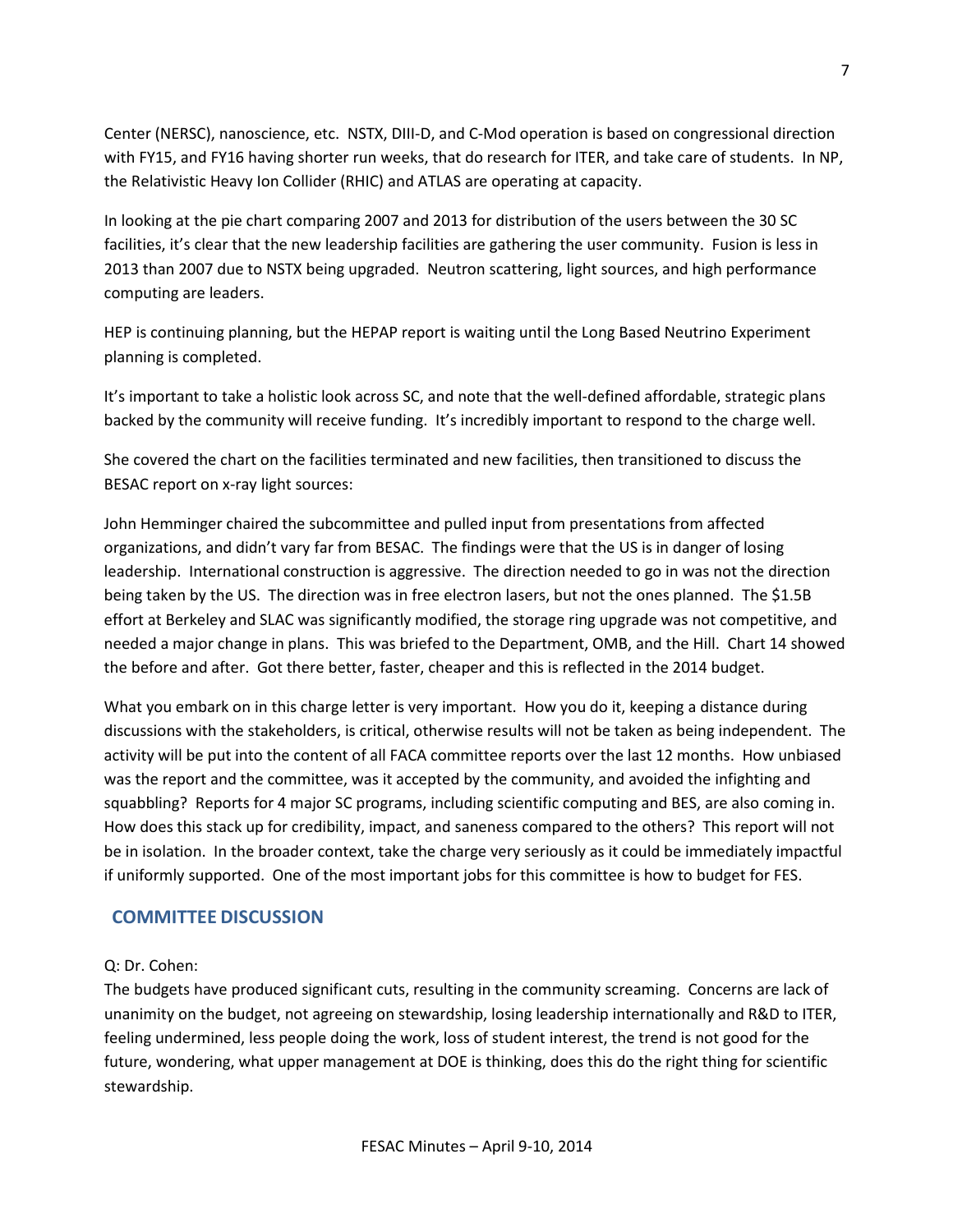#### A: Dr. Dehmer:

Substitute this question for any other office in SC, they have been flat or declining, HEP is now cannibalizing its research program. BES, despite its success, is in a dead fight for funding, as is BER, NP is the poster child for research budgets that are too small. The only increases are in high-performance computing or computation. After 20 years, I've learned it's easier to sell a facility than research. It's not a compelling argument for increasing your budget to say you are discouraged and losing interest. You have to say why it's impactful to have this research. All loss of research is unfortunate and I sympathize, but you have to make the case. I just formulate and defend the budgets. Others had to cannibalize, and didn't get their budget. NP reduced their budgets, so this is endemic across SC. The hardest thing to accomplish in my 12 years in BES, was increasing the funding in energy frontiers, and that was a 5 year campaign. Trust me, getting an increase is hard, especially for a new initiative. For the US, think about the world-class facilities, how to support the research. The case should be made as to why we need these facilities, not about losing students; what areas are critical, why are they needed, how do they support the long range plan?

### Q: Dr. Zweibel:

Workforce development and Strategic Laboratory Infrastructure (SLI) took a hit. What are the thoughts on planning for these?

#### A: Dr. Dehmer:

SLI got no new starts in FY13. The focus is finishing off everything in SLI. The next new starts will be much smaller. There will be 4 new starts this year and each can ramp up next year to \$120M. I'm pleased with the 4 new starts. One of the new starts is a \$25M project at Princeton Plasma Physics Laboratory (PPPL) to get infrastructure upgrades, which is a high priority.

Workforce Development for Teachers and Scientists (WDTS) is a high priority, but got a 20% decrease. This was a result of consolidating workforce development, which was supported by OSTP and OMB and detailed in a 2013 report from the Committee on STEM Education of the National Science and Technology Council. The effect was to combine the WDTS budgets of the Department of Education, NSF, the Smithsonian, and other Federal agencies such as DOE (SC). This consolidation resulted in 226 programs being reduced to 110 programs. 78 programs were eliminated and de-funded. Many mission agencies were very vocal and the hill was also unhappy. The Hill in 2014 inserted an additional \$10M to bring back funds. The FY15 budget couldn't ask for the \$10M again. The difference is only a \$7M decrease, not the \$10M. You need to be aware of the puts and takes. There is funding for 3 new starts and new programs in SLI.

### Q: Dr. Hubbard:

Back to Dr. Cohen's question. I understand the why of what is happening. The non-ITER budget was \$305M in FY14, which was similar to what was requested, then \$266M, a few weeks later in the request. Why request \$40M less?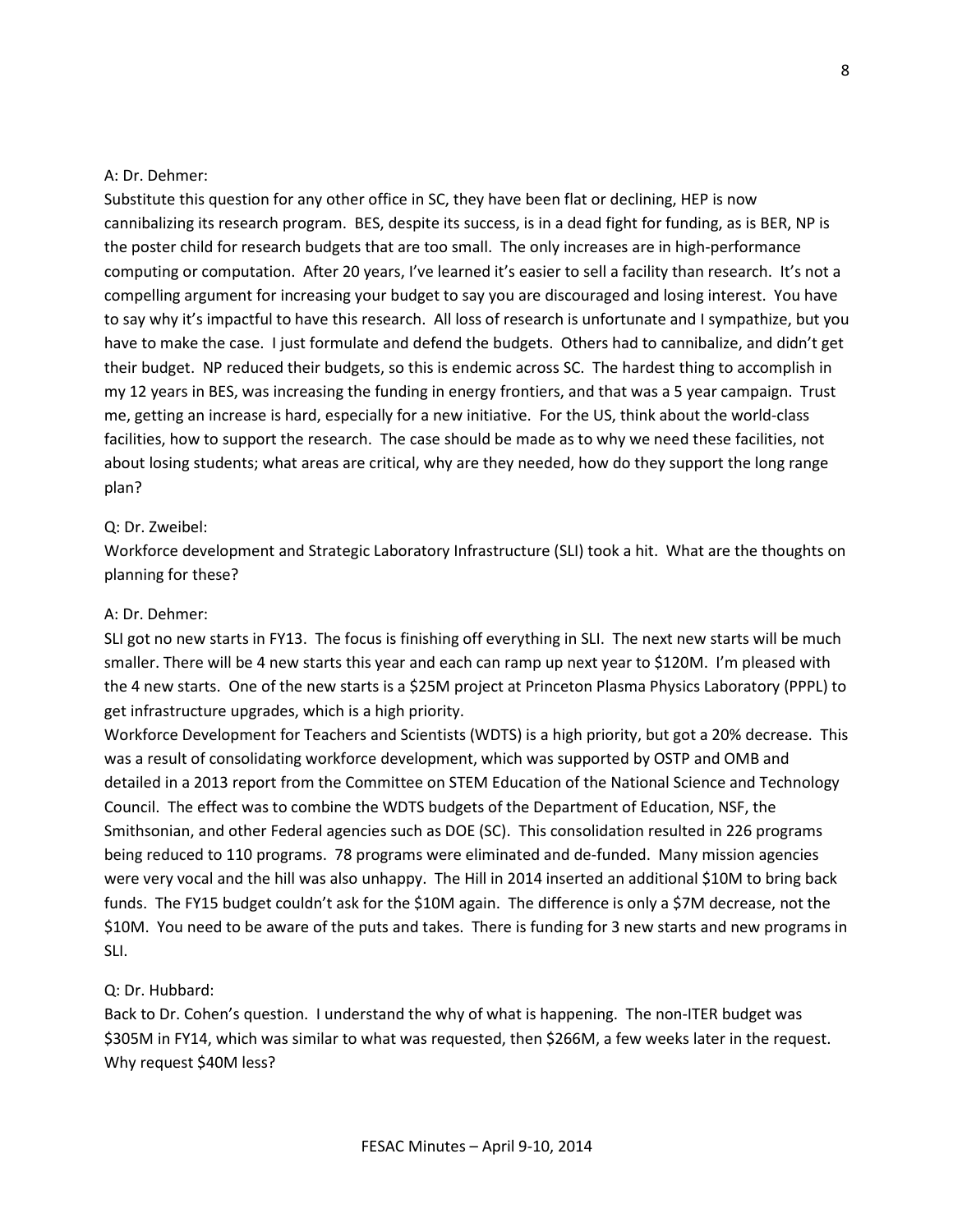### A: Dr. Dehmer:

We don't have the budget authority in SC and OMB to support the WDTS. The Hill will frequently plus-up important areas, but then can't sustain it. There was only 0.9% increase or, \$45M for SC, available to still go forward with highest priority. SC, in its totality, focuses on significant priorities from DOE, but we couldn't sustain that level, with this increase.

#### Q: Dr. Hubbard:

This community has been penalized for not having a strategic plan. Since 2009 and the ReNeW report we were told that we don't want to do strategic planning, that we should stay out of it. Now we don't have one, and it seems like the message is changing. The charge indicates that the community will evaluate the building blocks, and FES will make the plan.

#### A: Dr. Dehmer

I have never taken advice from an advisory committee and only slapped on a cover page and sent it to the Hill. Without community input, we don't have anything to create a strategic plan. BESAC didn't say how to implement, but only provided the advice. Afterward, SC and BES worked with labs and came up with plan based on BESAC advice, which became the strategic plan. The last time you did this, you had controversy. The budget scenarios were not fully addressed, so what we want is the best advice from the community, on the 4 scenarios listed. Dr. Synakowski will work with SC, and the Director, to come up with a plan, that will be submitted.

Dr. Hubbard: Glad to hear that.

#### Q: Dr. Neilson:

Back to comments on the Rosner panel, I appreciate your candor on that subject; this is appreciated, and helpful to us. Can you go further? You mentioned that the panel had some issues. I don't want us to go in the wrong direction. Was the panel packed with those who had parochial interests?

A: Dr. Dehmer: Based on anecdotal input.

### Q: Dr. Neilson:

There are always parochial interests. Was it the behavior that you perceived was the problem? Did you get e-mails? Were people unwilling to set aside what is best for the community to push their own interests, based on parochial and institutional interests?

#### Q: Dr. Neilson:

Everyone is from an institution, so we just have to watch ourselves, consider how it will be read, and its credibility. Having all parts of the program engaged in dialog.

Are we special because we are a small community? The light sources had 3 facilities greatly affected. Did they have to be extremely careful that they were independent of those voices in the report?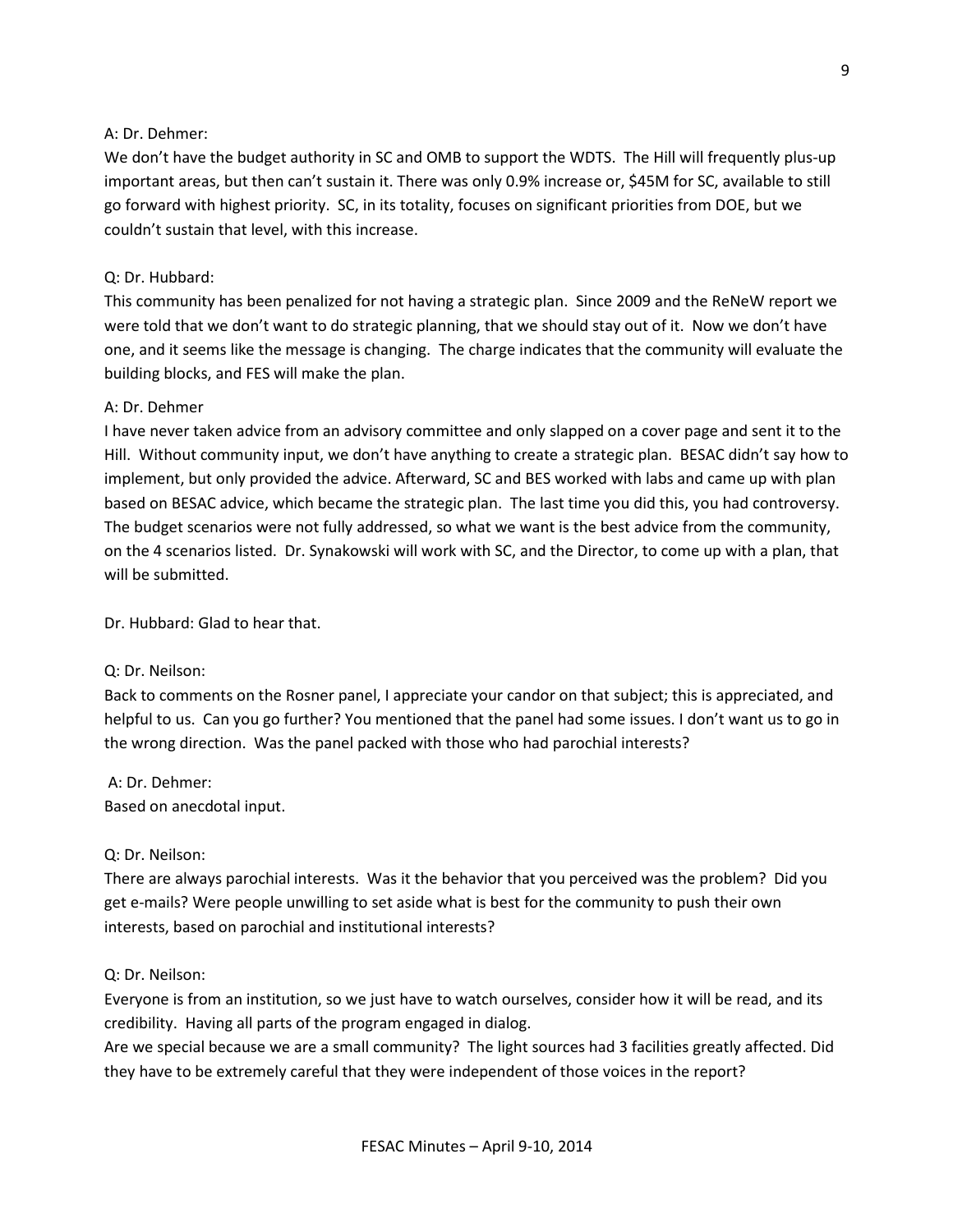Q: Dr. Neilson:

Were there staff from those labs/facilities that were affected on the panel?

### A: Dr. Dehmer:

I'm pretty sure that there were not members affected by the proposed changes that were writing the subcommittee report. I was stunned about what was not done in the written report by the (Rosner) panel.

### Q: Dr. Ji:

Back to Amanda's question on strategic planning. Since 2008, then 2009, we were ready to assist in the strategic plan, but we never got the chance. What high level strategy is going on between the SC 6 big offices? What processes are going on there, in other words, at DOE, do we have a strategic plan at that level, that plans for increases and decreases in the budget?

#### A: Dr. Dehmer:

It's not what area we want to decrease, it's what things rise to such importance that you can't not support.

Q: Dr. Ji: Do you have community support at your level?

### A: Dr. Dehmer:

No, they take the six FACA panels, the academy reports and go to the Associate Directors, who do planning on their own. They know where they want to go, so they will come in for very formal budget exercises. In there, they need to hit high, medium and low marks, and brief the Director of SC, who is the final arbitrator, who then goes to the Under Secretary. The Directors sit before the Secretary, and the CFO. The Secretary then decides what he likes and what recommendations he will make.

Then it goes to OMB, which gets priorities from the White House, which will skew decisions one way or another. Trust me. The Director of SC knows what all the reports are, and what the ADs want. I know every single budget line of all the programs. It goes, up, or down, based on OMB, what is coming from the White House.

Q: Dr. Ji:

As far as the ten year strategy goes, do we have a long term picture for what SC is planning?

### A: Dr. Dehmer:

Yes, as a budget planning exercise, every AD racks the construction and operations budgets for the next 10 years, including the notional impacts going out 10 years using OMB inflators.

Q: Dr. Ji:

How does the FESAC committee know the 10 year impacts?

## A: Dr. Dehmer:

That's what the ADs or the Secretary does. For example, what's the impact of starting a new facility,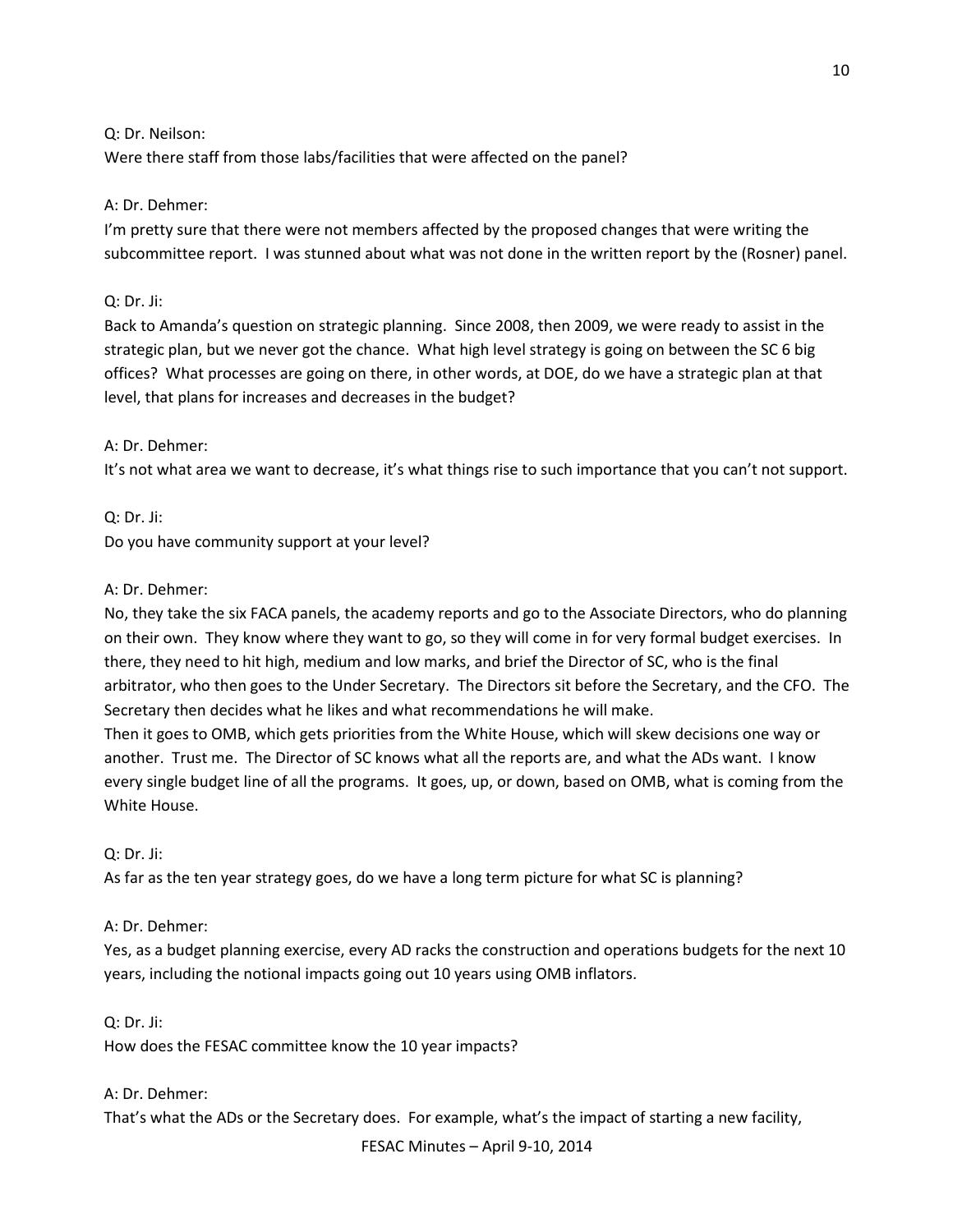construction, operations, etc., such as climate modeling and how many years will you need that increase, 5 years or in perpetuity? Every line is carried out for 10 years. Research can be bundled for 10 years.

### Q: Dr. Bhattacharjee:

You have made wise remarks about strategic planning to this committee which represents the community. Why are we meeting in April after 9 months, and this is the first time we are talking about FES?

A: Dr. Dehmer: Dr. Synakowski handles that.

A: Dr. Synakowski: I will cover that.

### Q: Dr. Zinkle:

Thanks for the overview, guidance, and the information on the process, on the strategic plan. The strategic plan will be due in October, to meet congress's January  $1<sup>st</sup>$  deadline, so that is approximately 5.5 months to complete the work. How does that compare to other advisory committees?

A: Dr. Dehmer:

Some are much longer, HEPAP dragged it out, and didn't make it in time to hit the budget season. The light source got a charge in January, and had the report in July, so 6 months.

I think you can do this in the time given. You don't have to create new reports; synthesize existing reports for budget scenarios.

It's the logic on existing documents that is needed. BESAC was easier.

## **BREAK**

The Fusion Energy Sciences Advisory Committee recessed for a 15 minute break.

# **PRESENTATION ON DOE/FES PERSPECTIVES, INCLUDING THE FY 2015 CONGRESSIONAL BUDGET REQUEST**

## *Dr. Ed Synakowski, Associate Director, Office of Science for Fusion Energy Sciences*

Dr. Synakowski thanked Pat Dehmer, Mark Koepke and the new and continuing members of FESAC and indicated that there are many dimensions to talk about. He stated that:

- This first slide has been shown many times. The premise is that the status quo is not a plan, in terms of a constant level of research effort, and thinking of where we need to be in the next 10 years for the strategic plan.
- Pat Dehmer alluded to ITER having immense challenges, but that class of science is where the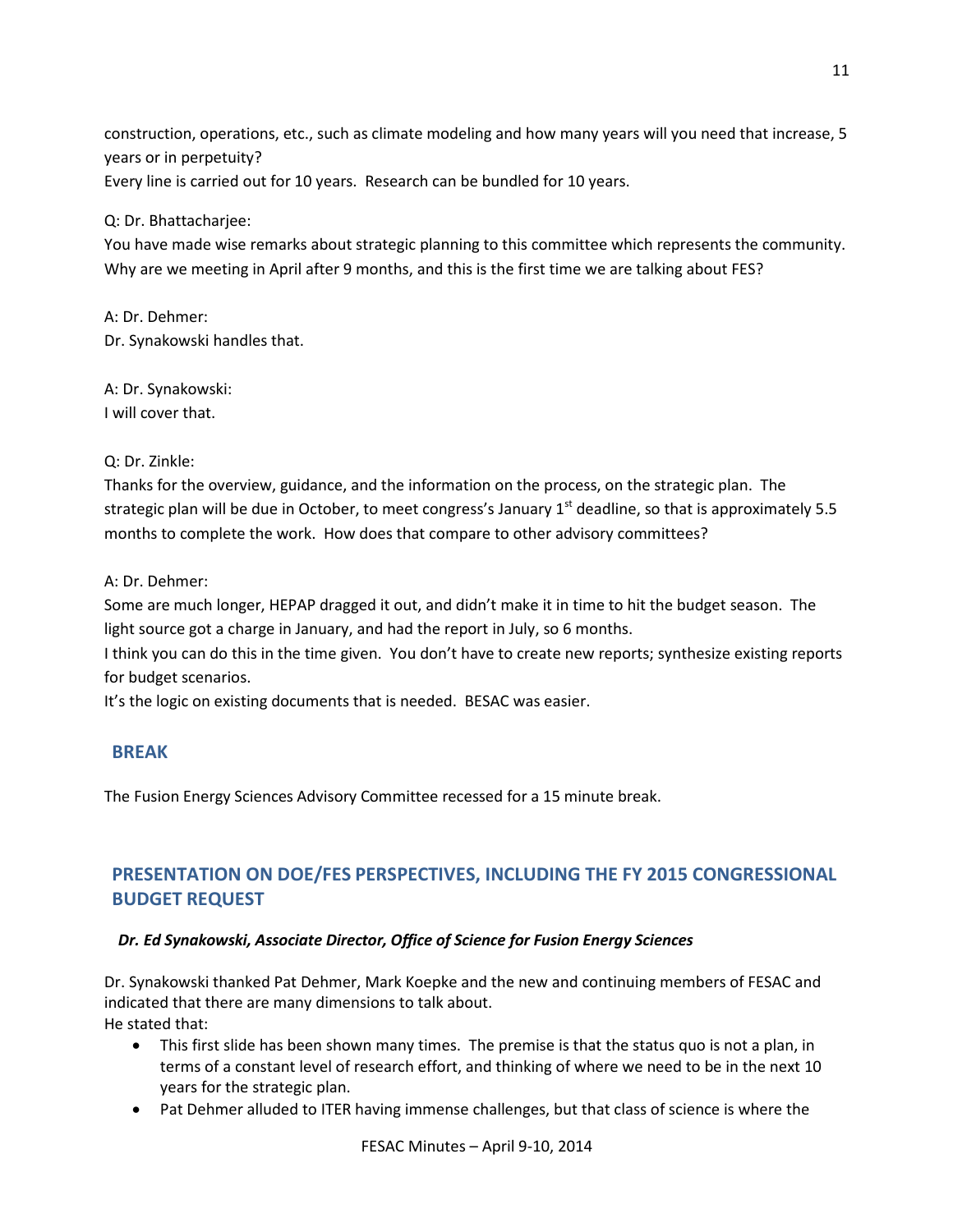fusion program needs to go. Namely, the ability to demonstrate credibility rests in demonstrating a burning plasma. How as a community, do we fix the program, convey the technical material and policy to your FESAC members. Ned will talk about the project, and Pat gave you sound advice about the strategic plan.

- The relation to FY14 is complex, but we've been given rules of engagement, compared to the generous FY14 budget. Ned will talk about ITER, and following him, we will hear from Dr. Laura Biven. We have a couple of changes to the agenda.
- I was pleasantly surprised to be asked to talk to BERAC, another advisory committee; it was a breath of fresh air. Dr. Sharlene Weatherwax (the AD of BER) has a practice of bringing in a panel member to present their research. We will try that in this meeting, where Dr. Hantao Ji and Steve Binkley, the new AD for ASCR, will talk to us about their work. Clearly that office perspective and engagement, looking forward, is beneficial.

He took the opportunity to go on a different axis to:

- Convey his appreciation for Al Opdenaker, whom he characterized as a very thoughtful and interesting fellow, with ideas about what ought and ought not to happen, all in the name of federal service.
- Recognize Al for his two dozen years of service as FESAC program manager, and that it was a hard thing to ask him to step aside from FESAC this year as he took on more technical program management responsibilities.
- Express his appreciation to and recognition for John Sauter, who is now retired, for his dedicated management of the grants in FES.

In relation to slide 6 of his presentation, he stated that:

- This has been a most complex time with the charge, and strategic planning taking place at the same time. We have received a timid administration budget, then a generous congressional budget, looking at a three year time frame.
- FY13 had a \$398M congressional request for FES, with ITER funding at \$150M, so \$248M for the domestic program presented a shock to the community.
- Then, Congress wrestled with a CR, sequestration, and negotiations with the Hill, at extremely high bandwidth, and enacted a budget of \$378M after the effect of sequestration, and what we know about what is taking place at ITER
- The brunt was felt in ITER, which after reprogramming and negations, we made some changes.
- There was generous funding in FY14, with the request of \$458M, and enacted budget of \$505M, with the ITER portion of the total of \$200M, and the non-ITER budget at \$305M.

In discussing slide 7 of his presentation, Dr. Synakowski related that:

- Congress created an ITER funding cap at \$225M, which addressed the concern of domestic program impact. The \$225M may be in question, based on the current international ITER status.
- The domestic program needs to perform well and create high impact science.
- The ITER funding profile is not being optimized to the level that would complete the project in the shortest time at the lowest cost, which would be higher than \$225M/year.
- During the last 3 years, there have been serious problems in the international ITER effort. The Administration will not issue a blank check. At a high level, \$150M is appropriate due to a lack of a credible international ITER schedule.
- The decrease in ITER didn't translate in a 1:1 increase in the domestic program. It's a false calculus, and risky calculus, to assume that.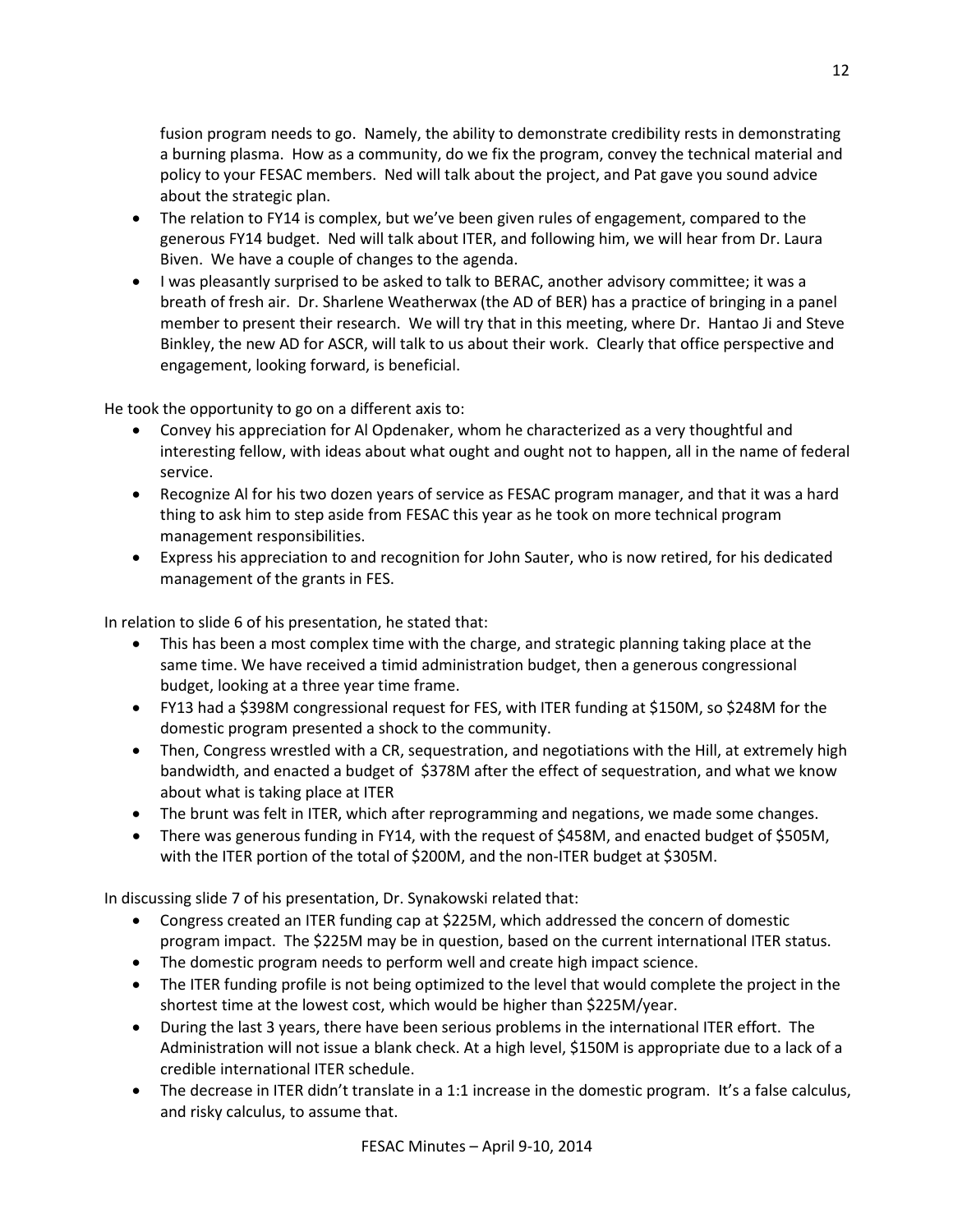- There is a desire for a realistic assessment of needs. Something beyond our \$225M/year in the FY13/FY14 two-year plan; something more rigorous, with a resource loaded baseline, along with a US fusion strategic baseline.
- You couldn't have picked less favorable headlines, although well deserved, in the ITER challenges, and NIF.

Dr. Synakowski elaborated slide 8 of the presentation by stating:

- When Dr. Dehmer was talking, I could relate to her, because I learned much over the last five years from FESAC and appreciate the ReNeW activity, the Greenwald panel and earlier efforts, especially in our efforts in FY12 to seek input from the community, and the committee on priorities.
- I presented a strategic vision to the Rosner panel, to be linked to the ReNeW thrusts and with roots in the Greenwald panel report with the intention of following through with a strategic plan.
- Why are we only doing this now? The Rosner panel was the logical step in this, but two years ago we ran into challenges, roadblocks, and COI issues. That was not a basis to construct a plan that could be construed to have community buy–in and was not useful as advice.
- I want to discuss Amitava's question as to why nine months have passed without a meeting since you came on FESAC. The most weighty issue to address is the strategic plan.
- We were not in a position to meet again on this topic and not able to meet the date, given the state of play of the Congress with the House and Senate having two very different marks for ITER, what was happening with C-Mod, and two budgets being worked simultaneously. What congress says certainly matters. There was no sensible strategic planning exercise given the chaotic nature of last year, as we were making heroic efforts that took enormous bandwidth within the office to focus our attention on these off-normal episodes as we were managing our way through sequestration and a full-year continuing resolution.

Dr. Synakowski conveyed to the committee the new budget on slide 9 by stating:

- Pat described the boundary conditions and you can blame me for being ineffective in changing the boundary conditions. They don't look like what congress enacted last year. I have to ask for advice on a plan with the administration's budget outlook of C-Mod in mind. We must build upon domestic capabilities furthered by international partnerships. Here I am talking about taking advantage of leverage within SC such as ASCR, with international partners, and with other agencies, following the lead of big science and not at the exclusion of the domestic program.
- Fusion is our centerpiece, but our program aspires to be broad; broader than MFE. The science has to change the nature of how we understand risk, and development steps. ITER will not be a reactor or even the last step to a reactor unless other steps are taken in parallel to have validated computing.
- In your bones, you have to have an understanding that fundamental change is needed. There are gaps that the world is addressing which provide US opportunities through leverage. This is underscored with both tough and generous budgets. We are not looking for a plan that is world leading across the board. Rather we are looking for world-leading endeavors in several targeted endeavors.

In discussing slide 12 on the congressional directive, he talked about:

- Wanting to point out that the FY14 request is the comparison and that it is complicated by the congressional directive.
- The absence of additional resources constrains our ability to give awards; a considerable part of the generous FY14 budget was used to mitigate challenges of fully funding grants.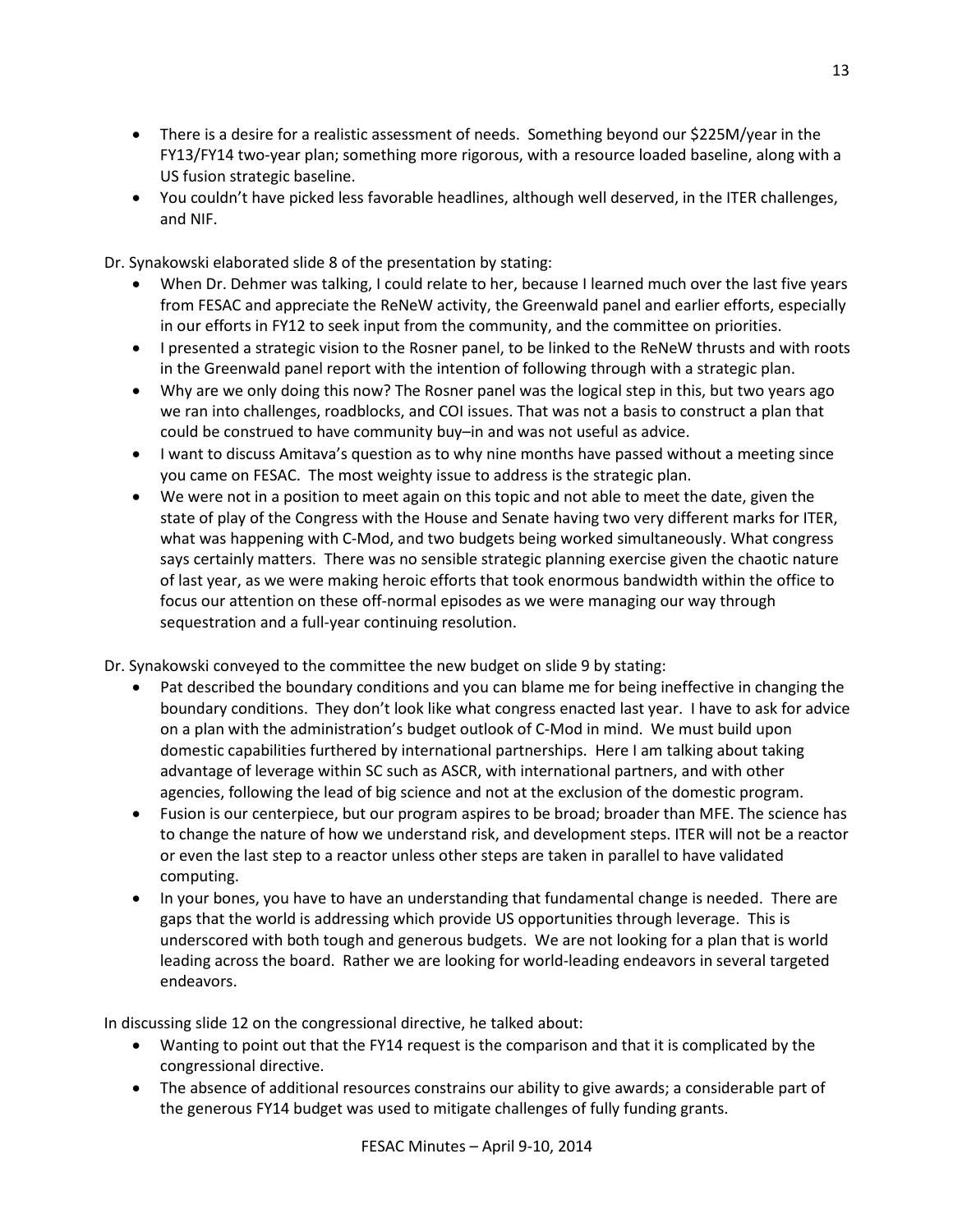- Recently developing a new budget structure that was talked about in the Budget Roll-out Meeting and at APS, in a way to organize the way we talk about the budget. This has been socialized and has been received well. In briefings this logic has helped to talk along these lines, which are foundations, long pulse, high power, and discovery science.
- Foundations: This lays the foundations and give the basis for ITER attaining a  $Q=10$ , and also a basis for FNSF or CTF. This is not orthogonal relative to long pulse, but the facility is not the emphasis like it used to be on DIII-D, etc.
- If we get the green light to get the budget aligned this way, we want to bring in university programs, such as Columbia and MIT with LDX, and Wisconsin with Pegasus, etc.

Dr. Synakowski discussed:

- On D-IIID, I want to convey in a nutshell the importance of the experiments in informing burning plasma science, anticipated to be carried out on ITER. It is highly impactful as one of 3-4 in the world, for magnetic fusion research, so maintaining its capabilities through upgrades will be important in the future. See slides 15 and 16 for the details about DIII-D and the request of nearly \$70M, for 15 run weeks. NSTX and DIII-D should be 25 run weeks for optimal operation; I make this point whenever possible.
- The fundamental experiments to be carried out on DIII-D and NSTX, which are listed on page twenty, such as toroidicity and advanced scenarios, for addressing the fundamental science, operating space, and technical risks, will be covered well by the two facilities. This resonates with the Administration and, I would say to the panel, we have the opportunity in the next few years, to use these facilities to identify the mission space and associated risks for developing a Component Test Facility (CTF) and/or FNSF with the correct aspect ratio.
- The NSTX upgrade is progressing well ahead of the CD-4 dates and will increase by nearly a factor of two the device's engineering parameters. The level of effort going into FY15, moves from construction to operations. There is a necessity to be more efficient, effective and attractive to university students. Workforce development is good, but there is unfulfilled potential.

Dr. Synakowski elaborated on the FY15 budget (slide 21) by telling the committee that:

• C-Mod plans to have five run weeks, and potentially perform upgrades; if additional resources become available, we may see additional run time or update the machine with more mature diagnostics and systems to get results. My own bias, if additional resources were to become available for C-Mod, would be to use them for additional run time. C-Mod is directed to make FY16 the close-out year.

In discussing the theory program (slide 22) Dr. Synakowski compared the budget and made the following comments:

• Enactment by congress was prescriptive to the dollars in program areas. Some funds have been set aside in a reserve account, that don't show up. Anticipate funds going to the field, in the general area of computation, and advanced measurements that support integrated computing and modeling. We are discussing how to best spend those funds.

In connection with slide 25, Dr. Synakowski explained that:

• Long pulse, including tokamaks and stellarators, create opportunities for US leadership. Enabling technology in materials and nuclear science address research needs to close the gaps. This enables the long pulse to exist in the first place.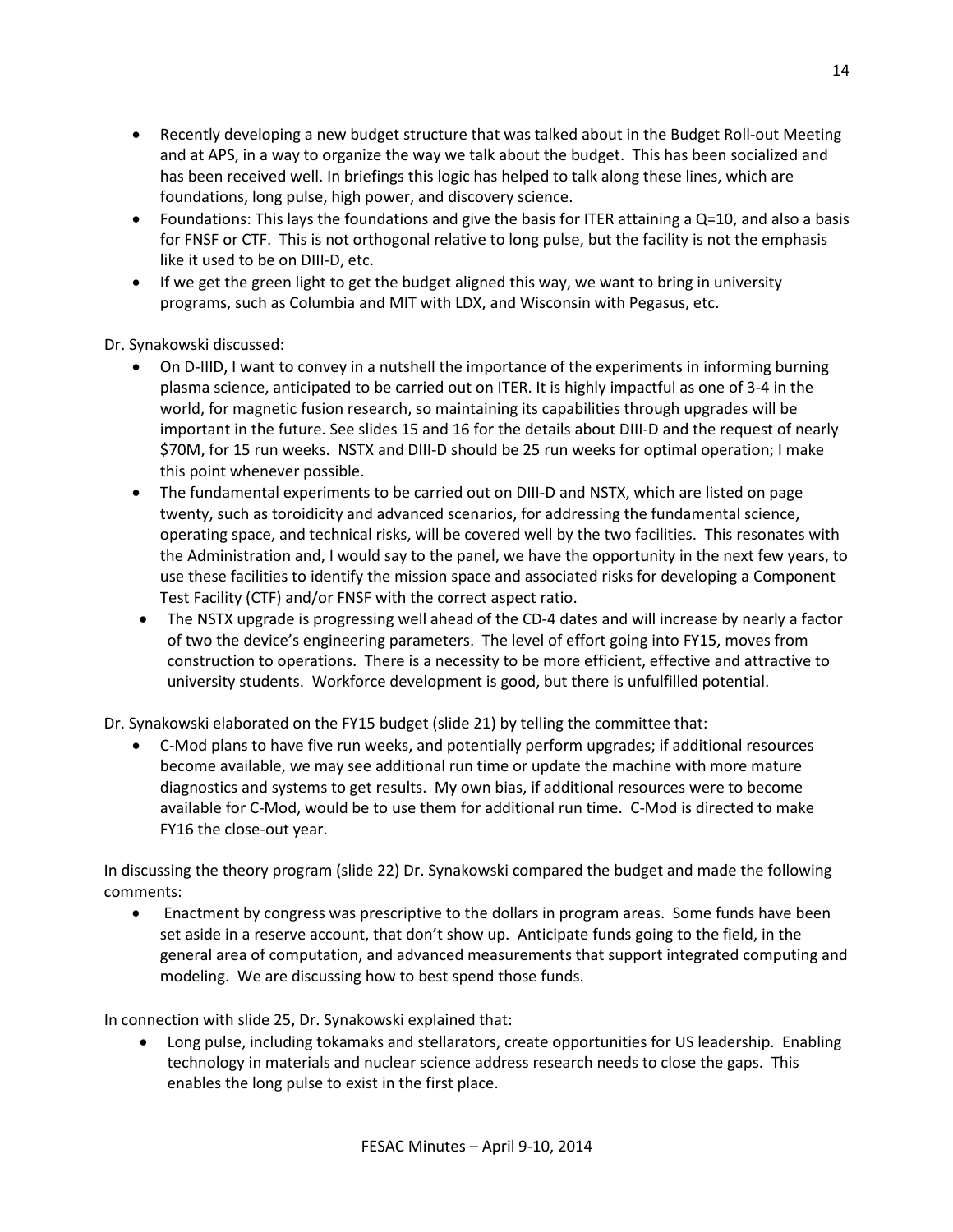Dr. Synakowski explained on slide 28:

• The opportunity exists for a tremendous bang for relatively few dollars by collaborating with BES, especially with a strap on SNS that could provide a nearly 14MeV neutron source.

Dr. Synakowski elaborated on the slide showing ITER contributions (29-35).

- Imagine bringing components together in an extremely complex system. Managing this is a challenging effort. The effort is slowing but still meeting the needs as discussed on slide 31 regarding the schedule slip. There are three items at risk of being the long pole in the tent, where the near-critical path is at risk of becoming the critical path.
- The ITER Organization is working to update the schedule with full transparency from all the ITER members, but they won't be meeting the US resource-loaded schedule. The Administration response to commitment is on the management side, to offer the best in project management.
- On slide 32 Dr. Synakowski explained that the Administration has expressed its great unease about ITER management, and conveyed this at a splinter meeting, using words like cross roads.
- At stake is the credibility of the endeavor.
- To be committed means taking ownership and not just supplying cash and in kind hardware. The ITER Management Assessor (MA) report and the OPA Lehman review informed the opinion in addition to on-the-ground reports. Discussions have taken place at high levels, such as Dan Poneman, but Secretary Moniz has recused himself.
- The reforms taking place are small but essential steps. The ITER Council adopted the recommendations of the Management Advisory Committee, which is a significant step forward.
- The last IC was chaired by Bob Iotti, who is very impressive in project management at the mega scale, including projects involving nuclear waste and nuclear power. He has been broadly impactful and is a breath of fresh air, working to take the ITER Council from a UN-style diplomatic organization to an organization that engages at the working level that demands action.
- The MAC demanded a corrective action plan, and Bob Iotti is engaged with Director General Motojima. 8 of 11 of the recommendations could be taken by the ITER Office. Bob Iotti worked to put a corrective action plan in place, and get it approved.
- Chart 33 discusses the detailed actions being taken, and Ned Sauthoff will talk hardware. There is a great technology story about the science and technology staff involvement.

Dr. Synakowski enhanced the text on slide 38 by stating that:

- The funding for HEDLP was cut, restored, and we are considering cuts again.
- We are excited about the Matter-in-Extreme-Conditions Instrument, which is turning out to be an exceptional instrument on the research station for the LCLS which has taken high level partnering with BES. It's a magnificent 200 terawatt operating tool, with the potential to be upgraded to the petawatt level.
- When forced with budget pressures and when operating in an envelope that needs to respond to boundary conditions, we have considered the reduction to the joint SC/NNSA HEDLP program. It is our judgment that at least this class of science will have NNSA stewardship in the broader sense, even if the SC financial contribution is reduced, whereas there are other areas of our portfolio where FES is the primary or even sole steward.

Dr. Synakowski elaborated on the budget and policy slides (41-50) by stating that:

• There was a wide range of program elements in the past budget. We propose grouping elements in the 4 new categories to provide programmatic coherence in addressing plasma physics issues (slides 41-43).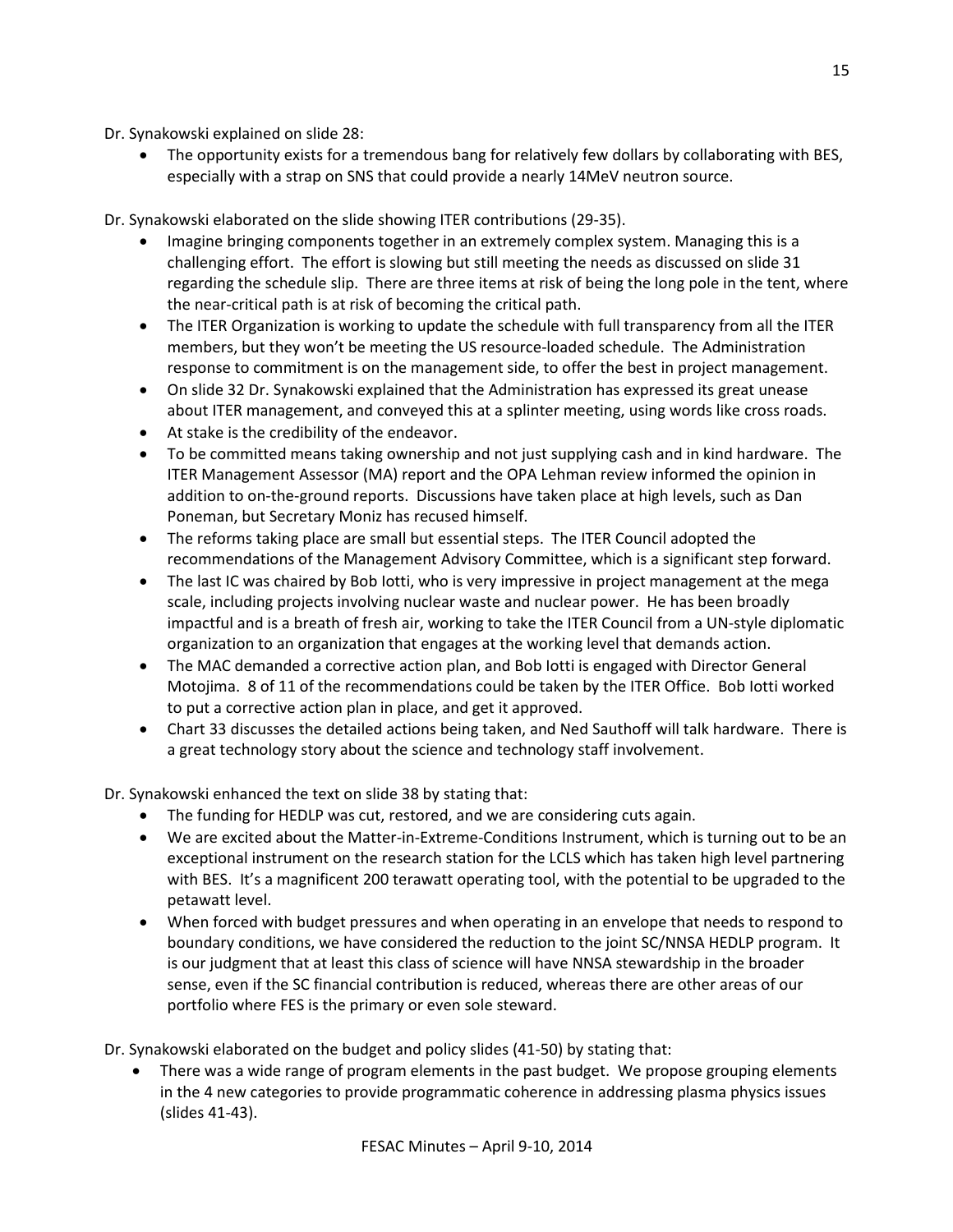• If it wasn't fun enough already, we have also been the subject of a GAO audit requested by the House and Senate. They have license to go where their nose leads them and they have license to broaden their investigation. I am pleased by how FES engaged in this and that GAO conducted their work very professionally (slide 48).

Dr. Synakowski took questions on the FY 2015 Budget request:

### Q: Dr. Cohen:

Congress wants our thoughts on an FSP plan. Are you going to get any assistance from the research community in preparing this?

### A: Dr. Synakowski:

We have to be careful how we ask for advice. We will not ask FESAC. We can ask the labs; they are at our service in that area.

### Q: Dr. Cohen:

HEDLP contraction is an outstanding example of how contraction impacts the program and has a huge impact, if we disregard congressional action in FY14; it amounts to abduction. The curtailment of the joint NNSA program is part of that. HEDLP is a long-running area, where it was not clear which activities belonged to which program and it was not fully healed or sorted out. The Joint Program dealt with that more carefully and systematically, but now it is gone.

We have number a of NNSA facilities that had been exploited with FES funding and university participation that are gone from the research portfolio and HIF is a casualty. SC in my mind gets a black eye for stewardship in this area. You have to make tough budget decisions, but this doesn't sit well.

## A: Dr. Synakowski:

If I had made the cut elsewhere in the program, someone else would be equally upset and asking the same question. You know my experience at LLNL. In terms of the black eye, I credit the FES program managers for being very smart in how they managed this area, in anticipating the budget challenge. They took on the full funding mandate early, which enabled many of their PIs to survive and to fight another day. I will defend management and the hard choice that was made. Scientific enterprises in HEDLP will not go away. It came down to whether other support will be there from NNSA.

### Q: Dr. Groebner:

I heard you and Dr. Dehmer want our advice, but I haven't heard from you. You don't want specific advice about specific institutions, but are you looking for broad advice?

A: Dr. Synakowski: Details will be discussed with my afternoon talk.

Q: Dr. Groebner: Does it need to be couched in terms of what happens with existing facilities?

## A: Dr. Synakowski:

FESAC Minutes – April 9-10, 2014 I will tell you this afternoon and give advice along the broader themes and initiatives. Its recognized advice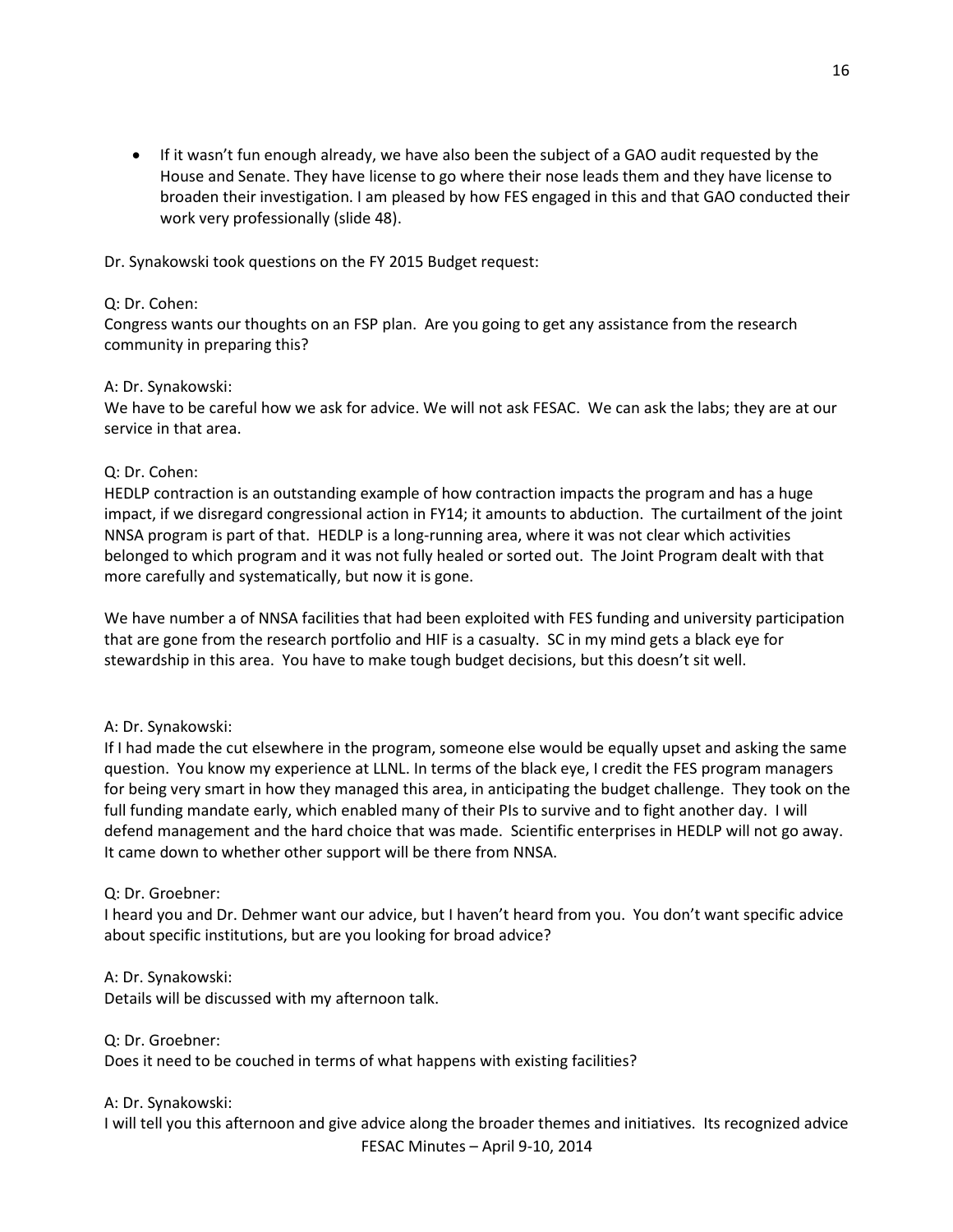is requested on facilities, and closures. I would have to go deeper to make specific recommendations.

Q: Dr. Groebner: What is bad advice?

### A: Dr. Synakowski:

Rejecting this charge is bad. That has happened. Good advice would be to establish critical scientific areas, where the US can assume a leadership role here compared to world resources, how the US can fill these gaps, referring back to the page of new categories. I don't expect you to carry out detailed budgeting. You have to assume puts and takes, and it has to meet current budget conditions, keeping the budget categories in mind.

Keep in mind that inflation erodes level of effort. For example, how many years of inflation are equal to how many run weeks. You need to identify the leading science questions, examine what are the opportunities, and how they map onto US devices, activities and initiatives. New initiatives equal reductions in other areas, under flat budgets. Identify where can we exhibit excellence in each area, even if not across the board. The Department is interested in broad stewardship. Bad is ticking off budget elements.

### Q: Dr. Foster:

On the Workforce, does DOE have an estimate of what the workforce needs will be over the next ten years? Are the existing facilities such as DIII-D and National Spherical Tokamak Experiment (NSTX) sufficient to train that work force?

### A: Dr. Synakowski:

We do not have a quantitative workforce assessment to know what is out there to receive the workforce. Frankly no. I think our major facilities could do more for workforce training. The Administration has a widely held belief that national labs can and should do more with university workforce development. Driven by many of the scientific questions that are the most compelling, universities require a larger infrastructure and gaining access to those plasma conditions. The sociological challenge is how to make these facilities and this arrangement attractive? That could be an interesting charge for FESAC.

### Q: Dr. Foster:

How does international collaboration work? Can students go to EAST under the international collaborations?

### A: Dr. Synakowski:

We have received from W7-X their views on university engagement and how they might partner. We are considering these views on how to layer in their engagement into the structure. The intention is to move in the direction of international teams, led by labs that bring in university engagement. The hosts of the present international collaboration teams are quite receptive to this. I leave to you, what is attractive to the deans and students. Access to science, increasingly, will be addressed by the lab type facilities.

### Q: Dr. Greenfield:

Budgets for ITER are going up and down unpredictably. How do we fulfil our obligations and not get on the critical path and how is the US received by international partners and not be seen as unreliable?

A: Dr. Synakowski: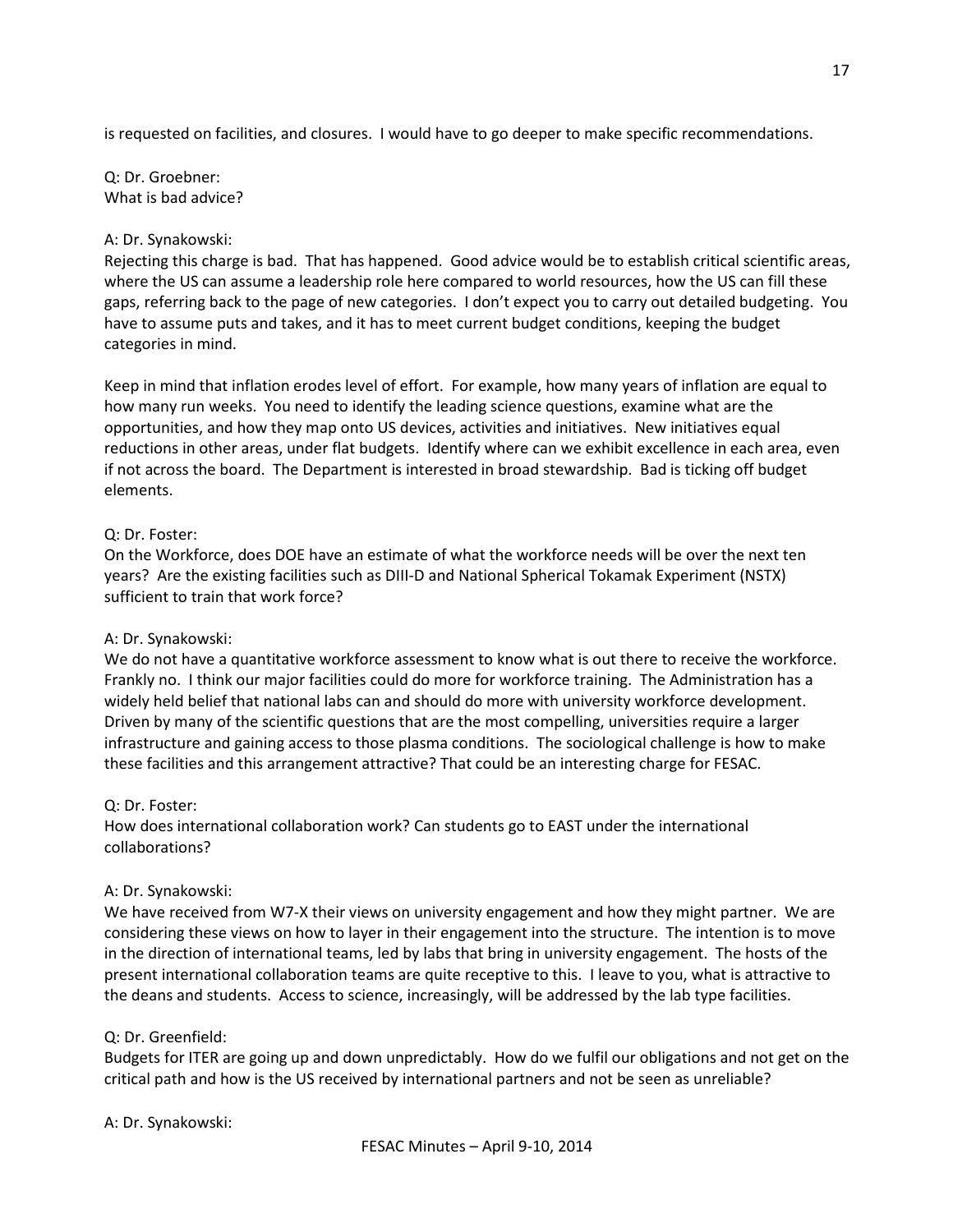We don't have a high-fidelity state-of-play understanding regarding the ITER project, which makes it hard to be competitive in the SC environment and argue for \$225M. Also, policy issues are quite important and led to the \$150M budget. Answers to questions about our level of commitment are not easy and are determined by discussions with other ITER Members, but the new approach is more complicated.

It was far from ideal when we put forward the \$225M budget request, with SC rules for contingency. We assumed first plasma in 2023 and that with \$150M we can meet our commitment on long pole items such as the TCWS, but other items have to get paused. But there is no IO schedule against which to measure. If additional budget authority over \$225M were to be made available, the US could recover its pace. If we continue to get reduced funding, we are at risk of becoming the long pole in the tent.

### Q: Dr. Zweibel:

On slide 43 if we compared the three budget categories, what are the trends of BPS vs. non-BPS discovery science, relative to existing categories?

#### A: Dr. Synakowski:

That is tough math. What we are trying to do in advanced tokamaks, is arguing for increasing the # run weeks, and investing in upgrades, in advanced and spherical tokamaks, but we are also proposing to close out C-Mod, which will decrease the advanced tokamak research. Long pulse research over 3 years is going down and we are missing an opportunity there. Discovery Science (HEDLP) has also gone down.

Added investment in DIII-D and NSTX, shows determination to increase beyond 11 run weeks and is a reflection of their value and of the fact that they have been woefully underutilized. Increased run time will increase access to university students, and reflects the need for well-diagnosed studies in collisionless plasmas.

There are tremendous leverage opportunities in materials science, particularly with irradiation experiments in SNS at ORNL and for high heat flux experiments at ORNL, to be able to irradiate them and study combined effects. The challenge in Discovery Plasma Science (DPS) is that relevant regimes require hotter plasmas and higher levels of magnetic reconnection. During the next 10 years we will look at how DPS funding is distributed, and look for opportunities in DPS.

### Q: Dr. Ji:

What is your vision regarding budget categories? Will they be changing to accommodate the new structure? Will the organization of FES solicitations also change?

### A: Dr. Synakowski:

There is no effect in the B&R structure in going from left to right as you map from the old to the new. The exceptions are enabling technology which goes into 2 categories and EPR which gets split up into 3 categories. We have to consider how this affects how we do business in FES.

Columbia with HBT moves to advanced tokamaks. Wisconsin, with Pegasus, moves to spherical tokamaks, and HSX moves to long pulse.

### Q: Dr. Ji:

Different budget categories have close ties between large and small experiments and some have closer ties to theory, but there are other complications. Why not put theory in Discovery Science for more freedom?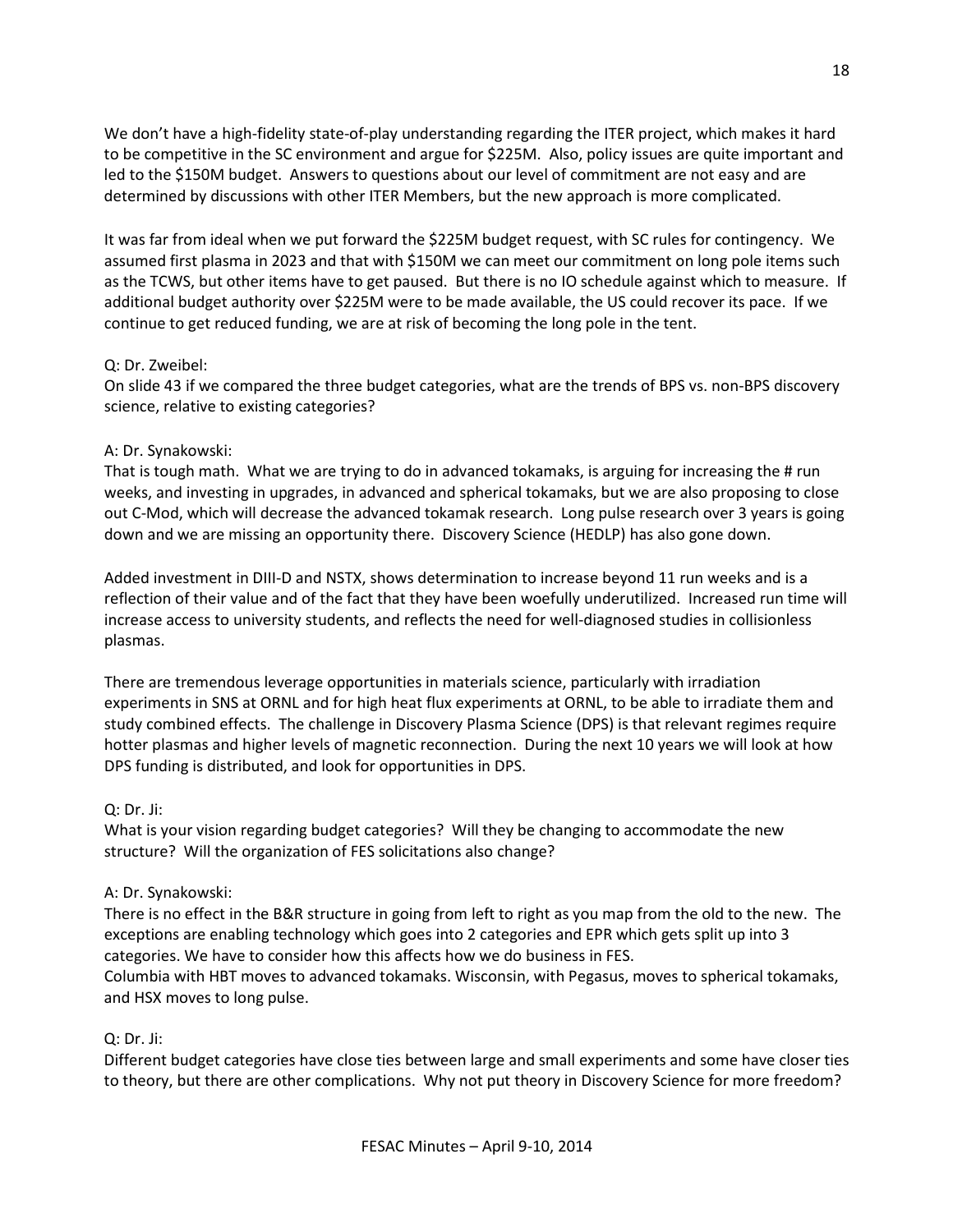#### A: Dr. Synakowski:

They are not orthogonal axes.

One advantage is in briefings, we can motivate the program much better with this new budget structure. The primary emphasis is different in foundations, long pulse and high power, where you are looking at specific issues such as high gain to driven systems, equilibrium sustainment, and the 3D approach of stellarators. There is "discovery" in all of the budget categories, but in so-called Discovery Science the emphasis is truly exploration and on expanding the science. The focus is less on confinement physics, and more on turning the knobs on science leading to a validated understanding.

#### A: Dr. Cohen:

Theory and Simulation has a crosscutting component.

### Q: Dr. Ji:

Ten years from now, how will you integrate small universities into the categories that contain the large facilities? These categories may help you answer that.

#### A: Dr. Synakowski:

That is the intent. With the new structure, we can talk about the science questions we need to confront and it's not about the facilities per se. This is in the right focal plane for the Office of Science.

#### Q: Dr. Hubbard:

Materials and nuclear science, including Plasma Material Interface (PMI), is a high priority in listing gaps in past studies. In your early talks as AD to FESAC, you talked about it, but the budgets are declining and are small compared to international collaboration efforts. What is included for the next few years? Will it meet the needs for US leadership if we are realistic? The German effort in materials is several times larger, as I learned by serving recently on a German review panel.

### A: Dr. Synakowski:

In tough budgets, we still can and do have opportunities. With SNS this could give access to neutron material science that no one else in the world is doing, at a level of about a \$1.5B class facility. We have credible plans. We are waiting for buy-in from BES. If budgets continue to be tight, we may need to shift resources, but I suggest it is an opportunity and argue to the panel, that we need to take it seriously. Even when the level of funding for research is flat or dropped, it's still an important point to maintain excellence and grow in each of the four areas. These are tough choices, so I value the subcommittee's advice and want to hear the external presentations from the community on how to do this. The status quo will not get us where we want to be 10 years from now. How do we actually fill gaps while looking for leadership opportunities?

### Q: Dr. Zinkle:

You explained the motivation for restructuring. Seems reasonable. But, the Greenwald and ReNeW reports have gaps and opportunities that may be a better way to align the budget categories. What was the thought process to arrive at this particular budget structure? Particularly, why use Foundations to describe AT and ST? To an outsider, does this mean entitlement, because stewardship comes with forefront science, not stewardship as a birthright; we need to address the forefront of science.

### A: Dr. Synakowski:

FESAC Minutes – April 9-10, 2014 I will not defend any proposal completely. There are other reasonable proposals that could have been advanced. I hadn't thought of foundations as an entitlement. It is establishing the foundations of science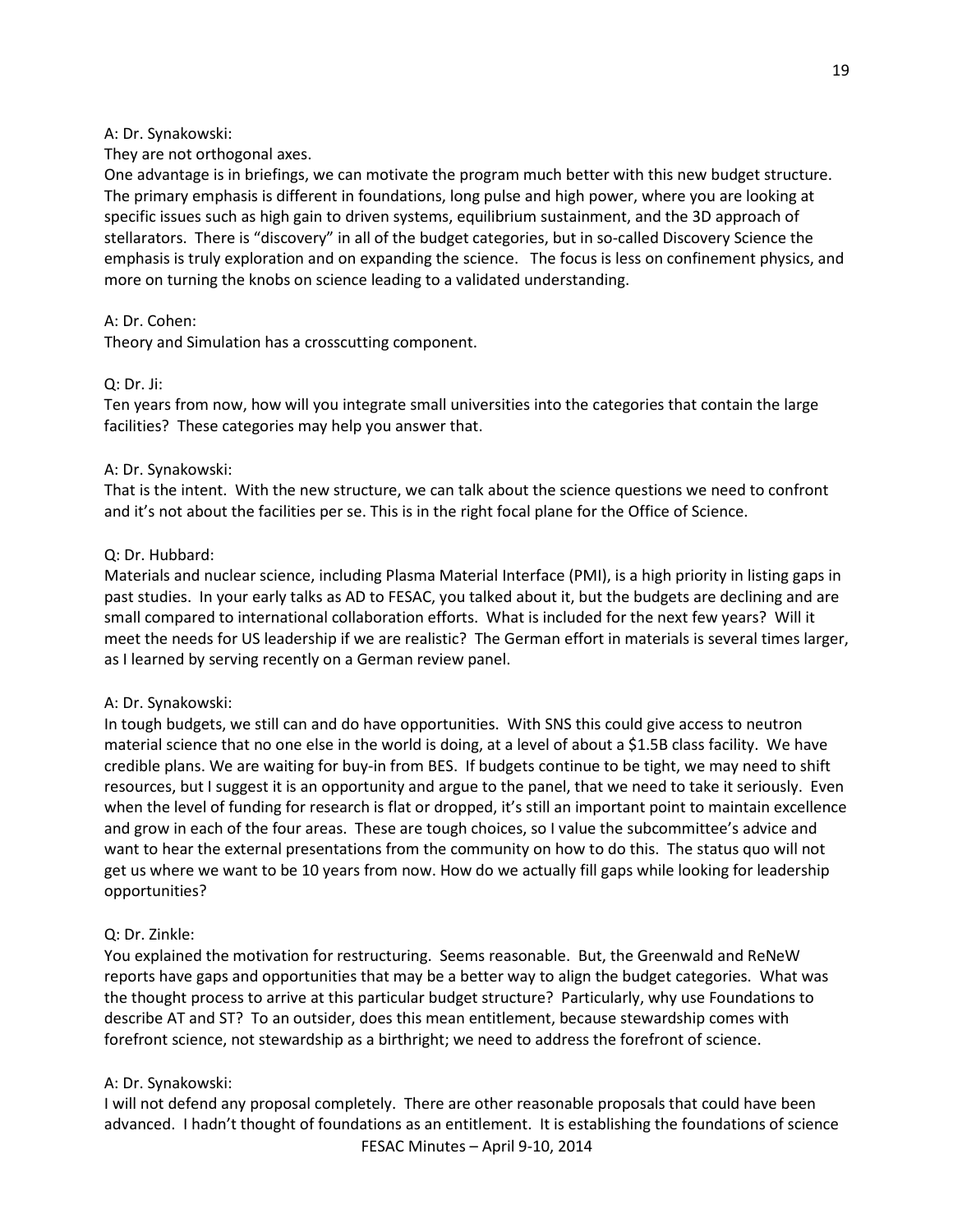to give confidence to move forward in burning plasma science in ITER and scientific facilities. This captures leading edge work. I want to avoid outsider misconception, but I wonder if that is the perception. It's foundational in relation to long pulse and high power; Foundations is at the core. Everything else builds on it except discovery. If you have Foundations, you can perform long pulse experiments at KSTAR and EAST that we have the potential to support. Long pulse resides in that. Burning plasma science and High Power rests on all of these foundations. It starts with Foundations, then Long Pulse, then High Power as a nested hierarchy. It's more than foundational, it's world leading. These are not stacked completely; there is orthogonality.

### A: Dr. Zinkle:

You have nicely described the complementarity of AT and ST research. That is forefront science in its own right, and also world-leading.

### A: Dr. Bhattacharjee:

I echo your sentiments about the program managers in GPS. It's a highly leveraged program, but FES doesn't take the credit for good work in cooperative facilities. NSF is claiming the importance of DOE's role as primary custodian. NASA and NSF recognize us as the primary custodian. These new categories could have a chilling effect on broadening theory, simulation, and burning plasma science in general. When Dr. Dehmer showed us a pie chart about the SC user base, we might undermine that if we forget the role of universities.

A: Dr. Synakowski: Thanks

Q: Dr. Greenfield:

A number of people have mentioned the desirability of having more students work on large facilities. This is a good idea. But it will take significant resources—run time, supervision, infrastructure, etc. For students to be successful, this needs to be taken into account in the planning.

A: Dr. Synakowski: Thanks

## **BREAK**

The Fusion Energy Sciences Advisory Committee recessed for a 1:15 minute break for lunch.

# **PRESENTATION ON THE ITER PROJECT STATUS**

### *Dr. Ned Sauthoff, US ITER Project Manager, ORNL*

Dr. Sauthoff presented his slides on the ITER project status and further explained that:

The potential 30 month delay to the ITER construction is affecting the schedule of the components that follow in the assembly sequence. Other systems are also delayed, and are being monitored for delays for deliveries that were due in FY14 and FY15.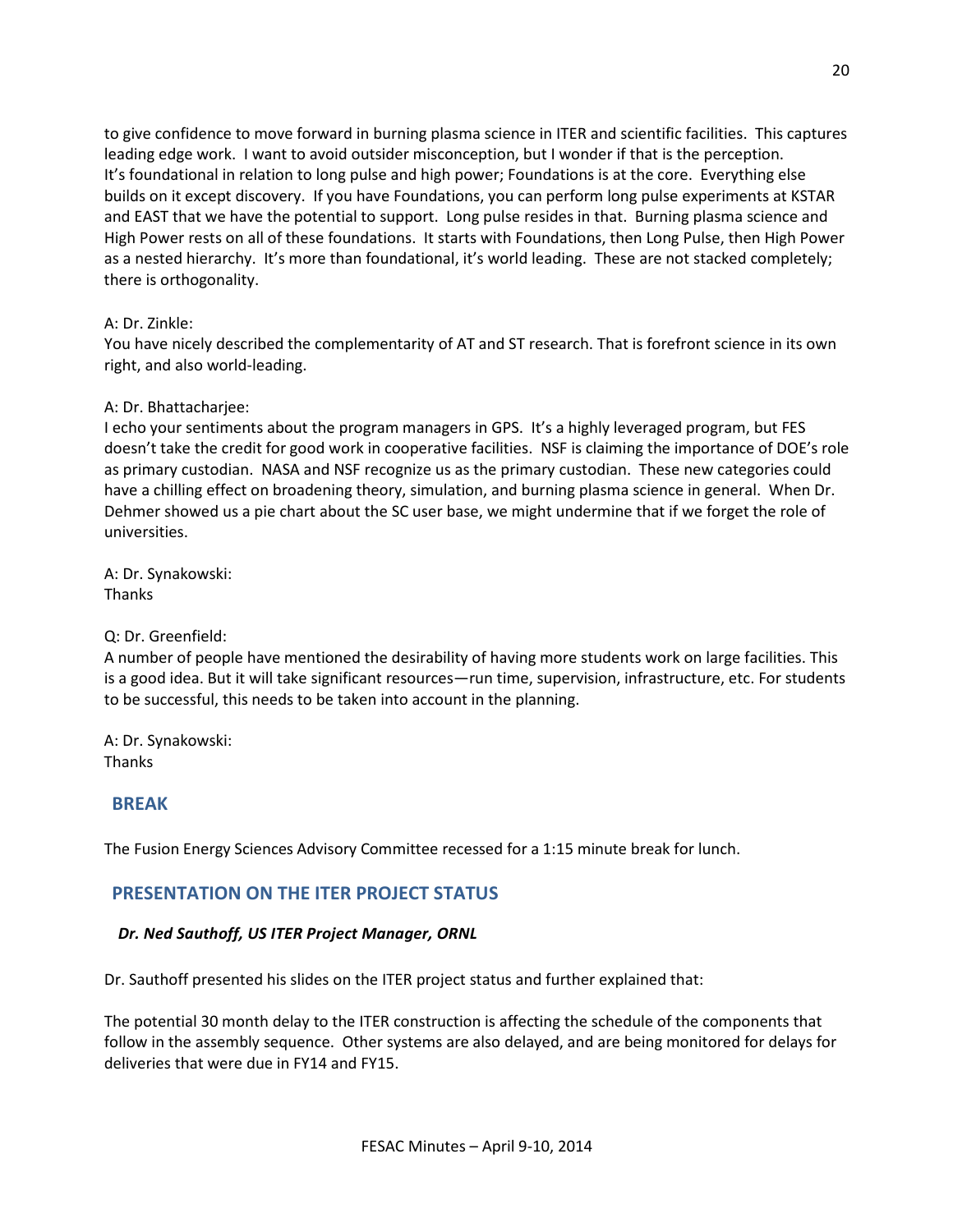This speaks to the lack of absolute control of the US schedule due to the integrated nature of the site construction and integration.

Technically there are no show-stoppers.

### **COMMITTEE DISCUSSION**

#### Q: Dr. Neilson:

To fusion this is the best supported project in the last 20 years. Considering the scale, political overlays, and challenges that exist, we are to provide input to the strategic plan out 10 years, and focus on the domestic program. I got confused on the  $1<sup>st</sup>$  plasma dates. What should the domestic program do that it is not now doing, from now to 2024, as far as organizing programs that are prepared to exploit ITER.

#### A: Dr. Sauthoff:

It's beyond my scope. That's FES, in my personal opinion. The U.S. is good at ITER design; no issues with U.S. scope. How do we position ourselves for the research activities? Discussions go back to 2003 on research organization. Dr. Greenfield has worked out some ideas. The US position is that run time should be divided by merit, and conducted by international teams. The US gets involved by merit, so we need to be on the winning teams that will get machine time by expert representatives in burning plasma areas, operating instruments, and planning experiments, that need integrated computational models and simulations that demonstrate readiness. The US is well positioned for these activities.

#### Q: Dr. Greenfield:

What are the FES management processes for line-item construction projects, for example ITER?

### A: Dr. Synakowski:

FES engages the US ITER Project Office. Additionally, the USIPO is reviewed by the Office of Project Assessment (OPA).

#### Q: Dr. Hubbard

Thanks for the funding profiles. This helps to understand the tradeoffs. Management is a big issue of concern, if one reads the New Yorker and ITER Council minutes. Recommendations are being adopted, but I haven't heard the details. Do you have a sense of changes that are about to be made?

#### Dr. Sauthoff:

I am the chair of the ITER Organization (IO) project management task force. The council has 3 working groups: the Succession Planning Working Group, the Overall Management Performance Assessment Working Group (led by Jeff Hoy), and the IO-Domestic Agency (DA) Interaction Working Group. The ITER Office/Domestic Agency integration working group is trying to address the more difficult issues that the IO is under. The IO is responsible for construction, but they don't control the DAs, who have other motivations. For example, a cost reduction by one DA may increase risk to another DA. This cost increase should go into the decision process. We are trying to find mechanisms to change decision making processes for the IO and DAs. The working group should propose principles of decisions driven by project interest, and delegated authority. Configuration Management (CM) is needed for control of the design and managing changes, with an excellent scheduling system for planning and monitoring. The task force is

21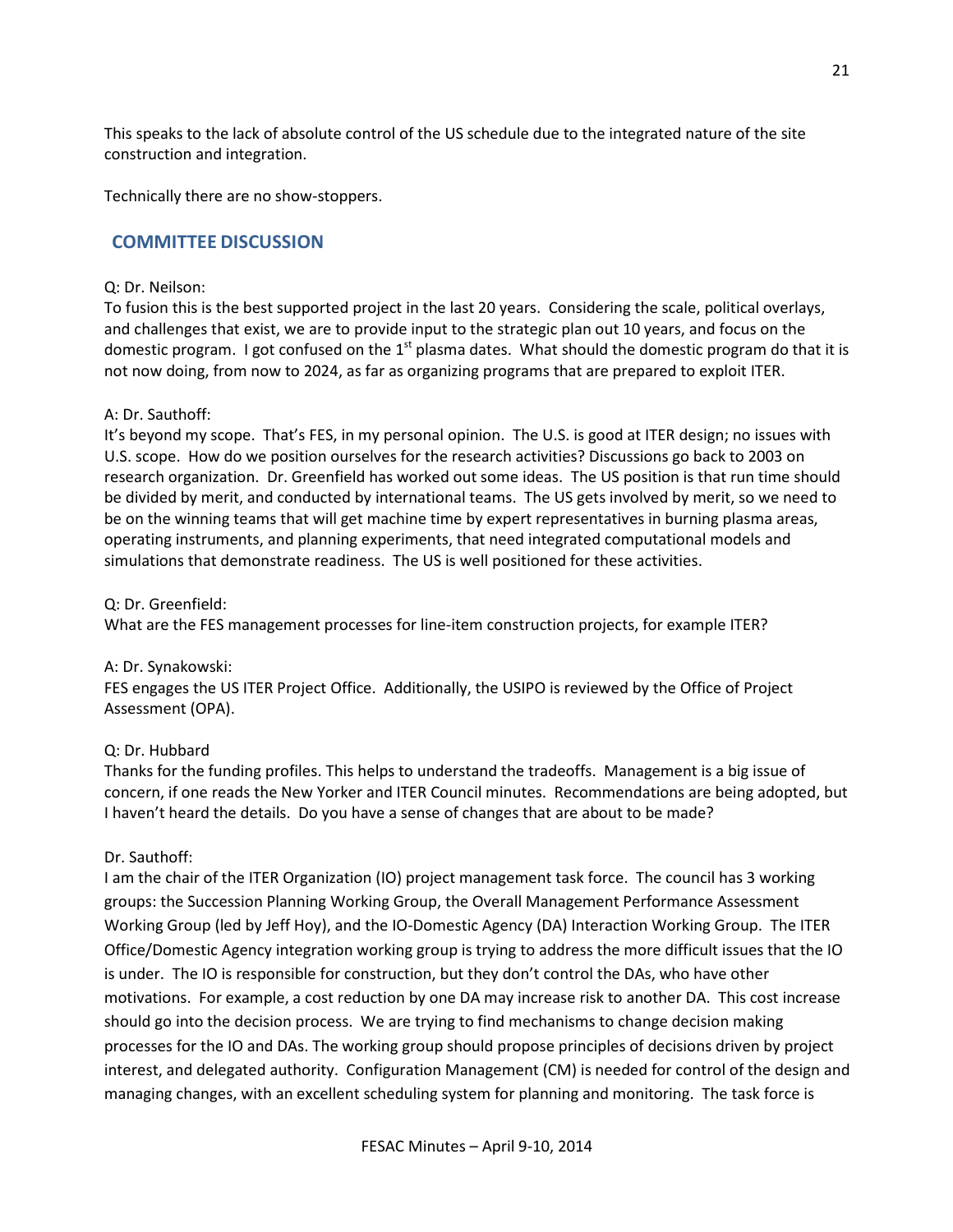addressing these issues, and providing initial assessments and plans to the ITER council and Management Advisory Committee meeting. Action plans have been agreed to and are being taking into account.

### Q: Dr. Rapp:

Acknowledge technical challenges. Question about design maturity for ITER overall?

### Dr. Sauthoff:

All of the US scope is either in final design, or progressing well toward final design and moving toward manufacturing, and getting input from industry. Industry is involved at the front and continues through the final design, to help with manufacturability, unlike the vacuum vessel, which was not done in the US and could have benefited from up front prototyping and consultation.

### Q: Dr. Rapp:

Any significant design issues from other partners that affect us or the whole project?

### A: Dr. Sauthoff:

I don't see any real US issues with the cost profiles. We are relatively invulnerable to those issues, but there are risks to other parties who haven't done up-front planning. We are not as mature on the postfirst-plasma issues, which carry greater contingency on those project items, due to being less mature, and also the farther time horizon.

### Q: Dr. Cohen:

There was a high-up inquiry in SC, on Russian scientists, and potential fall-out from Ukraine. Can this possibly affect our participation in ITER?

A: Dr. Sauthoff: Ask Ed.

A: Dr. Synakowski:

Answers are being developed in real-time, including the location being considered for the next ITER council meeting. It is a sensitive issue, and discussions are on-going.

Q: Dr. Cohen: Maybe a look at NASA's Space Station would help.

A: Dr. Synakowski:

We want to find a way to have a successful IC, which is the leading challenge. Meetings in or hosted by the Russian Federation is the issue.

### Q: Dr. Ji:

On the charge on workforce needs; we have to guess ITER first plasma needs. Are we half the way there? The budget profile is a guess. Are we over the hill or still in the climbing phase for unknowns?

## A: Dr. Sauthoff:

The design is at the 50% level, in trying to complete the design of all components with the team in place, having the right interfaces, and safety critical inputs are needed. Fabrication is not over the hill; it's just starting. We are planning that, in the long term, there will be a change over in staff, which will cause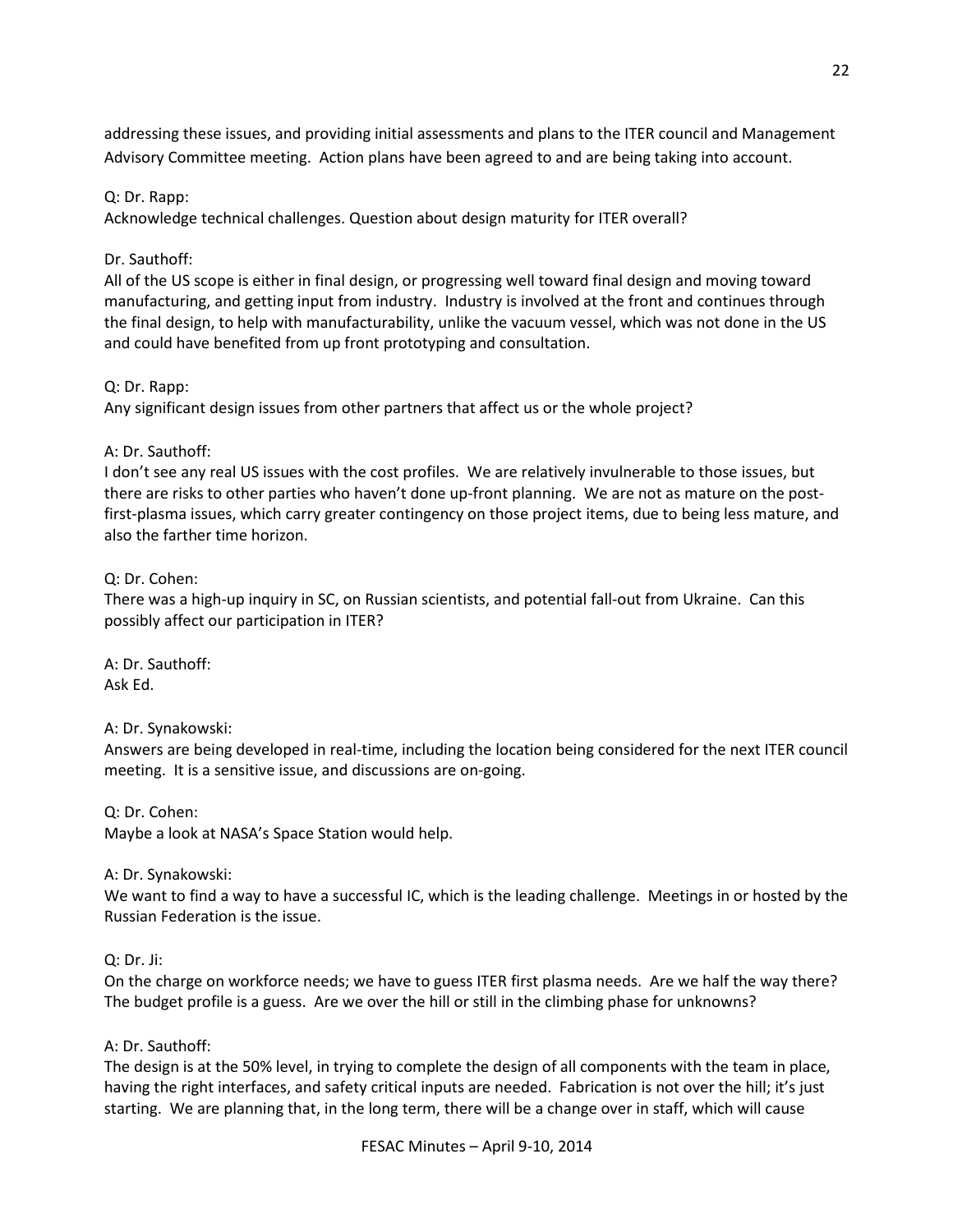approximately a 15% cost increase factored into contingency due to inefficiency. We are working to identify successors to key people. Having a stable budget helps to attract the staff, and hold onto the core team. We are in a much better position with regards to a stable, predictable budget.

### Q: Dr. Zweibel:

When you look at the pipeline of young people being trained and look at the long horizon, will we have the people?

### A: Dr. Sauthoff:

Looking out 20 years, you will not have the same people. We must recognize the need to inventory skill sets. We don't need PhDs in plasma physics, but rather engineers, and managers. There are a variety of skills needed for various phases of the endeavor. The community hasn't built this scale of experimental facilities, other than ITER. Physicists don't have skills needed for fielding experimental facilities. Engineers, (structural, electrical, systems, etc.) operations, are the disciplines needed. We need to move away from looking exclusively at plasma physics, particularly for the construction phase. We don't know how many will be needed in industry, but they hopefully are working on that. The operations phase will need skills in burning plasmas, with state of the art research developed prior to ITER. Workforce development in physics and technology coming from existing facilities will help. In the 1950s we didn't have the luxury of having all the skills in place. For example, SRNL had tritium experience, but it didn't come from fusion.

### Q: Dr. Fonck:

Looking at the funding profile history, and a 2023  $1<sup>st</sup>$  plasma, I question whether that is reasonable. A funding drop to \$150M takes you to 2024. What would it take to pull it back to 2023?

A: Dr. Sauthoff:

\$150M is a \$75M drop. Earlier, there was a change in cash contributions, which is \$115M. To make it up in FY15 or FY16, you need that much, or more, to recover.

### Q: Dr. Fonck:

I need to know what it will take to pull the schedule back.

A: Dr. Sauthoff:

Pay no cash contribution and emphasize hardware. Under Dr. Brinkman, that changed to \$150M, but it also included the cash contribution, which leaves \$110M.

# **PRESENTATION AND DISCUSSION OF THE CHARGE ON A TEN-YEAR STRATEGIC PLAN FOR THE FES PROGRAM.**

## *Dr. Ed Synakowski, Associate Director, Office of Science for Fusion Energy Sciences*

Dr. Synakowski prefaced his talk by briefly discussing the international and Ukraine situation. He characterized this as an issue that supersedes anything that we are talking about here. That this is driven by the administration, and that we are following their lead, and we are playing by the book.

In discussing slide 5, he pointed out: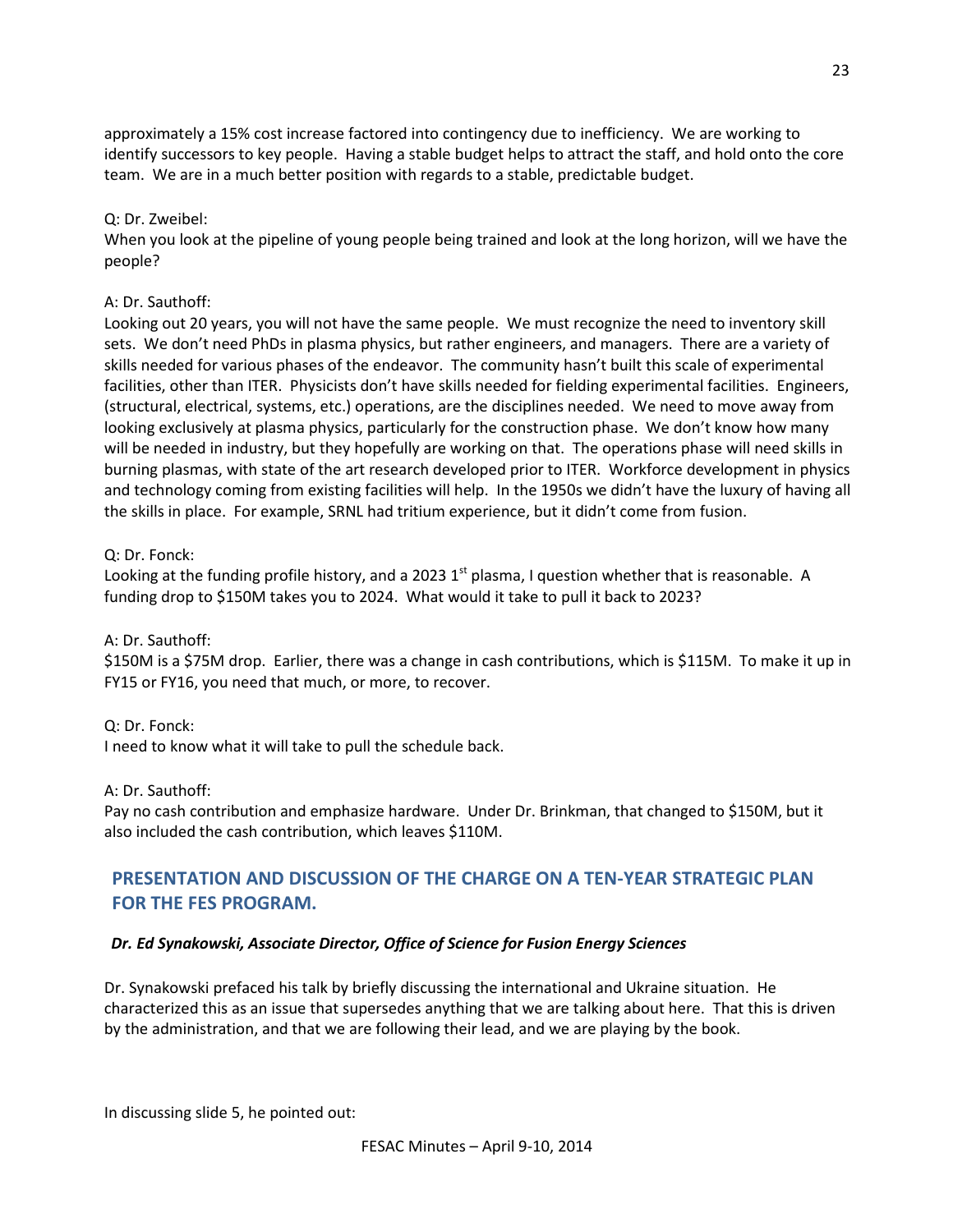The emphasis on advice on excellence in leadership in each of the 3 key areas, as opposed to being able to lead in all activities in all areas.

Instead of axes, think about hierarchies, that will support FNSF, CTF, etc., that all build on these foundations. The wording is chosen to focus on not only the ITER high gain, but develop the basis for a driven, lower Q CTF.

Long pulse; we want you to engage in a leadership level, beyond the current relaxation time in the collisionless regime. We want to understand the opportunities and priorities in this class of plasma for equilibrium sustainment, current drive, boot strap, and also science and technology of the materials, heat flux, and neutron science related fields.

Discovery Plasma Science (DPS): this is a disparate group of enterprises, and in some cases the most challenging.

### On slide 6 the emphasis was:

On prioritizing between the program elements. It is more than prioritizing just the 3 areas, and includes ranking elements within the 3. You would have layered priorities, so these elements are not in isolation.

### On slide 7 the committee was told that:

You already know my biases in this regard, and Pat gave her insights on the multi-scale computing. If fusion doesn't reduce development risks, it could be viewed as being not viable, particularly for multibillion dollar endeavors. I'm ready to give additional thoughts on the ORNL Spallation Neutron Source (SNS) strap (FMITS) and the High Heat Flux (HHF) test stand (MPEX). W7-X, EAST, KSTAR, etc.

On slide 8 the emphasis was:

There is a sense in SC and the Hill that the fusion community is reluctant to let go of the present direction. That is risky to stay with the status quo at our current configuration that will not fill gaps and assert leadership in as many areas as possible and the community does so at its peril. One thing ASCR has going for it is crosscutting disciplines.

## On slide 9 additional discussions included that:

We will not ask you to comment on GPP and SBIR/STTR. The Administration priorities include excellence on a broad front, exercise of leverage opportunities, and partnerships, and that in this presentation. I show university-scale ATs and STs as included in Foundations.

Also, theory and simulation is not just MFE, but crosscutting as well. Look at other scientific disciplines that have extended their reach beyond US shores.

## The explanation of slide 10 detailed:

In making the mapping from left to right, think of nested shells, with the foundations the center shell, then long pulse then high Q and materials, then high power. Ensuring excellence on a broad portfolio that leverages existing capabilities is important to the administration.

## Emphasis on slide 11 included that:

Foundations is not just about MFE, but is cross-cutting. As an aside, in understanding the Administration forces, and to enable increasing the plasma science, we need access to resources that require a more complex infrastructure. Labs will need a better 10 year plan for integrating research with all the community such that the labs and universities are working together.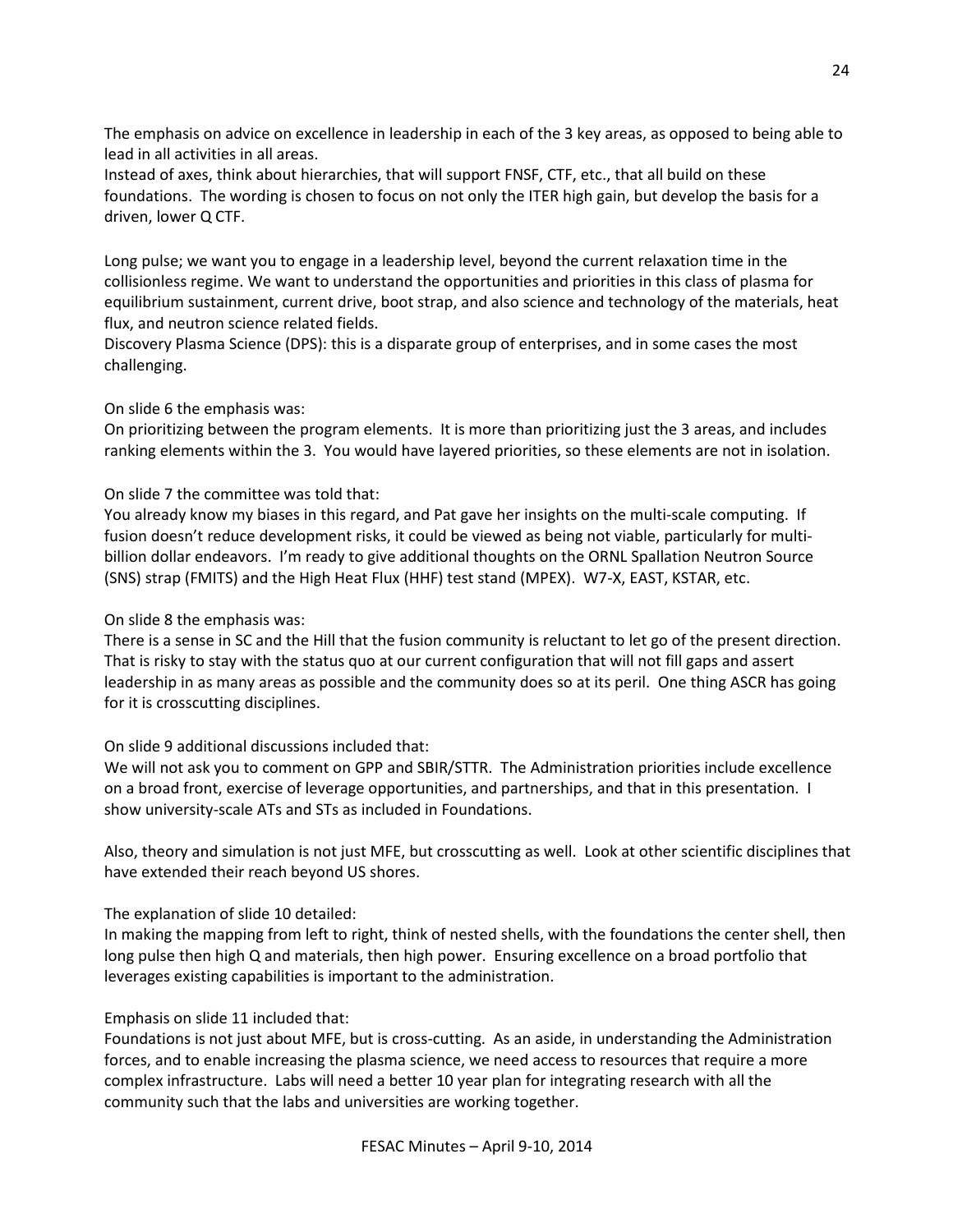In discussing slide 14 and concluding the talk discussion was about:

Small-scale EPR in discovery science mostly means devices that depend on self-organization. V&V and progress in computing must be more than getting time on a super-computing platform. It's conceivable that FESAC might say the nature of our science is changing, and that we need a massive shift to parallel computing, and create test stands to verify and validate this modeling. Another possibility might be that the US needs to assert itself to retool and look predominately in the fusion science materials area. It would be a challenge for plasma physicists to come to this conclusion. This is more along the lines of prompting thoughts of the range of possibilities to be considered. These

ideas should be considered and included or ruled out only with serious consideration.

For slide 15 the additional comments were:

That Dr. Pat Dehmer strongly endorsed having Dr. Koepke chair this panel due to his proven engagement on the Rosner panel, his IPA work at FES, and the precedent set by BESAC.

## **COMMITTEE DISCUSSION**

### Dr. Fonck:

Thanks, formidable charge. Clarification is needed on the idea of moving towards FNSF in the future. What is your tactical approach to doing this and the best path moving forward? Planning is assumed to be the next step. How should the panel deal with this while not being sure what is the best path? The charge doesn't assume this.

A: Dr. Synakowski:

That question is too good!

Why would we have a credible research enterprise based on a narrow focus?

NSTX, DIII-D facilities can inform questions about technology risks and the mission space of FNSF; consider novel aspects. Look at the deepness of the field. Understanding the mission space and options is valid even if it's not the correct path forward. Whether FNSF is a stellarator or a tokamak, it still needs advice. We have the tools to address part of the problem, while not committing to locking down the configuration.

Q: Dr. Fonck: What about the development path that calls for an FNSF? Do you envision a strategic plan that addresses that?

A: Dr. Synakowski:

There should be that facility in the US. Develop a strategy that assumes there will be an FNSF.

Q: Dr. Fonck:

Again, formidable charge. Something of this magnitude calls for an interim progress report from the subcommittee back to FESAC. We need this to socialize the results with the community on the process and describe what kind of input has been received and where the subcommittee thinks it is going.

A: Dr. Synakowski: Worthy considerations.

Q: Dr. Neilson: I endorse having an interim report. FESAC needs to stay on top of this formidable activity. The risk is there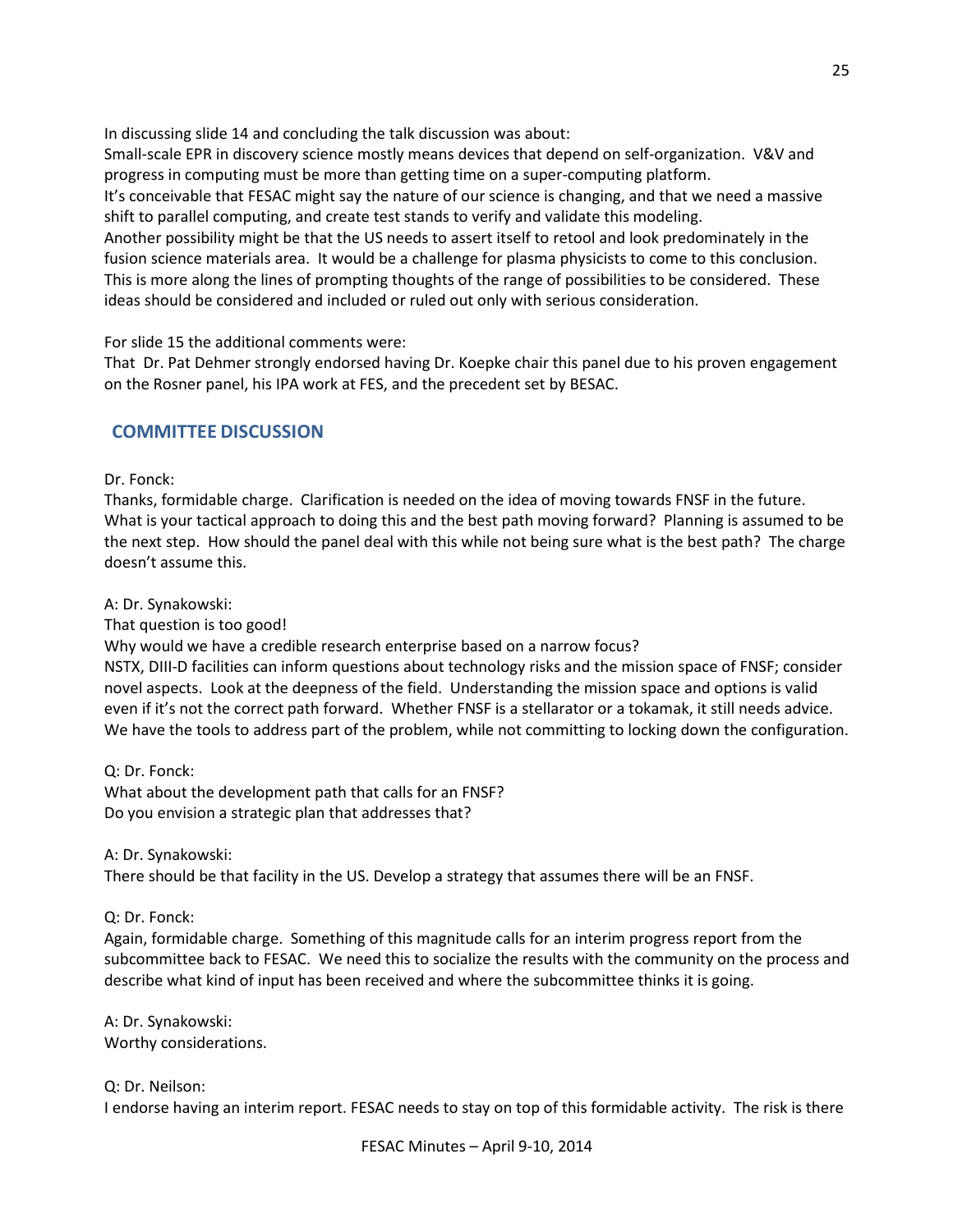to not complete it. These budget categories seem to be moving away from an FNSF. All the categories are about plasma, plasma and plasma. In the 3 pillars, one is materials, but it seems to be buried as a subelement in the discussion. Development is needed in the breeders and coolants that will be used, not just the displacements per atom (dpa). We are not preparing foundations for that type of work with these new budget categories. Measurement and other systems are needed that are not in the condensed budget categories.

### A: Dr. Synakowski:

You may have a conscious bias of what is consciously represented here because I see this as an area of high impact. Areas within DOE such as the SNS strap (FMITS) are areas ripe for high impact leverage in Long Pulse, along with computational materials science, and the partnership with ASCR. The panel will assert leadership in evaluating what the rest of the world is doing, and this area could catapult us into a leadership area and comes before areas you talk about.

### Q: Dr. Bhattacharjee:

On Page 7, multi-state computing and simulation, and also on page 49 in your morning presentation, you say that the plan should provide for the FSP and it should be consistent with the 10 year strategic plan. This report is due in 6 months, but needs to be consistent with the strategic plan. This is important, but then it must be done much earlier.

A: Dr. Synakowski:

It is not a perfect world. I think we can construct a reasonable plan that will not preclude what the ten-year plan will include. It will not be a comprehensive plan.

Q: Dr. Bhattacharjee:

Do you intend to pass the FSP plan back through FESAC?

A: Dr. Synakowski:

We need an outlet for multiscale computing, but the report to congress will not be comprehensive. With 180 days we are not planning to route this to FESAC. We already have much input and will use it.

Q: Dr. Zweibel:

What resources for strategic planning will be made available, what is Mark's budget?

A: Dr. Synakowski:

We haven't talked about resources beyond activities on FESAC. You will have past reports and stakeholders will come in and make their case. If we need to do more we can talk.

Q: Dr. Groebner:

Using resources outside our immediate sphere, what did you have in mind?

A: Dr. Synakowski:

SNS, Light sources, computing capabilities through ASCR, NAS, international, experimental devices.

Q: Dr. Groebner: Fusion machines I'm familiar with, but not the light sources.

A: Dr. Synakowski: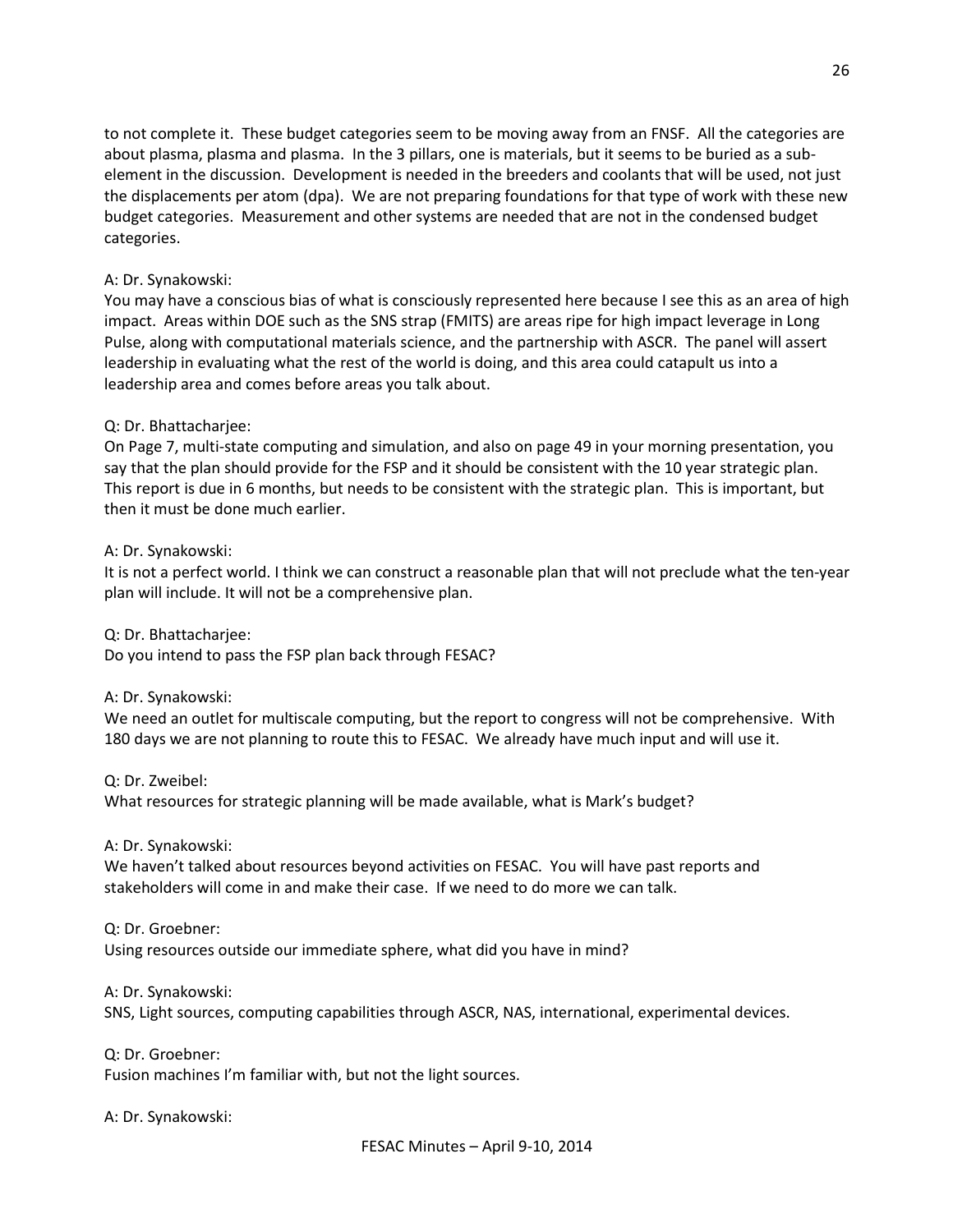Dr. Steve Binkley, the ASCR AD, will give you information on computing activities. It will have an educational component. You can learn about the MEC end station, hopefully from others on the panel.

### Q: Dr. Hubbard:

Dr. Dehmer suggested that this process is the most important fusion exercise. I endorse that an interim report come out, to help greater buy in. I also suggest in-person workshops for the community to present and discuss, especially with the FESAC chair being the same as the subcommittee chair.

### Q: Dr. Ji:

Is the plan for a science program or an energy program? This is an old question. Are we ready to break out into an energy program?

### A: Dr. Synakowski:

There is a value judgment in the way you phrase the question. Stay with the science. There is a wealth of science to be done for where we want to go and it's deeper than plasma physics; it requires a shift in what computing can do. SC is where the scientific basis for moving forward is investigated. There is ten years' worth of work here. It will be a deeply scientific activity.

Q: Dr. Ji: We had Snowmass, do you envision something like that or a workshop format? What process do you plan to take?

### A: Dr. Synakowski:

I don't see the resources to do a Snowmass kind of effort. There will be energy, but not that kind of format. It must be more focused.

### Q: Dr. Greenfield:

Science vs. energy priorities can change depending on the energy goal, but that balance still needs addressing.

### A: Dr. Synakowski:

True, we want to remain open to the possibilities, but discouraging getting diverted from the primary effort.

### Q: Dr. Zinkle:

Within FES, there is a broad landscape from BPS, to fusion engineering science. How sporting should we be in moving towards fusion energy in 2050? This would help in the prioritization, for example, should we just do science without the march towards energy?

### A: Dr. Synakowski:

The preponderance has to be the science leading to the energy goal. Keep in mind Pasteur's quadrant such as blackbody quantum mechanics for example as the pure science, which was driven by the lighting industry. This pure practical application has driven the greatest intellectual achievement in the 19<sup>th</sup> century. There's no problem to claim a strong science program to inform an energy mission. The panel should assume that it has to be directed towards the energy goal.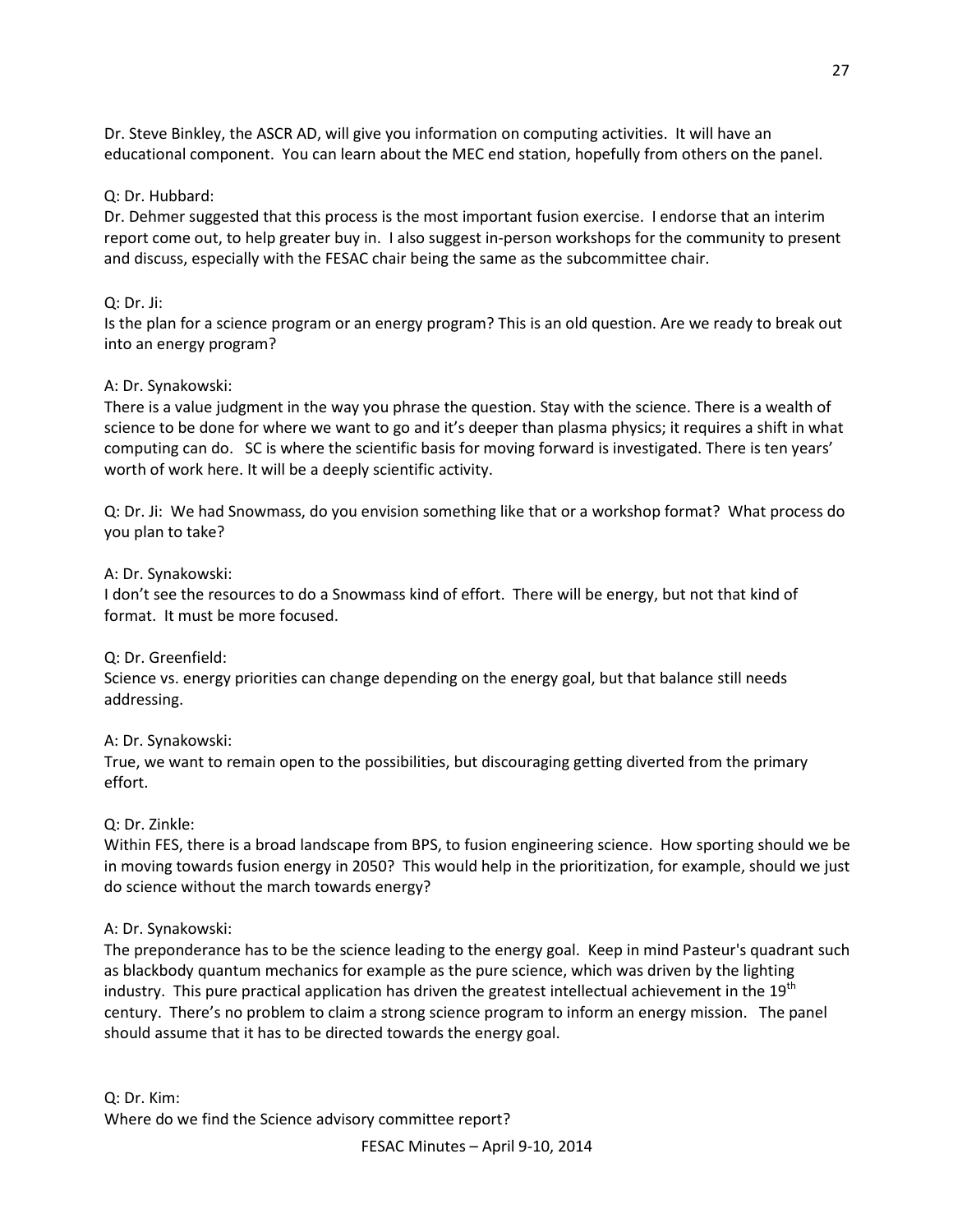A: Dr. Synakowski: It's on the SC web site.

#### Q: Dr. Cohen:

I'm glad to see FSP type activities which reinforce the strategic plan. FSP would be a project if done correctly, on the scale larger than the \$1M ASCR SciDAC. This could kick start theory and modeling experiment partnerships, but with stagnant and theory budgets, you can't mount an endeavor. To make an FSP, within the theory budget, is a money problem. FSP makes an additional problem, even though science and politics would support it. Don't replace part of the theory program with the FSP.

#### A: Dr. Synakowski:

The puts and takes for integrated simulation need not just be within theory and simulation. I challenge you to answer bigger questions. Will fusion efforts take place with less facilities? Do we require a change in culture in fusion research to where the focus is in data acquisition, interpreting the data and complex measurements, similar to the astronomy field where the ethos surrounds the data, and not the facility? Similarly, the real need for fusion, hypothetically, might not reside in the construction and demonstrations of facility capabilities, but real progress comes in demonstrated predictive capability. This might require a fundamental shift between theory and computation. Look beyond a zero-sum game. Look at the entire portfolio for the trade, because the fundamental nature of the field may need to change in 10 years.

Q: Dr. Cohen:

When priorities were decided at FES, run weeks were more important than the theory budget.

### A: Dr. Synakowski:

It was more than that. The future may include removing limitations on partnerships, and the plan for example with ASCR may change. You may not be interpreting our biases correctly. There is more than just my bias in play. The results don't mean that I don't see a profound shift in emphasis for the role of computation as an important opportunity. We never had the chance to work on this in the past.

### **BREAK**

The Fusion Energy Sciences Advisory Committee recessed for a 15 minute break.

# **PRESENTATION ON INCREASING ACCESS TO THE RESULTS OF FEDERALLY-FUNDED SCIENTIFIC RESEARCH**

## *Dr. Laura Biven, Senior Science and Technology Advisor, Office of the Deputy Director for Science Programs*

Dr. Laura Biven gave a presentation on increasing access to federally funded research.

# **COMMITTEE DISCUSSION**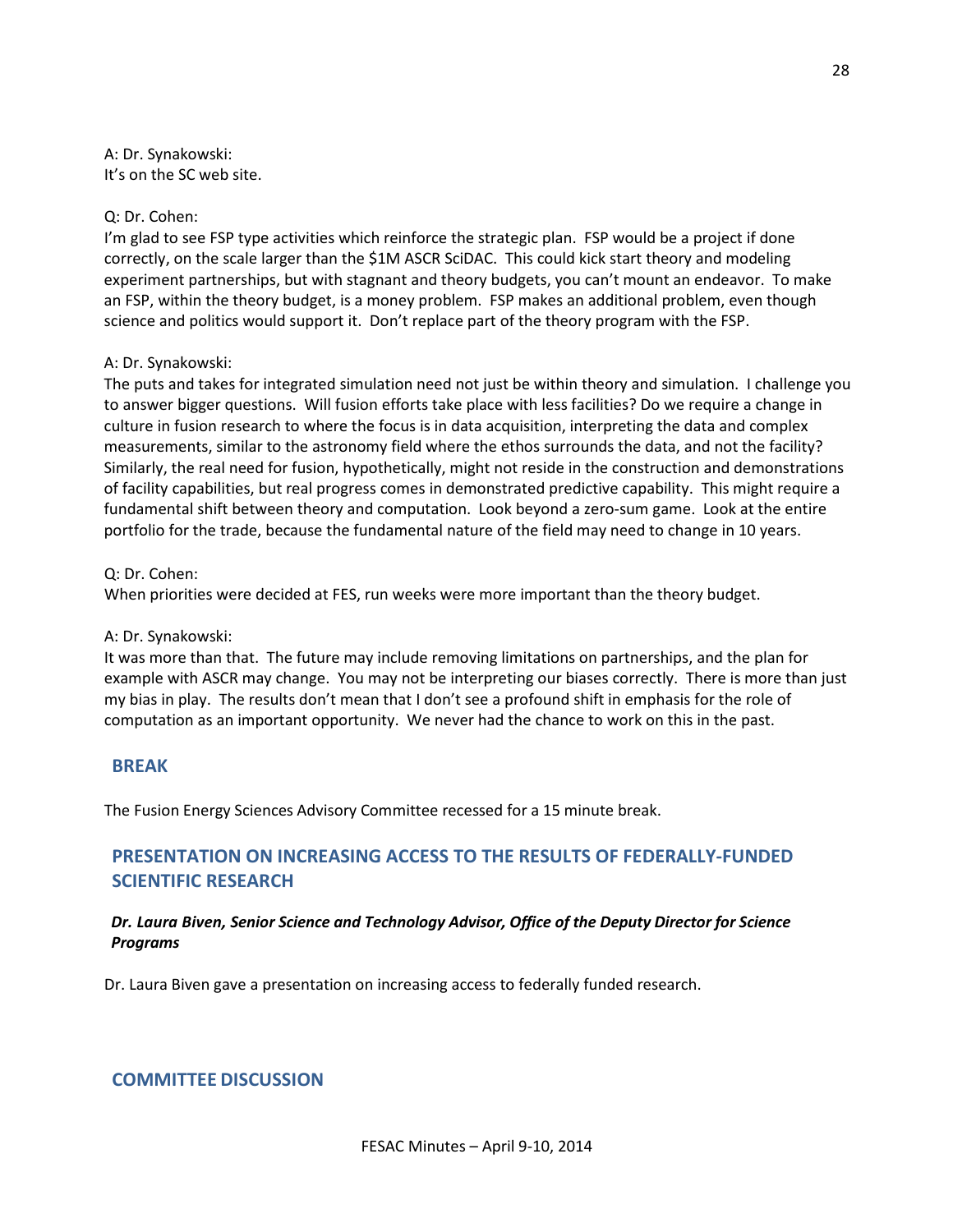Q: Dr. Fonck: Are the 7 publishers available, so that we can find out?

#### A: Dr. Biven:

It's no secret; I can get you the information.

#### Q: Dr. Fonck:

If the publishers make these available after the period of exclusion, will they make them available on their own web site?

#### A: Dr. Biven:

The idea of the pages will focus on DOE funded research. If the publisher doesn't make public access you can still get the data.

#### Q: Dr. Cohen:

I remember your last presentation and how we present data in the community. There is confusion in the minds of the PMs (program managers) and the PIs (principal investigators). It's been in draft form, but all new proposals are required to conform to this standard. We are hoping for explicit instructions for what is a minimally acceptable data management plan (DMP), especially with an unfunded mandate, to dot the "i"s and cross the "t"s.

#### A: Dr. Biven:

I have no comment on the time line. The level of detail guidance about what to include in the DMP and template will have a middle ground, with suggested elements of a DMP, which should describe what SC is hoping to see. Going forward, we will revise on an annual basis.

#### Q: Dr. Cohen:

The word minimal is emphasized because of all the people I know, no one has had a request for their data, so there is not a lot of enthusiasm to go beyond the minimal requirement. We do archive our data for ourselves, but putting it in a public place, especially at the labs which want to carefully review all that goes out.

### A: Dr. Biven:

The requirement is to write the plan for sharing and validation of results. You decide what extent you make it available based on peer input and your PM. The PM and PI will negotiate the time for data preservations.

### Q: Dr. Zinkle:

In the transition to the process there will be a lot of bumps in the road going from where we are now to the ideal state. Will it be at institution or PM level that will be providing guidance or is it up to the PI?

### A: Dr. Biven:

This is not a step function change; the PM, PI and institution will all be going up the learning curve. The hope is to articulate expectations in the policy, and then we will have to have an assessment, to identify quantitative metrics on the success of the plan. COVs or advisory committees can review this.

### Q: Dr. Koepke:

APS/DPP had a session on this topic. Hopefully other societies will have similar sessions.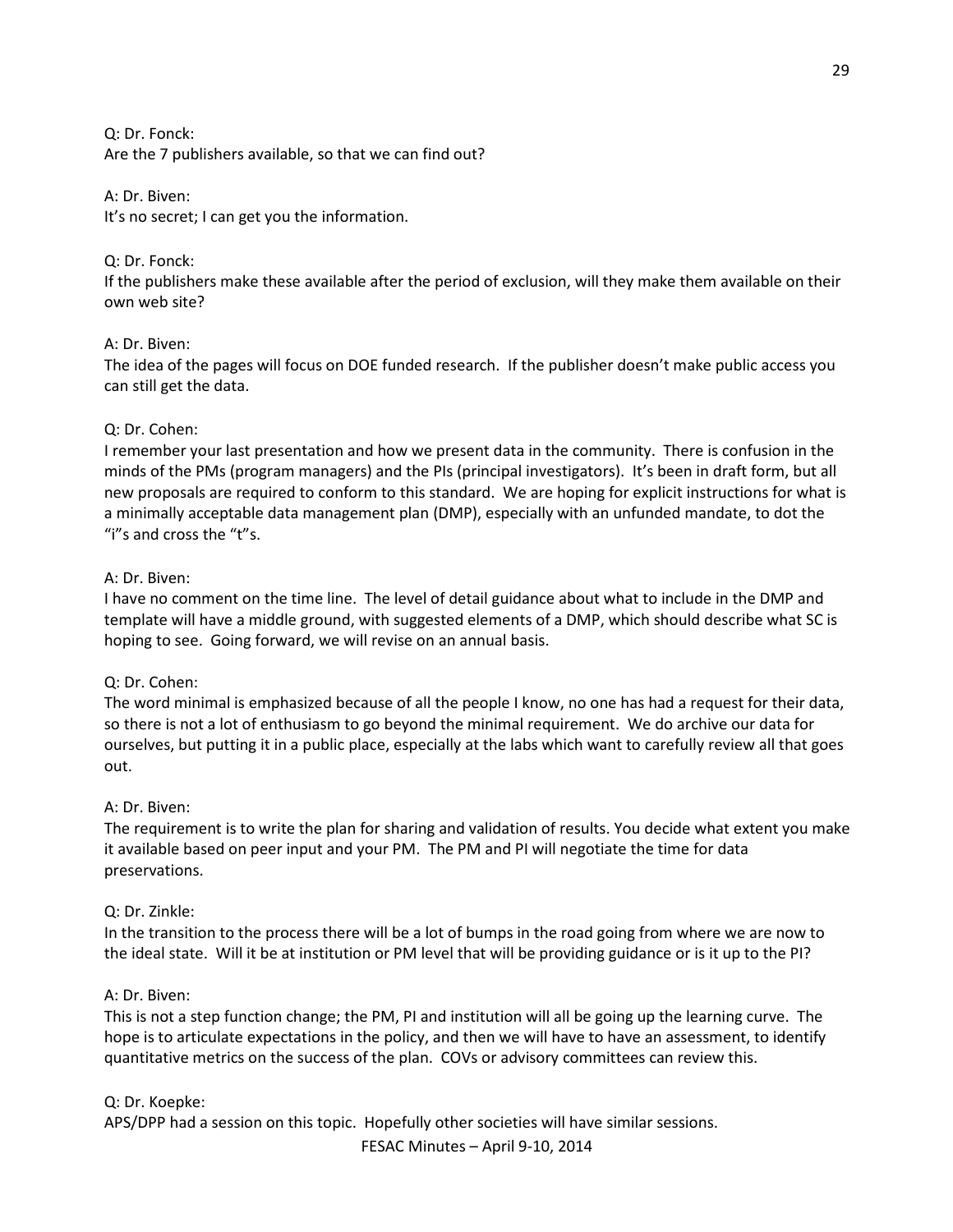Q: Dr. Foster:

A tutorial on data management plans would be helpful. NSF has a tutorial.

### A: Dr. Biven:

We are not the same, but not dissimilar, with checks and balances on the facilities. There are 2 new items. You have 12 months to work on this.

## **PUBLIC COMMENT**

### Earl Marmar, MIT

I want to share thoughts as the community works through the 10 year strategic plan. I am glad to see the charge. Assume ITER participation. When considering this as part of the plan,  $1<sup>st</sup>$  DT operations are more than 10 years away, probably 20 based on Ned's presentation and the way things are going.  $1^{st}$  plasma is an incapable ITER device, with several years to complete the machine, then several years for tritium operation. Keep this in mind in the 10 year plan, with such a long time horizon.

Parallel activities need to be in mind.

International collaborations to bridge gaps and to do the scope that we can't afford domestically. While important, it's not sufficient to maintain U.S. leadership. Li said "EAST is your" tokamak, however, we can learn much, but EAST is his tokamak, and not ours. We should keep this in mind. There are 3 areas for dramatic domestic progress:

(1) solve divertor erosion problem, in relevant regimes

(2) reactor compatible steady state with control tools, which could be bundled in a new facility at a reasonable cost. This is a welcome idea to be fleshed out in the sub committee

(3) Technology needs to be focused down, with highest leverage, game changer, and superconducting magnets for MFE, because doubling the plasma beta gives a factor of four in energy output, but doubling the magnet field strength gets you a 16 factor of improvement. Fusion based applications with a modest, focused effort result in a high yield.

## **COMMITTEE DISCUSSION**

No questions

## **PUBLIC COMMENT**

### Tony Taylor, GA

1. About process: Dr Dehmer stressed that we provide well defined affordable broad community support of the plan. Comment is to get community support, the process must provide for input and discussion. Importance of discussion and dialog in the community, meaning all the stakeholders. Several venues, meetings where opportunities between plasma and panel for  $q/a$ , panel and stakeholders

2. Context of entering charge. Consider what the program will be doing in the next decade. In this decade, we should prepare for an existing next decade

3. ITER: begin operations in next decade - a unique opportunity for frontier science and burning plasmas. Aim for ITER success, position U.S. for leading scientific role, should be the priority this decade.

4. FNS program: Ed has a vision for an FNS program to address the remaining challenges, such as materials,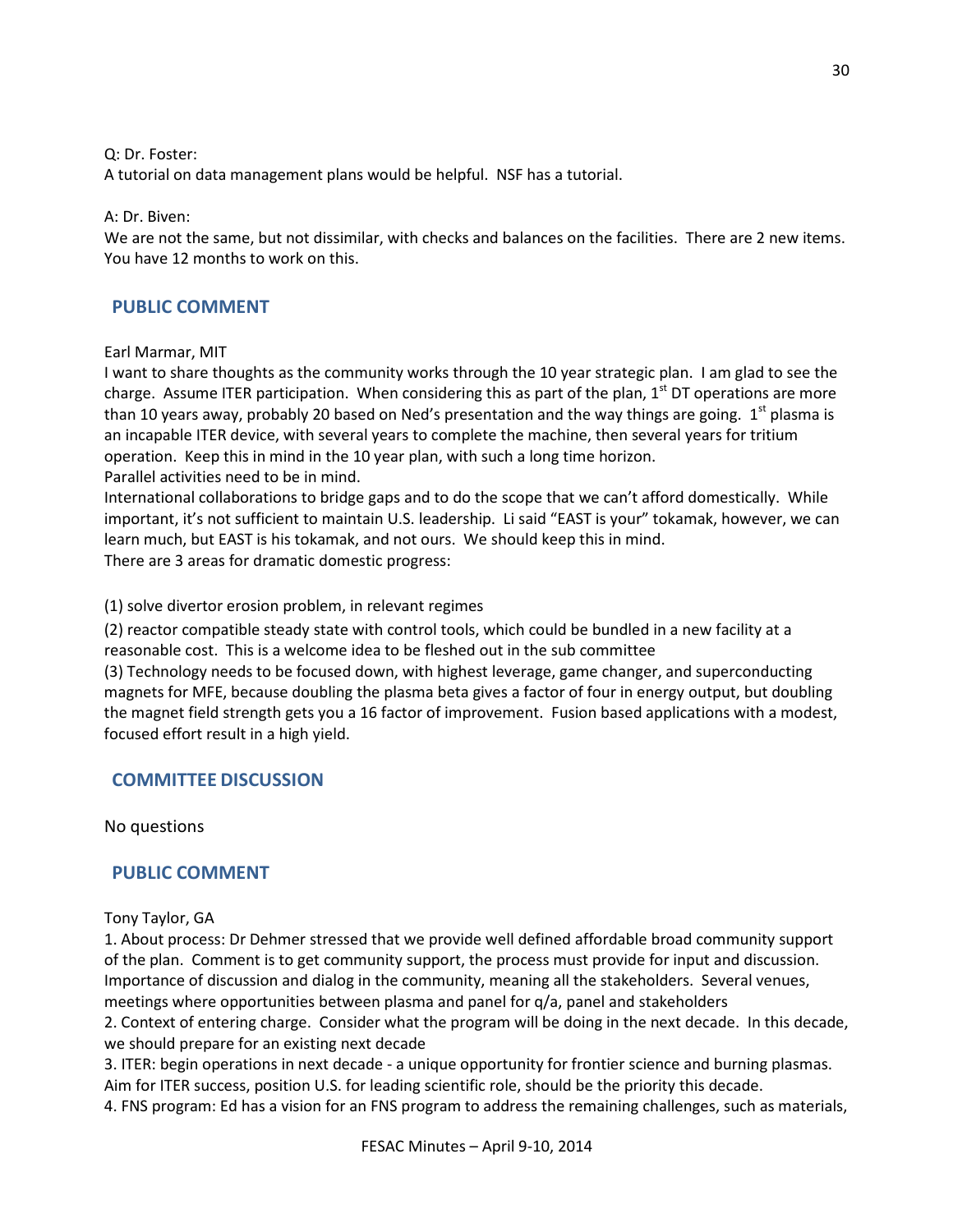components, and producing fusion fuel (tritium). This includes FNSF in the next decade. Research this decade now to prepare.

# **COMMITTEE DISCUSSION**

Q: Dr. Cohen: Dialog and consensus building is important. How to we control the entropy and human factors?

A: Tony Taylor, GA Diversity is good at the beginning, should be encouraged. White papers only will get sanitized. Q: Dr. Cohen I wasn't being sarcastic.

A: Tony Taylor, GA The chair will have to come up with good ideas.

## **PUBLIC COMMENT**

Dave Hill, LLNL

Tony and I didn't coordinate, but will be parallel. On the process, the Deputy Director of the DIII-D program chaired toroidal alternate, chaired ReNeW. This forms my opinions for the panel plans. The charge is broad in scope and technical content, COI, and will require information and advice, since no one has all the expertise. Need useful rapid input. Whitepapers are insufficient. Need conversation from technical experts. Recommend which applies to workforce also:

- 1. develop process to meet and hear experts
	- a. Define significant unknowns.
	- b. Describe research requirements and research plan, how to make progress on these topics, resources, facilities.
	- c. Lofty ambitions
- 2. Iterative and interactive process, like developing a talk.
- 3. Workforce development, encourage larger facilities to input their perspective. DOE should give answers, and quiz after the input to clarify, to understand how research would take place.
- 4. Look for interim report

# **COMMITTEE DISCUSSION**

Q: Dr. Ji How do you get the best dialog? Through teleVideo?

A: Dave Hill, LLNL

With televideo conferences, you miss the opportunity for side conversations, but good for information flow, and for handling q/a could be efficient.

Q: Dr. Greenfield:

I suggest both questions and also the white papers. Not all can travel, so having a mechanism for multiple input methodologies is helpful.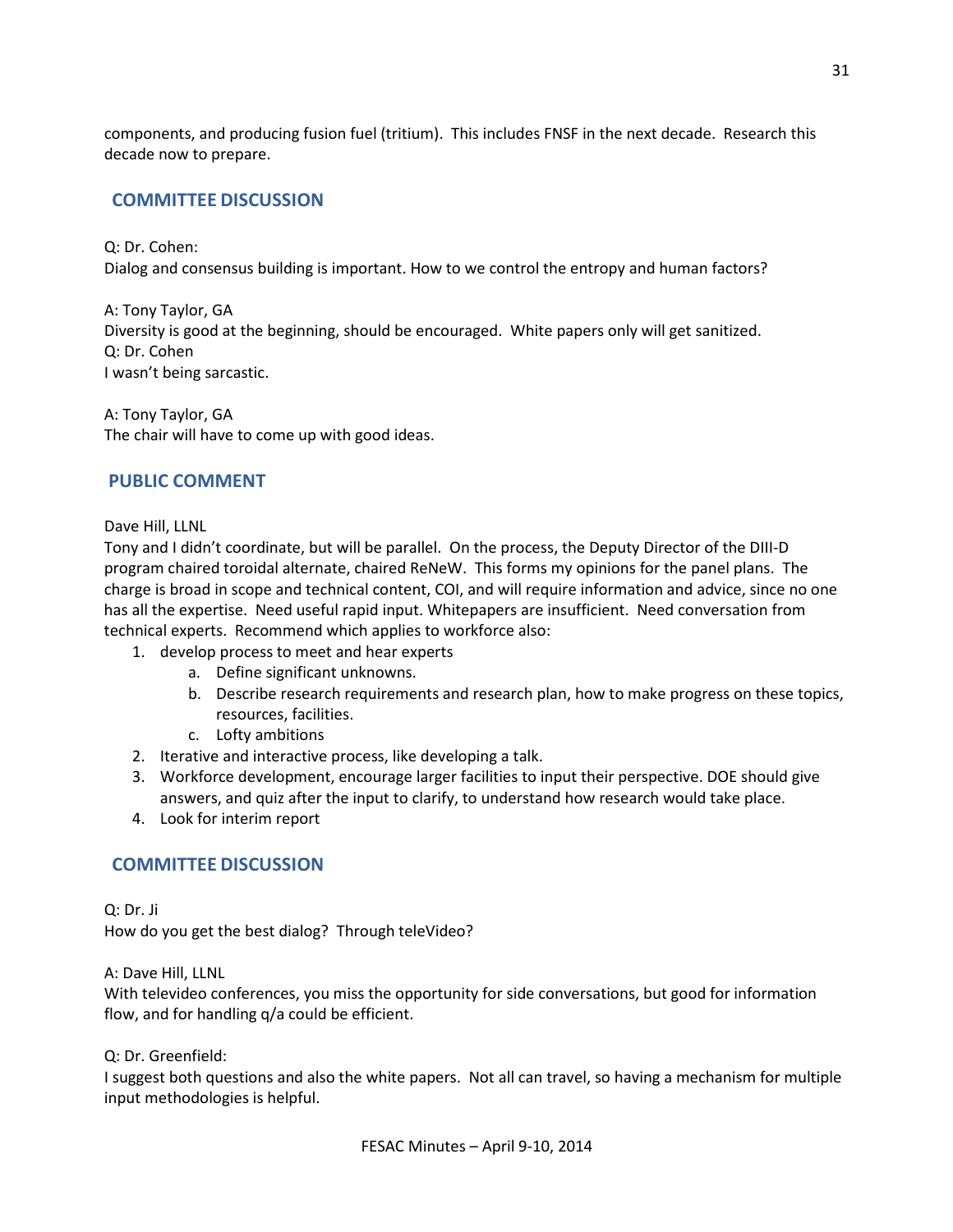## **PUBLIC COMMENT**

#### Stewart Prager, PPPL:

Comment on the process of this charge, I agree with Tony, Dave. Opportunity for the field, per Pat, DOE and congress will benefit. Look at not only plasma and discovery science. Each is a year-long effort. My suggestion is to appoint the committee, only get members who agree in advance, that this is their top priority. Mark will need to make this a full time job, especially with other FESAC job.

Pat was critical, maybe because people on the committee didn't meet enough, and not all were fully committed for this kind of task. Need face time to get over bias, prejudice, to get over barriers. Like a jury selection for 5 months. University professors will need free summers, plus semesters; labs will need relief from other duties.

## **PUBLIC COMMENT**

Slava Lukin, NRL:

2 comments:

workforce development, relates to strategic plan. Take broader look at WD, the charge talks about workforce needs, graduate students, and post-docs. US in STEM education, preparation and funding is struggling and dropping. One of the important reasons people come to the US is Science & Technology (S&T) investment. If you prepare someone with specialization, they can be moved and bought, especially if they did not originate here.

2. high performance computing, multiscale modeling, FSP

work with NASA and DOD. Space weather (as mentioned by Amitava) is similar to the FSP. Many overlaps.

## **COMMITTEE DISCUSSION**

Q: Dr. Ji: You suggest input from broader, what about input from younger people?

A: Slava Lukin, NRL:

I am doing it. I think it's important, because people just came through the pipeline. Burning plasma many not be seen even for young people.

#### Q: Dr. Sugiyama:

Comment on the process. We emphasize face to face, but the problem is it favors people who have money to go to these meetings, but the universities and some in the simulation group don't have the funds. Please consider this when looking for broad input.

Q: Dr. Kim:

Are comments off-limits to other people? Is it private? Are proceedings public information?

A: Yes, (Dr. Koepke),

A: Dr. Synakowski: This is the publicly sanctioned forum. 28 people are on ready talk.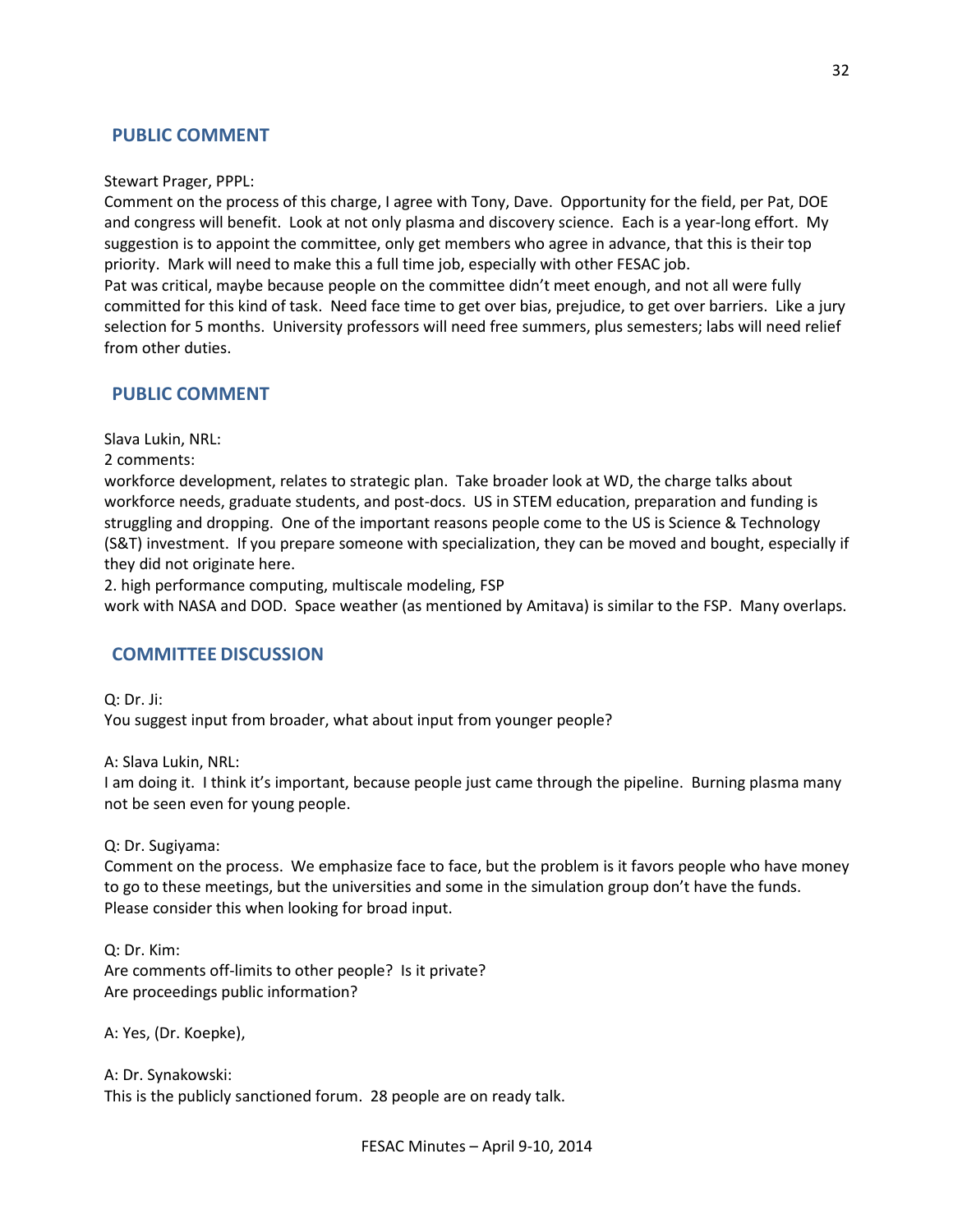Q: Dr. Neilson: When will the slides be posted?

A: Dr. Synakowski: In days.

Q: Dr. Greenfield: The committee got all the talks except Pats. Will we get hers?

A: Dr. Synakowski: I will ask. Also, I talked about forward funding. The sign is wrong in my presentation. Grants of less than \$1M are constrained by the fully funded directive.

## **ADJOURNMENT**

**The Fusion Energy Sciences Advisory Committee Meeting was adjourned for the day at 5:18 p.m.**

## **Thursday, April 10, 2014**

#### **Dr. Mark Koepke, Chairman, was presiding.**

## **WELCOME**

Ed Synakowski thanked Dr. Sam Barish and Shahida Afzal for organizing and running the meeting.

# **PRESENTATION ON THE CHARGE ON THE COMMITTEE OF VISITORS FOR THE FES PROGRAM**

### *Dr. Jim Van Dam, Director, Research Division, Office Fusion Energy Sciences*

In his presentation about the COV, Dr. Jim Van Dam, planned to cover the who, what, why, where, when and how.

He made some additional comments beyond the presentation on the difficulty getting meaningful data to quantify international standing.

## **COMMITTEE DISCUSSION**

Q: Dr. Neilson:

You skipped over the deadline for the different charges. What is it and does it have to synchronize with the fiscal year?

#### A: Dr. Synakowski:

The deadline is January 15, 2014 for the COV. It does not have to synchronize with the fiscal year.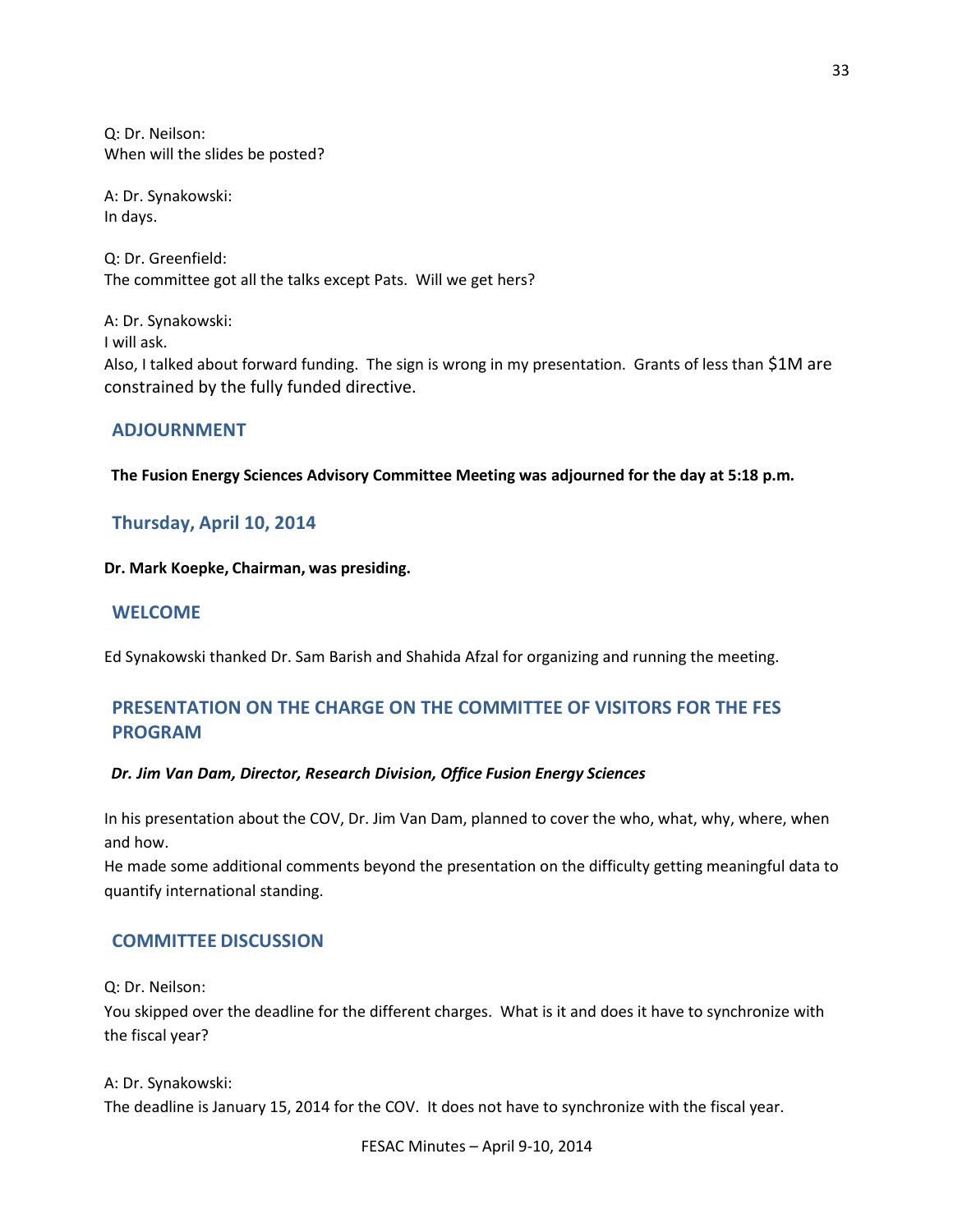A: Dr. Van Dam: FESAC has 3 charges. Workforce development (on a short fuse), strategic plan, and COV

Q: Dr. Neilson: Does it have to sync with budget cycle?

A: Dr. Van Dam: Not that I know. We are past the 3 year cycle. Dr. Dehmer signed the charge letter. For several years, we have been understaffed and overcommitted.

# **PRESENTATION ON THE PERSPECTIVES FROM THE OFFICE OF ADVANCED SCIENTIFIC COMPUTING RESEARCH**

## *Dr. Steve Binkley, Associate Director, Office of Advanced Scientific Computing Research*

Dr. Binkley began his presentation by explaining that in an interest to learn more about other SC organizations, Dr. Ed Synakowski requested that he, as the new ASCR AD, give a presentation in this forum. He also thanked Dr. Randall Laviolette, who has been the primary interface with Dr. John Mandrekas in FES.

In introducing the material, he discussed the history of scientific computing, the role of the department back to the Manhattan project, and the applied math and scientific modeling required for the success of that project.

### **COMMITTEE DISCUSSION**

### Q: Dr. Cohen:

Very interesting. As a computational physicist, for over 40 years I've watched the growth of computing resources in DOE and the community and it's heartening to see the progress and impact on science. I'm interested in the hard challenges in resource allocations that impact ASCR, the scientist using allocations, selling to DOE, congress, etc. For example, at the 3 big computing centers, National Energy Research Scientific Computing (NERSC), there are 4000 users, and are very selective in choosing how to use resources. How do you pick winners in advance to get real break throughs? DOE is spending lots of money on those researchers. What can get sold to congress? Is it big users, or small users, in a parameter study or convergence study? What is the thought process? You have a research arm, but you didn't talk about it. Brute force has made an impact, but we need innovation and smart algorithms, to solve challenges. Has the philosophy changed?

### A: Dr. Binkley:

I agree. From my experience in computational chemistry, there has been a dramatic increase in calculation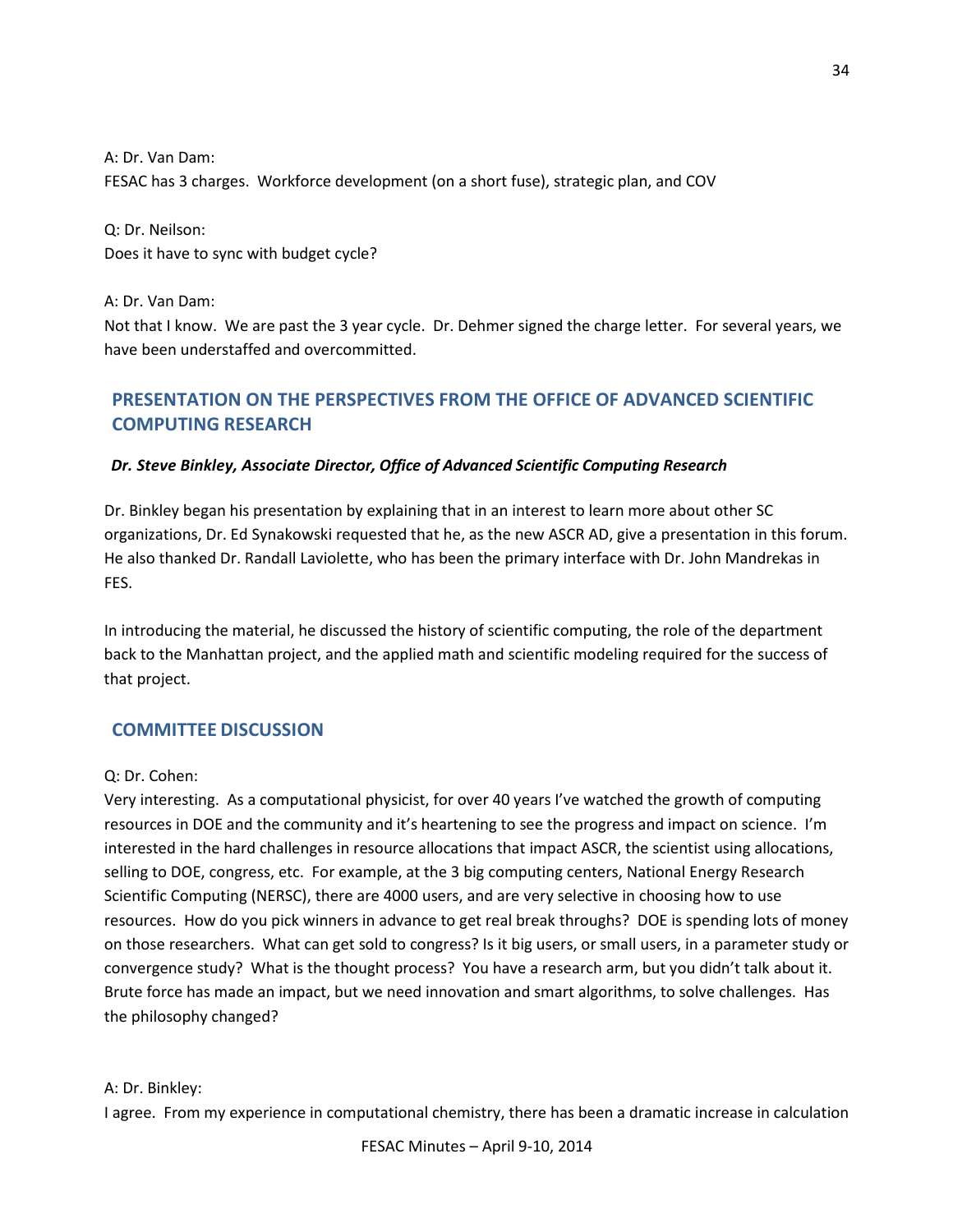ability over the last decade, and the rest of the advance has come from the algorithms; it's finding better algorithms to solve the fundamental equations. The ASCR research program does a lot of work on the applied math side, to solve Schrödinger equations, or the applied math that goes into that. 40% into applied math, so there is a strong focus.

For allocation of machine time, we take stock in our resources and receive input from the advisory committee. The allocation process is not rigorously tied to the computer. For a long time, the NERSC program was designed to provide access to the bulk of SC programs. NP now has its own computing resources. We are always re-evaluating, so please provide input.

## Q: Dr. Cohen:

No criticism, but there is tension between a hero run hoping to get on the cover of the Nature magazine, vs. basic science that studies dimensionless parameters and conversions to prove a theory. The latter may be harder to sell. When ASCR got an increase was it hardware, or research based?

### A: Dr. Binkley:

A significant piece goes into applied math from the plus-up. There are 4 parts:

- 1. Data (computer science, math)
- 2. Exascale (computer science, math, industry partnerships)
- 3. Power upgrades (to the next round of large machines, Argonne, ORNL, 100 petaflop machines in next few years at about \$10M to each site for that)
- 4. The FY15 request has a big push into CS and applied math.

### Q: Dr. Kim:

What is the review process of submitted proposals for doing fusion scientific research?

A: Dr. Binkley:

SCIDAC is the only venue for fusion.

## A: Dr. Randall Laviolette:

The Innovative and Novel Computational Impact on Theory and Experiment (INCITE) program, is run by the 2 facilities. For ASCR Leadership Computing Challenge (ALCC), 90% goes to that, 10% is discretionary. If the question is for research funds, SciDAC is on a 5 year schedule where we have large competitions. The last one was in 2011-12. This solicitation is a follow-up to the initial solicitation. After 5 years, there is little new funding, until 2016-17, when new topics will be announced to each program office, who will have information about the needs. The solicitation goes under a peer review competitive process.

## Q: Dr. Kim:

So, the next solicitation is down the road in 2016. What if you have new ideas before then?

A: Dr. Binkley: Some SC offices have open solicitations, including FES.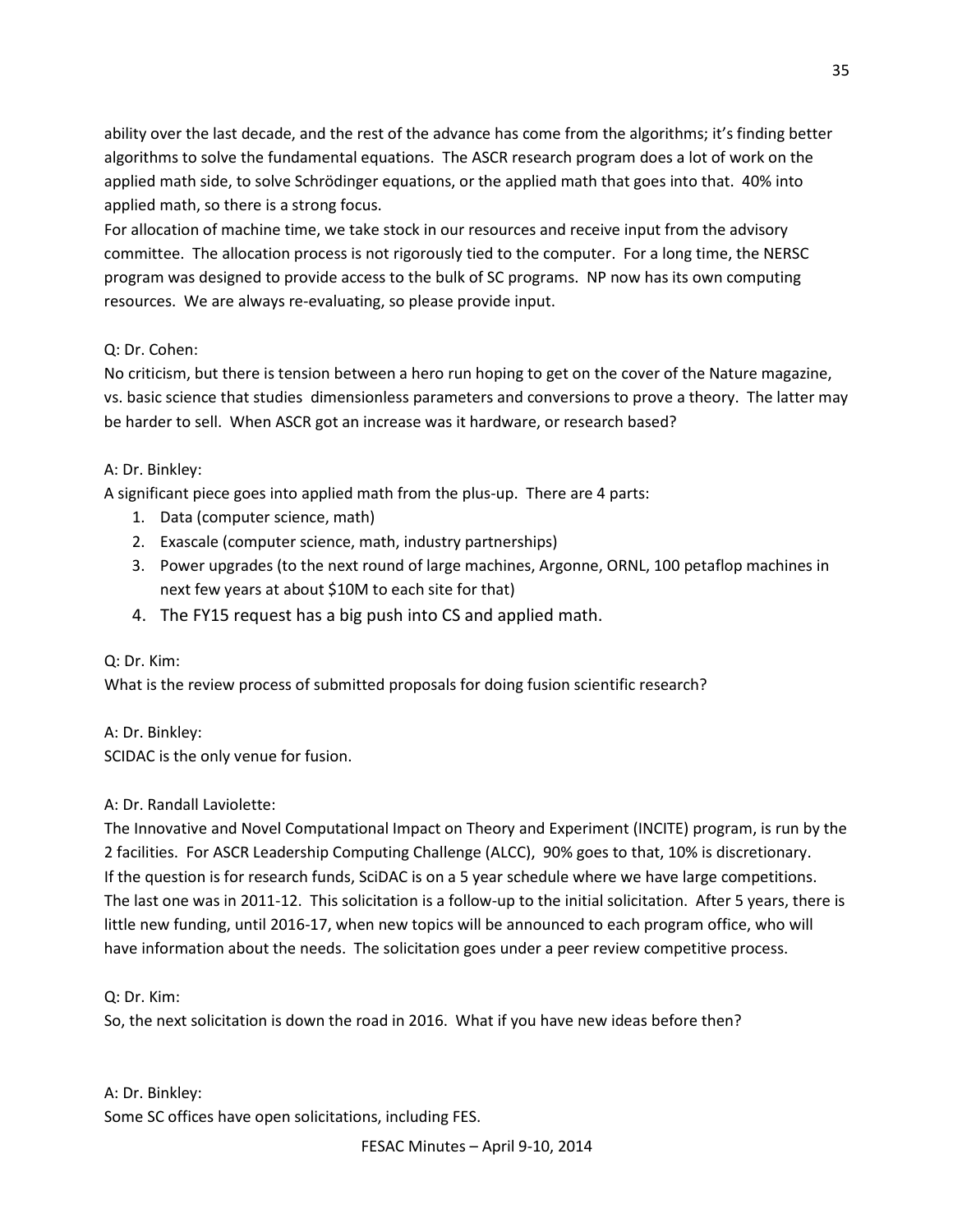Q: Dr. Rapp:

Coming back to big data, leadership class computing could be used for ITER data mining. Are any solicitations coming in this area, where data may be different data than HEP?

### A: Dr. Binkley:

It will be a few years until needing to get the data off of ITER. The need and pressure now, today are in 2 key areas:

1. HEP planning on LHC upgrades with more data collection coming. LHC's first version. There is a hierarchical storage system.

2. Tier 1,2,3 data centers. DOE operates 2 tier 2 data centers. HEP approached us after the initial implementation for help. After LHC was operational, things changed. We entered into discussions for synergy to exploit between the 2 offices. This has 2 dimensions: we are in the process of exploring our ESnet to go offshore with the 100gb network. Presently it is just in the US and serves not just SC but also non-SC parts of the office. We are looking to connect to the EU with drivers for connecting to work together for the next LHC further down the road, past 2020. Depending on how ITER and other experiments will go, we will need to get a connection to Europe. We are exploring requirements at this point, but offshore connections are difficult.

Q: Dr. Rapp: So, no certifications for fusion data?

A: Dr. Binkley: We could add that to our list of topics if there is a broad interest in this area.

## Q: Dr. Foster:

You talked about advanced computers with marketable tech. How does industry and DOE merge their needs?

## A: Dr. Binkley:

We have single points of contact in all the vendors, so we know what all their plans are. We started off to look at the size and magnitude of the electronics industry, which spends \$5B per year on R&D, so the size of our budget in all of SC is not going to drive industry. Rather we can identify technologies that are coming from companies like Intel, NVidia, and recognize the benefit of partnering and understanding needs to help with their marketing strategy.

Other times, it's affordable for them to develop certain machines for scientific users, which is a nonrecurring engineering cost to develop computers that we need. For example we may have very unique, specific, specialized needs for a storage system. We want to make sure we get our data system requirements into the next generation machine.

### Q: Dr. Bhattacharjee:

I have a question about how this impacts the "all in" approach, with lots of money spent. Computing is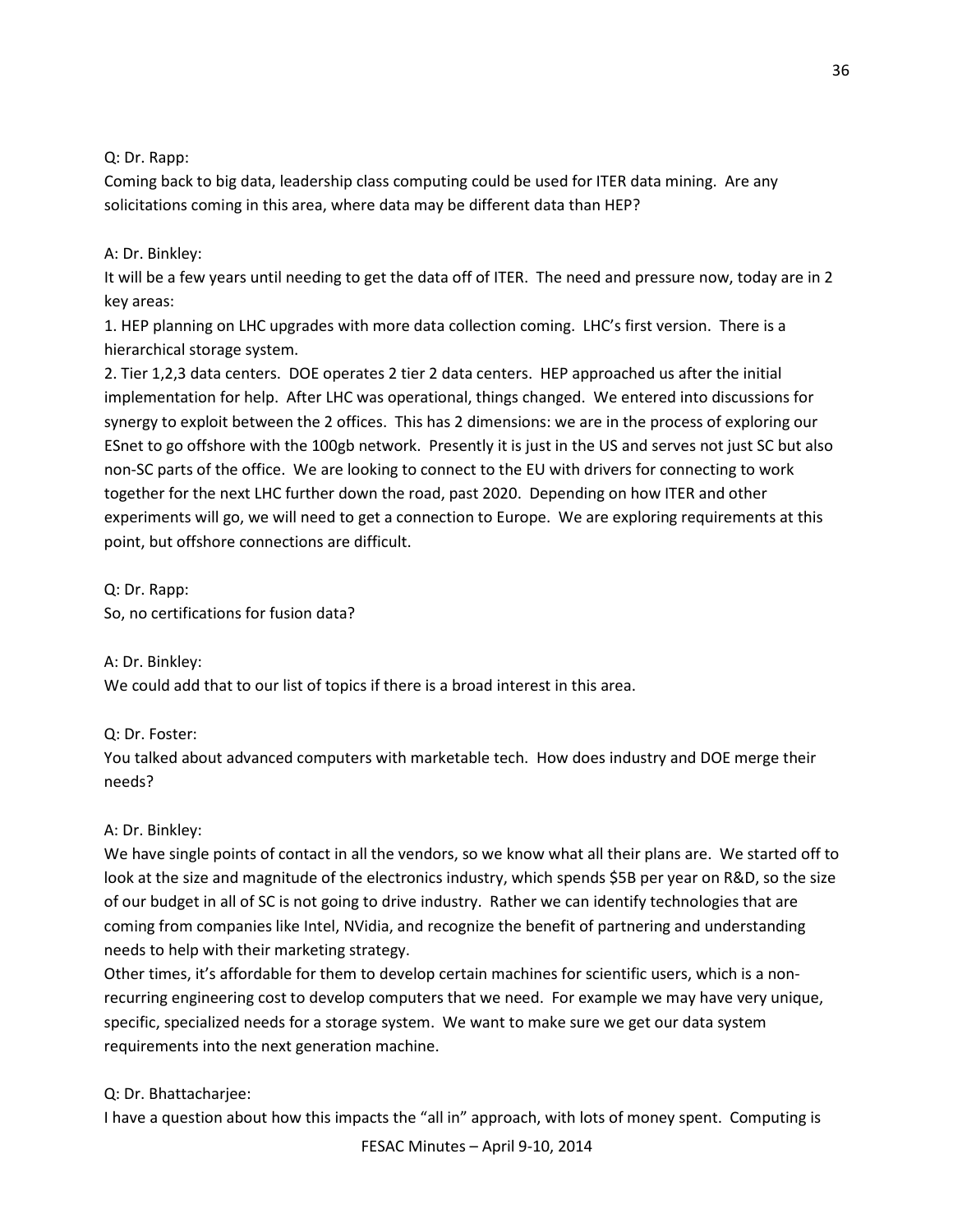getting very expensive and is a substantial investment, with large power requirements. There is a gap in the intermediate size computing facilities, with about 1,000 processors. How do you close this gap, with you and NSF being oversubscribed? Vendors want to help with this need. Have you thought about a facility where an intermediate-size cluster could be used to try out codes, algorithms, etc.?

### A: Dr. Binkley:

We are aware of the mid-range gaps especially at labs and universities. Labs undertake this within their institutional resources to solve the need. At the SC level, we are focused on the large size facilities. In HEP, they do that within their own program resources. We don't have this in mind now.

### Q: Dr. Bhattacharjee:

Any plans with NSF?

### A: Dr. Binkley:

We would need to work with NSF, which is less focused on large data, and the question if universities could follow the lab model.

### Q: Dr. Groebner:

Please clarify the SciDAC proposals. My theory and simulation colleagues have a proposal related to that as a source of funding. They don't say that you are looking for something that requires utilization of the large computing capabilities.

### A: Dr. Laviolette:

In the announcement the proposal should require taking advantage of the capacity and capability.

## Q: Dr. Groebner:

If the project doesn't fit supercomputing, how do researchers get help?

### A: Dr. Binkley:

There are a large number of FOAs, so I encourage interested parties to look at the selections of FOAs that are out.

## Q: Dr. Ji:

Can you talk about an example of funding research in the field of x-ray diffraction? Was that funded by your program alone or jointly?

## A: Dr. Binkley:

We are just at the beginning of exploring that type of approach. An LBNL project in computer applications and connectivity was funded by ASCR, and the biological scientists are funded by BES, which is paying for the beam line. This is a new model, being used on LCLS at SLAC, ALS at LBNL ,and somewhat on APS at Argonne. The labs can do LDRD, to allocate for these kinds of activities.

Q: Dr. Ji: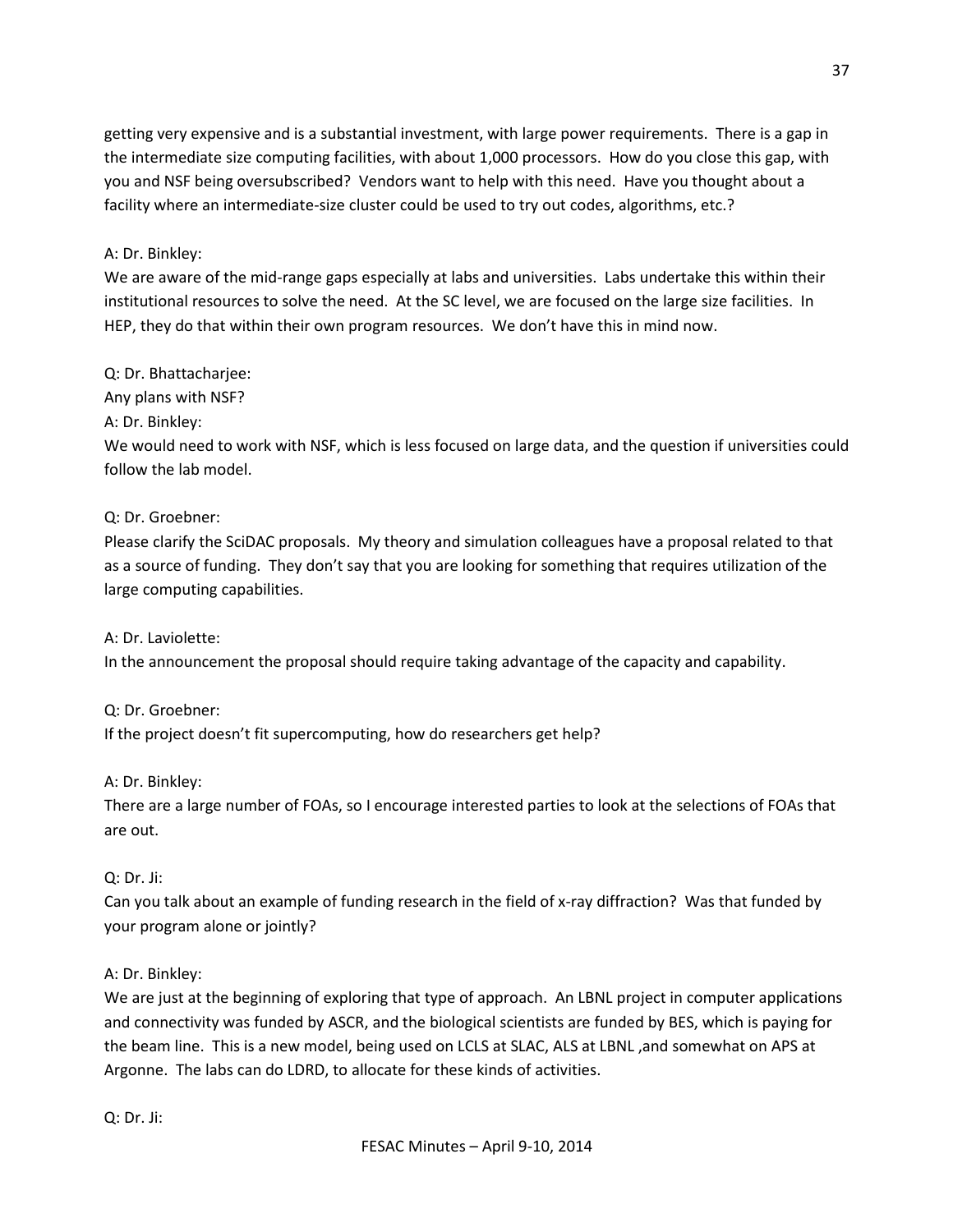Please talk about assisting theory and simulation experiments working in a coupled manner, while utilizing SciDAC funds for research.

A: Dr. Binkley:

We are just exploring options and in discussions for this modality to take hold. It's not just in the lightsource example; we need to figure out what model to use.

Q: Dr. Ji:

Using the example of space physics research, Dr. Jim Chang was successfully able to investigate challenging problems in both simulation and theory to determine the best models. I recommend this successful model.

A: Dr. Binkley: I will look into this for next year.

A: Dr. Koepke: We should be made more aware of those examples in ASCR, and make contacts.

# **BREAK**

The Fusion Energy Sciences Advisory Committee recessed for a 15 minute break.

# **PRESENTATION ON THE CHARGE ON WORKFORCE DEVELOPMENT NEEDS FOR THE FES PROGRAM**

# *Dr. Hantao Ji, PPPL*

Dr. Ji gave a presentation on the workforce development needs for the program. The presentation followed the published slides closely.

# **COMMITTEE DISCUSSION**

Q: Dr. Koepke:

I have a question about the scope in the charge letter; there is only 1 place where workforce is on the page (in the subject line of the charge). I call this a STEM program charge. I don't think it's about developing the workforce, rather identifying the needs of the workforce. I'm going to exaggerate, and say you can do this in a week. You don't need to figure out ITER, DEMO, the statistics on men and women in the field and get their input.

You need to look at curricula and look at what courses are being taken and what needs to be taken. Look at engineering and physics departments. Look at fusion technology. What SC wants, and where are we lacking in theory, modeling, fusion engineering, etc…? This is going to all the other SC offices for scientist and teacher workforce development with the goal of including your words in our solicitation.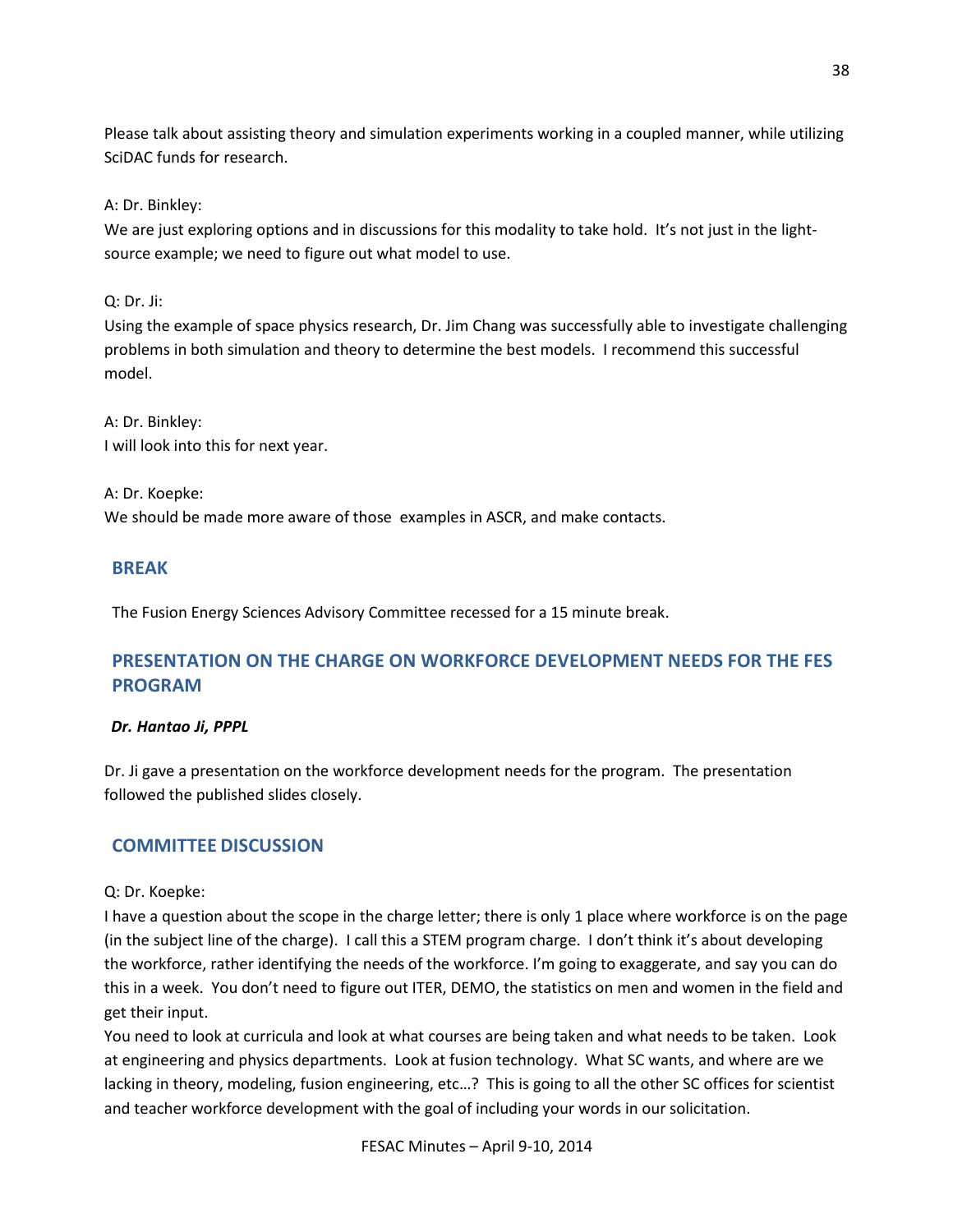I don't think it's a prediction of the fusion workforce, but instead what is missing in the curriculum. The  $2<sup>nd</sup>$  paragraph talks about disciplines where there is workforce training needed to address gaps in the SC workforce mission needs, for example in fusion technology areas. This also speaks to the university and lab integration and the university involvement. For example would a post-doc or international internship be better than the domestic internship? Are the Science Undergraduate Laboratory Internship (SULI) and the visiting faculty program (VFP) serving our needs? With these items, what are we missing? We can descope the effort to get answers to these questions.

### Q: Dr. Neilson:

I had the same reaction to this charge and your talk. Mark was on the right track.

### Q: Dr. Yoda:

Have you talked about the American Nuclear Society (ANS) scholarships and fellowships such as the National Academy for Nuclear Training (NANT)? Many engineering programs have no fusion program at all. How would you get a short course or other fusion materials or technology classes taught?

### Q: Dr. Sugiyama:

Comment on how you measure the breakdown of needed disciplines such as in theory and simulation; for example, young people are getting hired, but they are all in computation, while the senior staff is in theory, who know the science. To prepare, you are looking out 10 years and beyond.

## A: Dr. Koepke:

If you think this would help you to manage the charge, I encourage you to de-scope and then start small and go big, instead of start big and go small. This is similar to the facility charge, which needed prioritization, and it was a list of urgent medium, long term. A lot of work and assessment took place and then SC merged our input with the other Office's input.

## Q: Dr. Ji:

The reason we worry is that we don't know what workforce is needed in the future, so we don't know what the curriculum needs are. For example, if we don't need fusion nuclear engineering for 10 years, then that is an area that we don't need to emphasize now.

### A: Dr. Koepke:

Focus on the present. Are there recruiting and retention needs? SC would be happier with a much coarser list of curriculum needs in physics, engineering, etc., instead of a workforce development charge, that would feed into workforce development activities.

### A: Dr. Ji:

I think they need the numbers.

## Q: Minami:

I'm an engineer. You could make a list of areas that could use a short course in areas important to the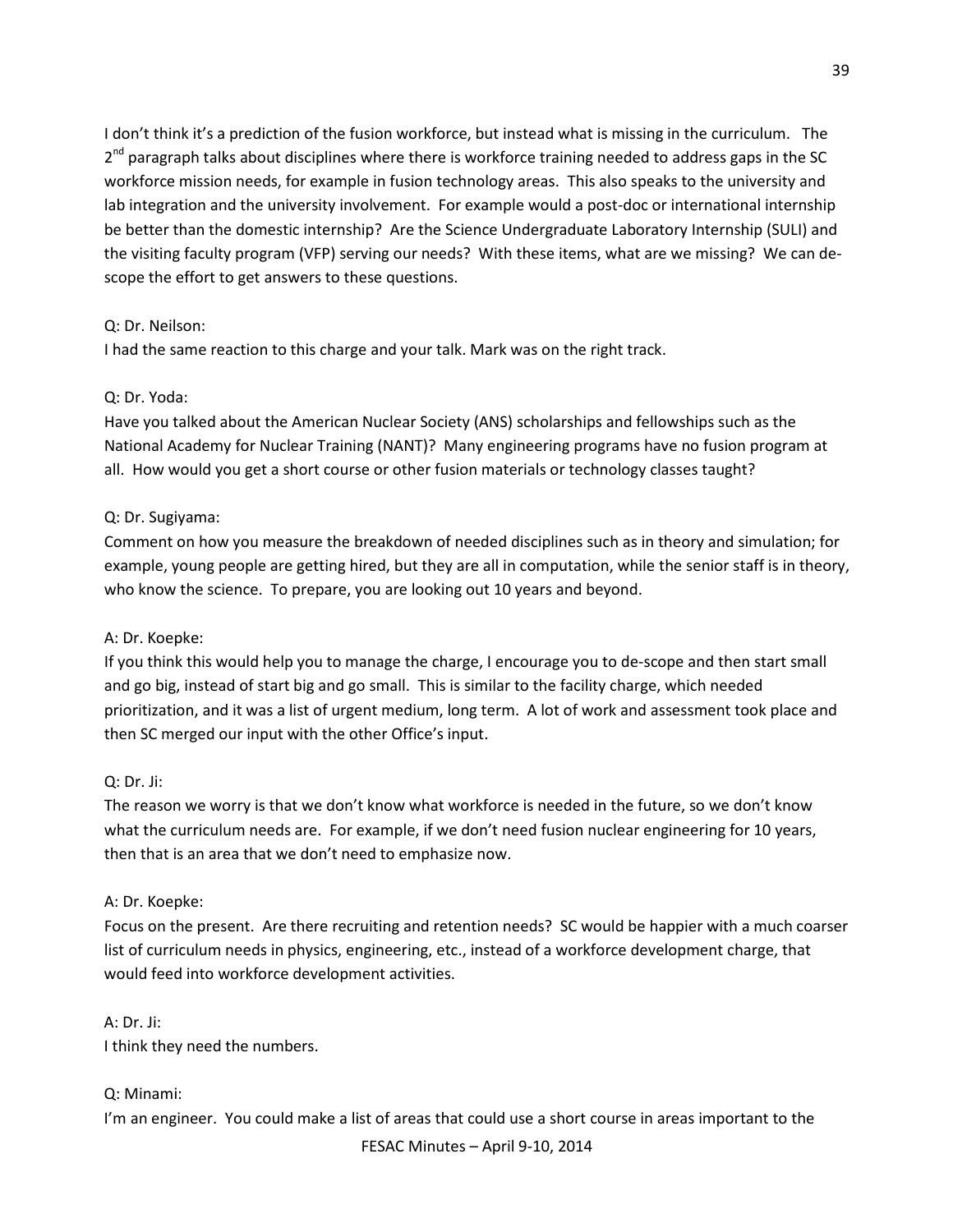field, or looking at what is done domestically and internationally, for example in computational and experimental areas.

A: Dr. Ji: Is this a numbers question? I think so.

A: Dr. Koepke: They don't need the magnitude, just the category.

### A: Dr. Synakowski:

I struggled with learning what was needed and I concluded that Mark has the right idea. I have determined that SC is looking for recommending where the machinery could be oiled and ways of doing business to help you in the future, so we can facilitate the research. It's not in getting the right numbers, but making sure we have the right programs and what we should be soliciting.

### A: Dr. Koepke:

I think it's more of a data call, instead of a more subjective call. For example, we need more professors, but what discipline do we need them in? Confinement, transport, etc.

### Q: Dr. Ji:

If it's yes/no that's easy. Should we find the number? Because training 1 and training 100 is different. For 100 we need a large continuous effort; for 1 you need a short course.

### A: Dr. Koepke:

I'm seeing a survey going to the labs, about what is missing and what is in high demand. Give them a survey of what they are looking for in the charge. Someone will say, for example, we have this short course, or this curriculum. USBPO holding the ITER summer school is an example of what could be passed on in the report.

Q: Dr. Foster: So is this only looking at plasma physics?

## A: Dr. Synakowski:

No, this covers all the needs, including theory, computations, enabling technology, astrophysics, engineering, high power, long pulse, etc.

### Q: Dr. Hubbard:

There are some areas we need to know, but we are assuming what we have will work. Fusion technology is one area which is needed, but it's shrinking. So for now it's not a problem, but if it gets worse you won't

even have the educators. We need to know the distinction between what is needed in fusion plasma science and the other disciplines needed in FES.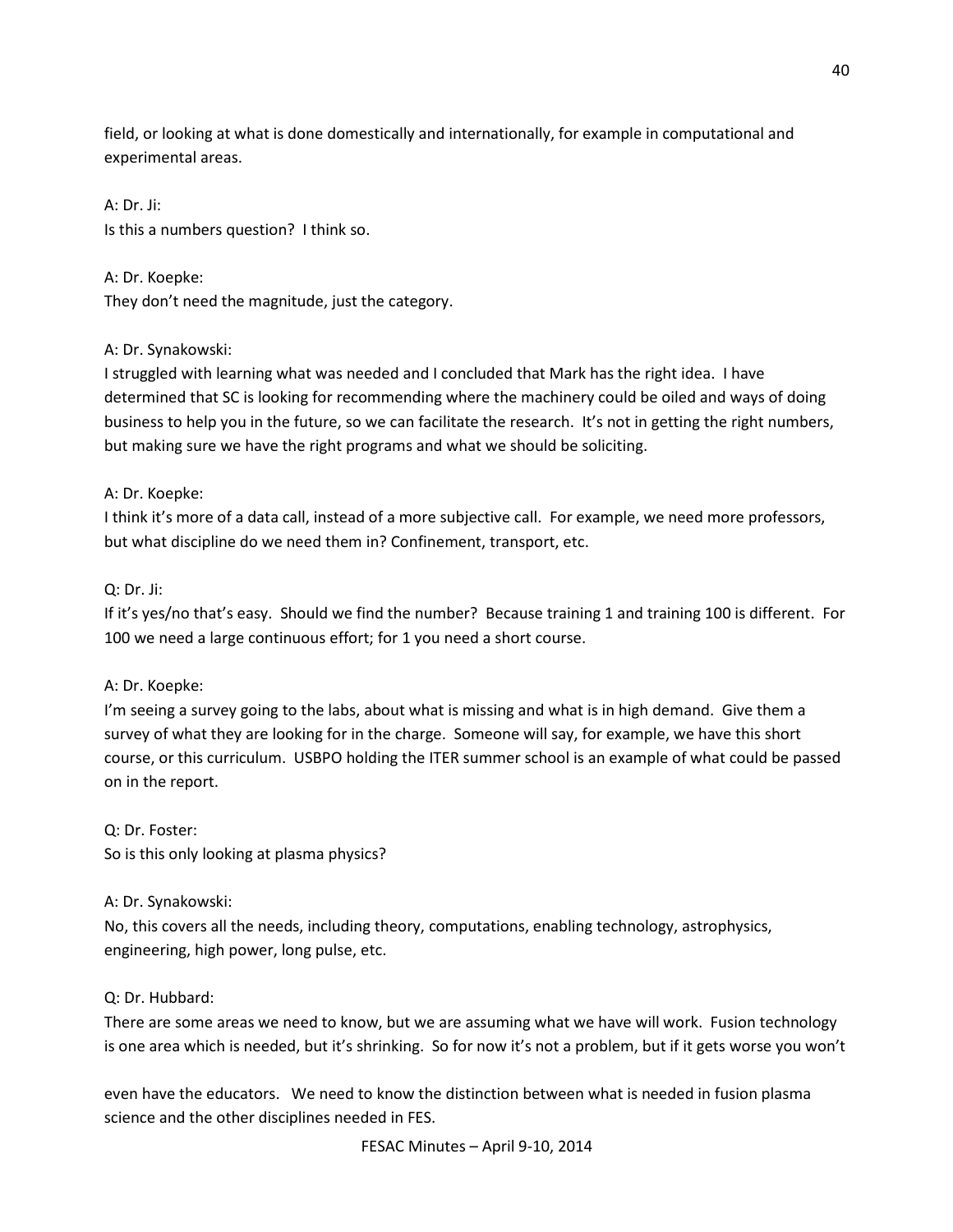### A: Dr. Koepke:

The 10 year strategic plan will go into student and workforce development, which is needed, but it's too late for your input.

## A: Dr. Synakowski:

I have been trying to walk lightly in this meeting with respect to the strategic outlook, so that FESAC will be unencumbered by our views. Pithily put, assume that you are developing a workforce for ITER. How does that work? The workforce will have to be conversant in living in a world that is imbedded in massive amounts of data. The future world will be this way both domestic and internationally. There is an aspiration to grow fusion material science, but I'm not sure how that translates to this. Many plasma science questions will require more sophisticated infrastructural support that will require us to find a way for the labs to make experiments attractive to universities. For involvement offsite from campus, how does that work? In GPS or Discovery Science, we want to maintain excellence, but that comes out of the planning process. What problems are happening now? What students are missing? Is that the same as 10 years from now? That's the best I can do for now.

### A: Dr. Neilson:

I think between Dr. Synakowski's talks yesterday and from his UFA talks and from Jim, you have a lot of information from FES and how they see the future. You had one of their FES graphics in your presentation, and from discussion in this meeting, and good people in the panel, you get a good idea of the vision from where the program goes, and what opportunities there are for a future vision. Make assumptions of program directions and state those assumptions in your report. Here are the data you need.

## A: Dr. Koepke:

APS-DPP just approved a new student fellowship with a generous donation from Bill Stacy, in MFE engineering and physics that is just for graduate students. The leadership of the APS came to me, we liked it and approved it, but said that we want you to know that we want you to pick only the physics applicants. I'm not going to do that because we are a community of engineers and physicists. Is the selection committee going in that direction? If you look at scholarships in astronomy you might get some plasma physicists which might get the award. The point is plasma physics PhDs are not the only discipline that we rely on. They want lists so they can make workforce development decisions.

After the conclusion of the committee discussion, Dr. Mark Koepke stated that he would like to thank Dr. Hantao Ji for chairing this subcommittee, and Ed Thomas for serving as vice chair.

# **PRESENTATION ON LABORATORY PLASMA ASTROPHYSICS AND BEYOND**

### *Dr. Hantao Ji, PPPL*

Dr. Ji's presentation followed closely the slides in his presentation. The general message of the talk was the importance and cross cutting nature of plasma astrophysics. For example, there were 10 major plasma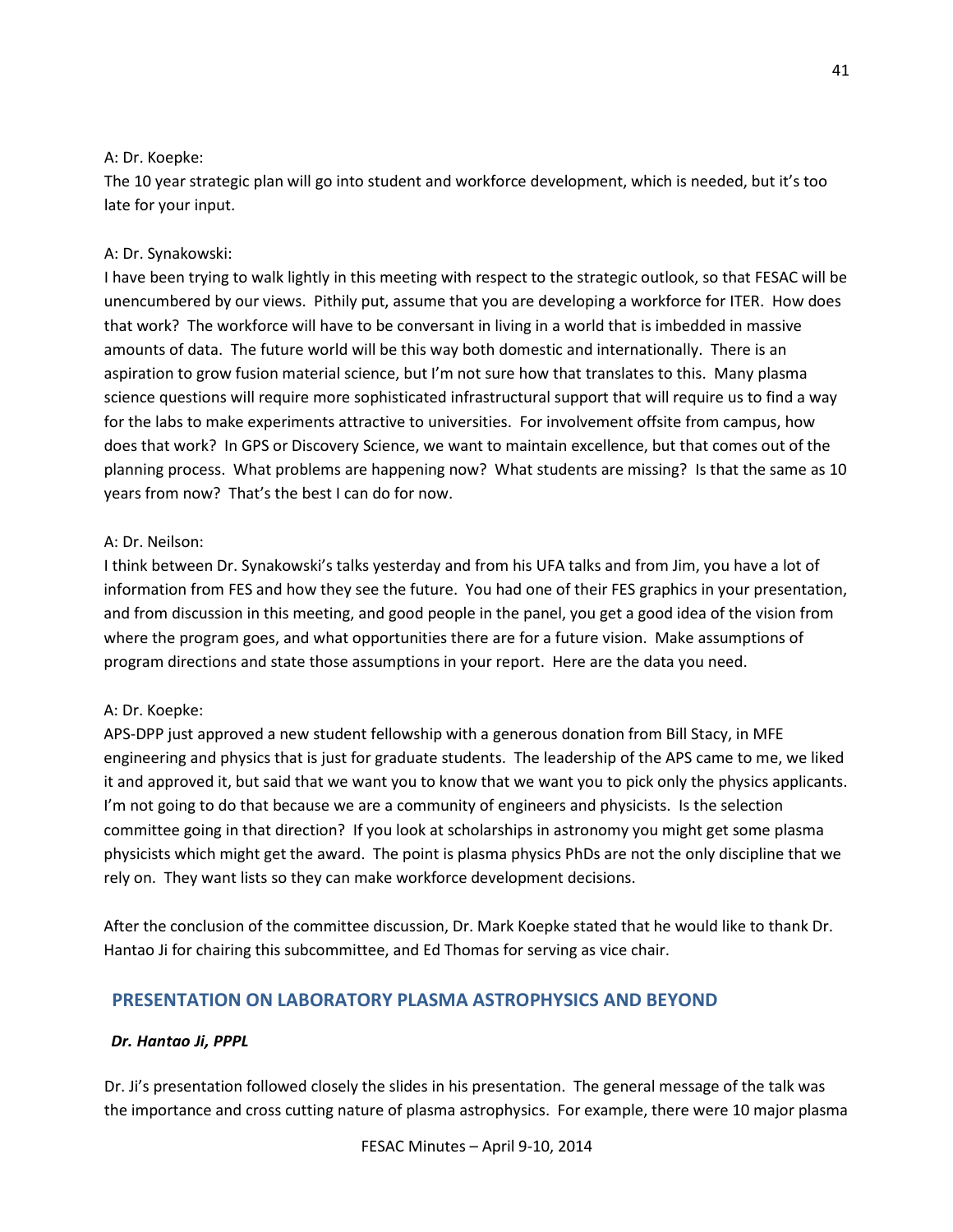processes from the 2010 Workshop on Opportunities in Plasma Astrophysics (WOPA) that he discussed.

# **COMMITTEE DISCUSSION**

### Q: Dr. Koepke:

When you are evaluating accretion in laboratory experiments what are the boundary conditions, for example is angular momentum in the radial and axial directions? Do you attempt to minimize the vertical or only radial components? Does the plasma heat up?

### A: Dr. Ji:

Accretion conserves angular momentum, but converts it to heat. Fusion converts 0.7% while accretion converts up to 25%. It is highly efficient. Accretions are also very bright.

## **CONCLUDING COMMENTS ON THE STRATEGIC PLAN CHARGE**

#### *Dr. Mark Koepke, Committee Chair*

Dr. Koepke retained the committee for some final remarks and discussion after the final agenda item. The discussion follows:

#### Dr. Koepke:

I want to stress that the format and form of the NSAC report should be used as a model for our work. It speaks to their field, but we need ours to be like this where it is accessible to deans, staffers, students, and everyone who could be an audience for the document. This goes way beyond the needs of SC to increase support for a plus-up in the budget. There will be a full court press for input from the community. Think about how the report and data will look in the end. Eventually I hope it will look like the NSAC report.

My intention is to finish assembly of the subcommittee on the strategic plan in a week or two. I needed the charge first. Now that it's out, I will send an e-mail to FESAC with the philosophy and strategy sent with the names of the subcommittee to help them understand my approach to respond to the charge. I will explain about the makeup of the subcommittee and the importance of seeking input to this crucial charge. I want FESAC to see this before we have our first meeting to help organize our thoughts.

## **COMMITTEE DISCUSSION**

#### Q: Dr. Greenfield:

Do you anticipate a full FESAC meeting prior to the interim report?

#### A: Dr. Koepke:

No. I will explain in my e-mail. I hope to make the process continuous so that there will be transparency and an interim report is not required.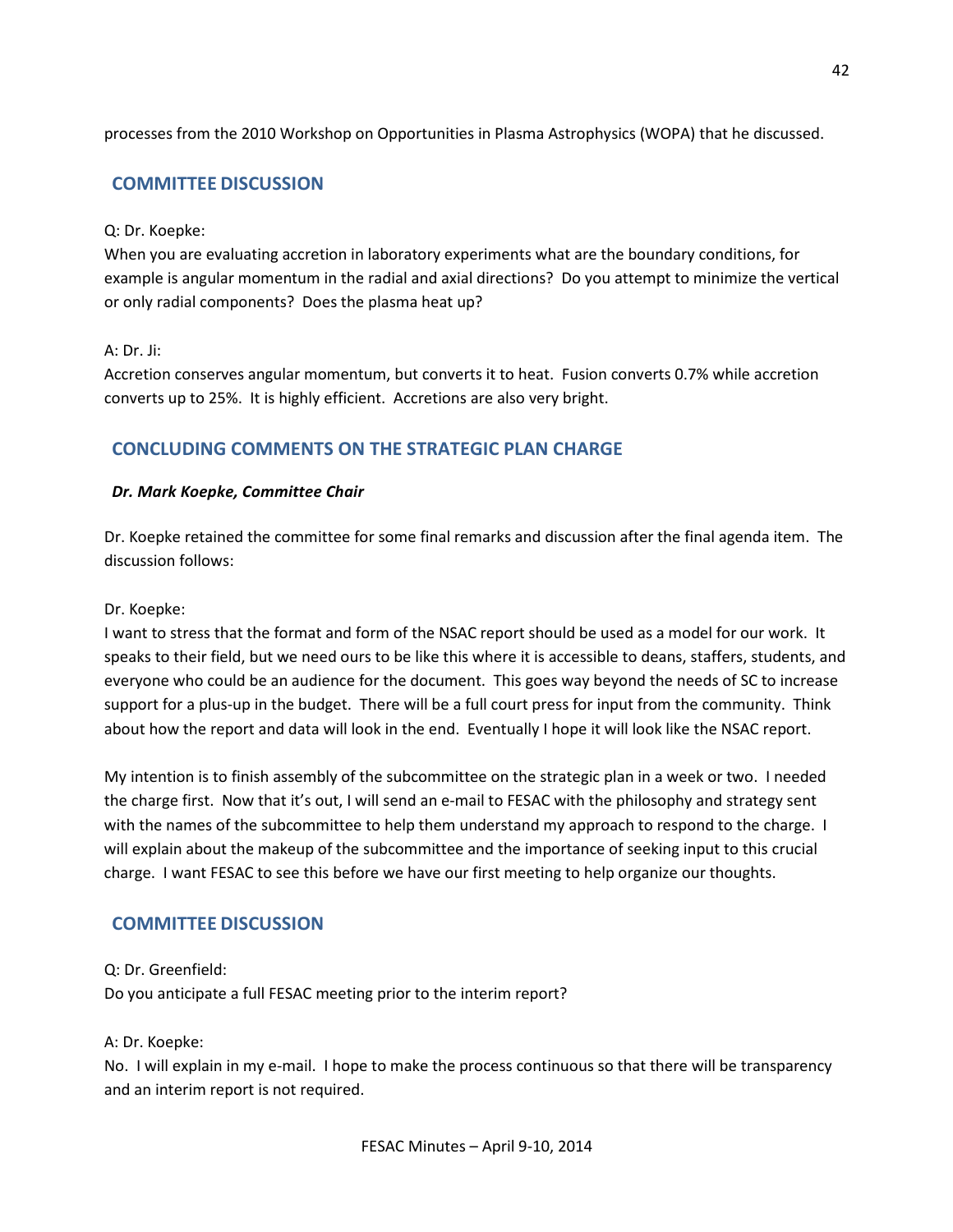Q: Dr. Greenfield:

For the Rosner report, the full FESAC committee had concerns about the content, and was looking for data.

A: Dr. Koepke:

Transparency is key in how we will work.

A: Dr. Synakowski:

The #1 lesson learned is that it's important that people are independent, and the integrity of the process is critically dependent on this. What makes me nervous about an interim report is the need to maintain independence.

A: Dr. Koepke:

Having the interpretation of the charge clearly stated should help and be sufficient, so that people don't feel blindsided in the process.

## Q: Dr. Neilson:

Dr. Ji made a point that the next FESAC meeting will be held at the end of June. How will that be handled?

### A: Dr. Koepke:

There will be a teleconference meeting to go through the workforce development report and to approve the report.

## Q: Dr. Hubbard:

Wouldn't the video conference be a good chance to update FESAC, so we can avoid disagreement, and then the panel is sent back to changes?

A: Dr. Synakowski:

There is a concern about us being in FACA space. This should be as absent as possible of conflicts of interest, because the committee has the potential to have conflicts.

A: Dr. Koepke: I will manage this and I will not be looking to minimize disagreement.

Q: Dr. Cohen: What about the assembly of the COV panel?

A: Dr. Koepke: It's in the process. I need a week or two for other activities, then the COV will follow.

A: Dr. Synakowski: The workforce development and STEM report will be rolled out as a public meeting.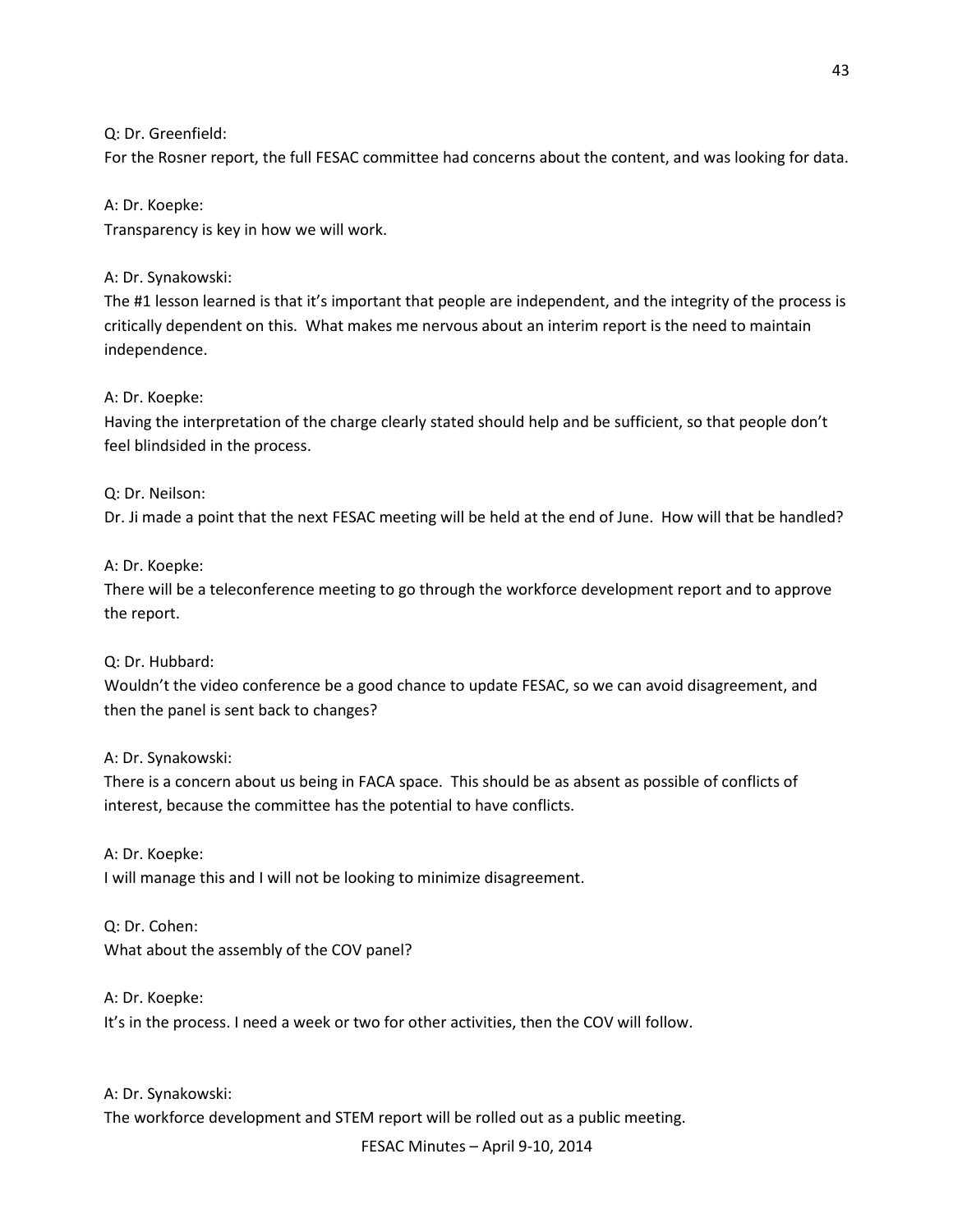## A: Dr. Barish:

We have the opportunity to have a video conference as an official FESAC meeting since it's a public meeting. We plan on using Ready Talk, with the full committee to approve the workforce development report.

# A: Dr. Koepke:

We will have FESAC comments, but it will be without FES AD comments; it's a business meeting.

## Q: Dr. Neilson:

I favor an interim report. You have a plan to keep FESAC in the loop and the time scale is short. Instead of spending time polishing the report, spend time getting input from the community.

## A: Dr. Koepke:

It is essential that we get input from the community, which will be the highest priority, including utilizing other venues (face-to-face, white papers, videoconferences, etc.).

## Q: Dr. Ji:

Travel will be a financial burden to some. Videoconferencing will help those who can't travel and miss duties at work.

A: Dr. Koepke:

The USPBPO has, in principle, approved the forum for video and will be coordinating how to incorporate videoconferences into the communications plan.

# **DOE FES Acronym List:**

AD: Associate Director, Office of Science

ALCC: ASCR Leadership Computing Challenge

ALS: Advanced Light Source, at LBNL

ANL: Argonne National Laboratory

ANS: American Nuclear Society

APS: Advanced Photon Source, at ANL

APS: American Physical Society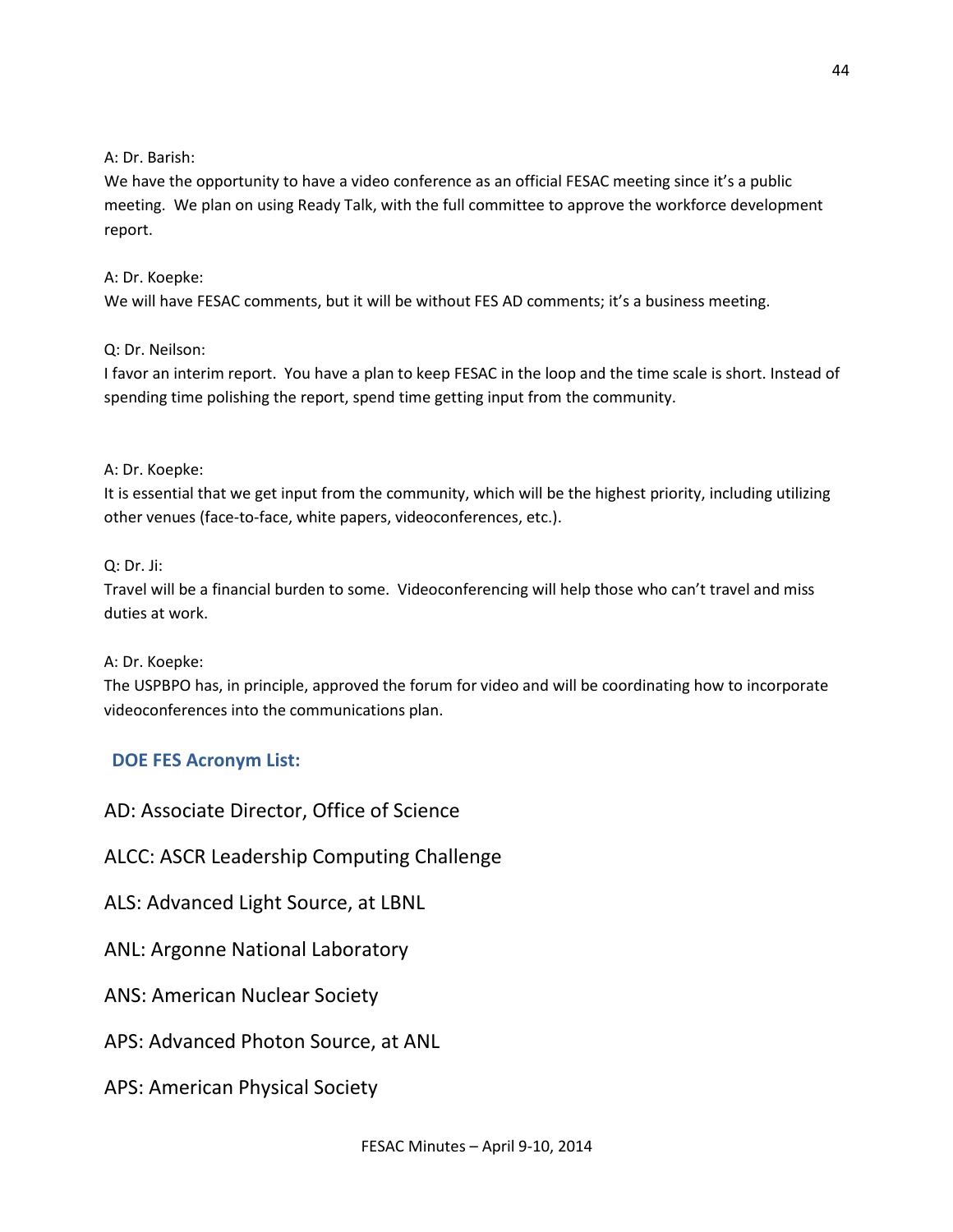APS-DPP: American Physical Society-Division of Plasma Physics

AT: Advanced Tokamak

ASCAC: Advanced Scientific Computing Advisory Committee

ASCR: Advanced Scientific Computing Research

ATLAS: A Toroidal LHC Apparatus (an experiment at the CERN laboratory)

B&R: Budget and Reporting

BES: Basic Energy Sciences

BERAC: Biological and Environmental Research Advisory Committee

BESAC: Basic Energy Sciences Advisory Committee

BPS: Burning Plasma Science

CD: Critical Decision

CFO: Chief Financial Officer

CM: Configuration Management

COI: Conflict of Interest

COV: Committee of Visitors

CR: Continuing Resolution

CS: Computer Science

CTF: Component Test Facility

DA: Domestic Agency, participating in ITER

DIII-D: Doublet III-D (an experimental fusion device)

DG: Director General, of the IO

DOE: Department of Energy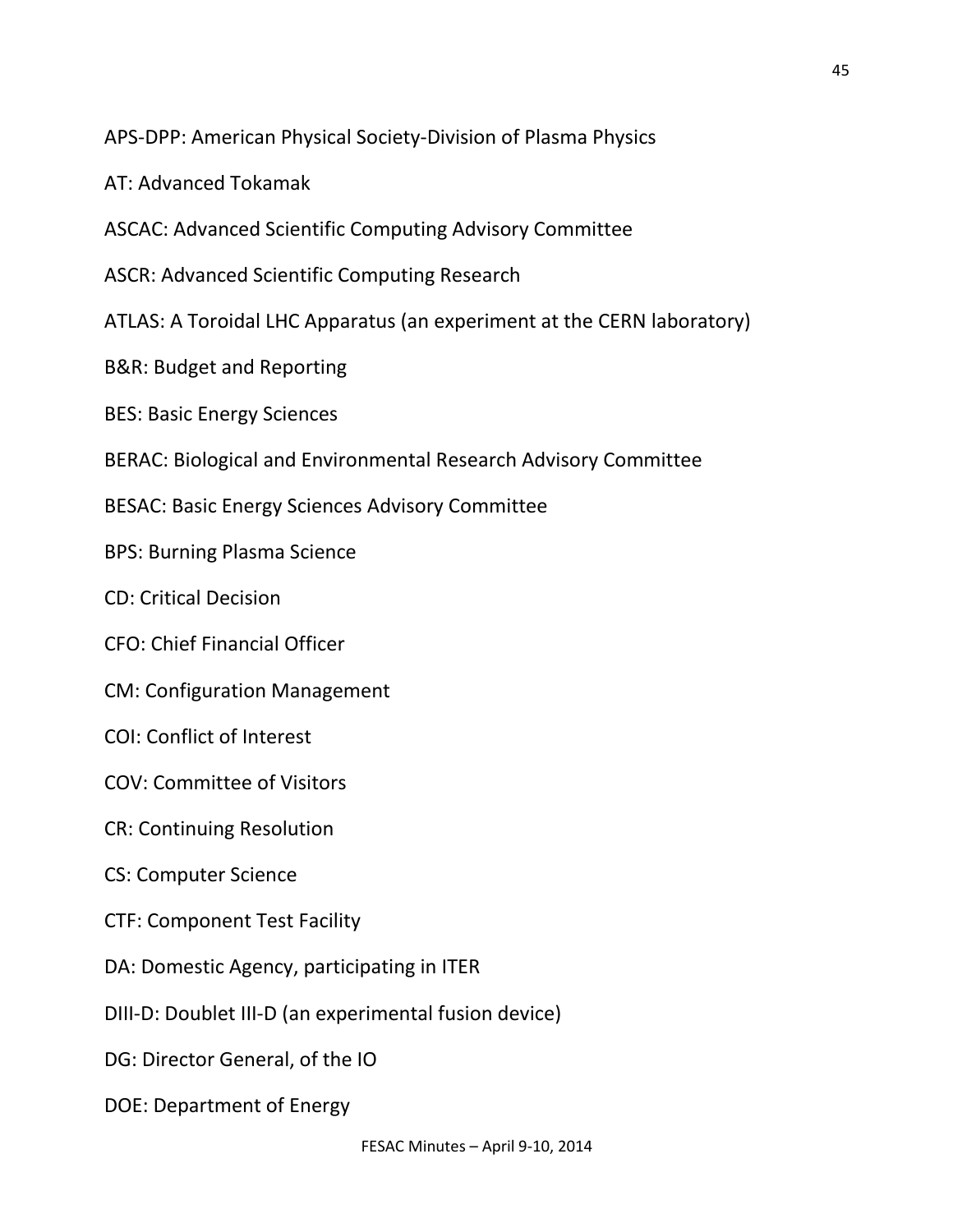dpa: displacements per atom (normally all lower case)

DPS: Discovery Plasma Science

DS: Discovery Science

EAST: Experimental Advanced Superconducting Tokamak, in Hefei China

EPR: Experimental Plasma Research

ESnet: Energy Sciences Network, DOE

EU: European Union

FACA: Federal Advisory Committee Act

FES: Fusion Energy Sciences, DOE

FESAC: Fusion Energy Sciences Advisory Committee

FMITS: Fusion Materials Irradiation Test Station, at ORNL

FNS: Fusion Nuclear Science

FNSF: Fusion Nuclear Science Facility

FOA: Funding Opportunity Announcement

FSP: Fusion Simulation Program

FY14: Fiscal Year 2014

FRIB: Facility for Rare Isotope Beams, (at Michigan)

GA: General Atomics, in San Diego, CA

GAO: Government Accountability Office

GPP: General Plant Projects

GPS: General Plasma Science

HEDLP: High Energy Density Laboratory Plasmas

46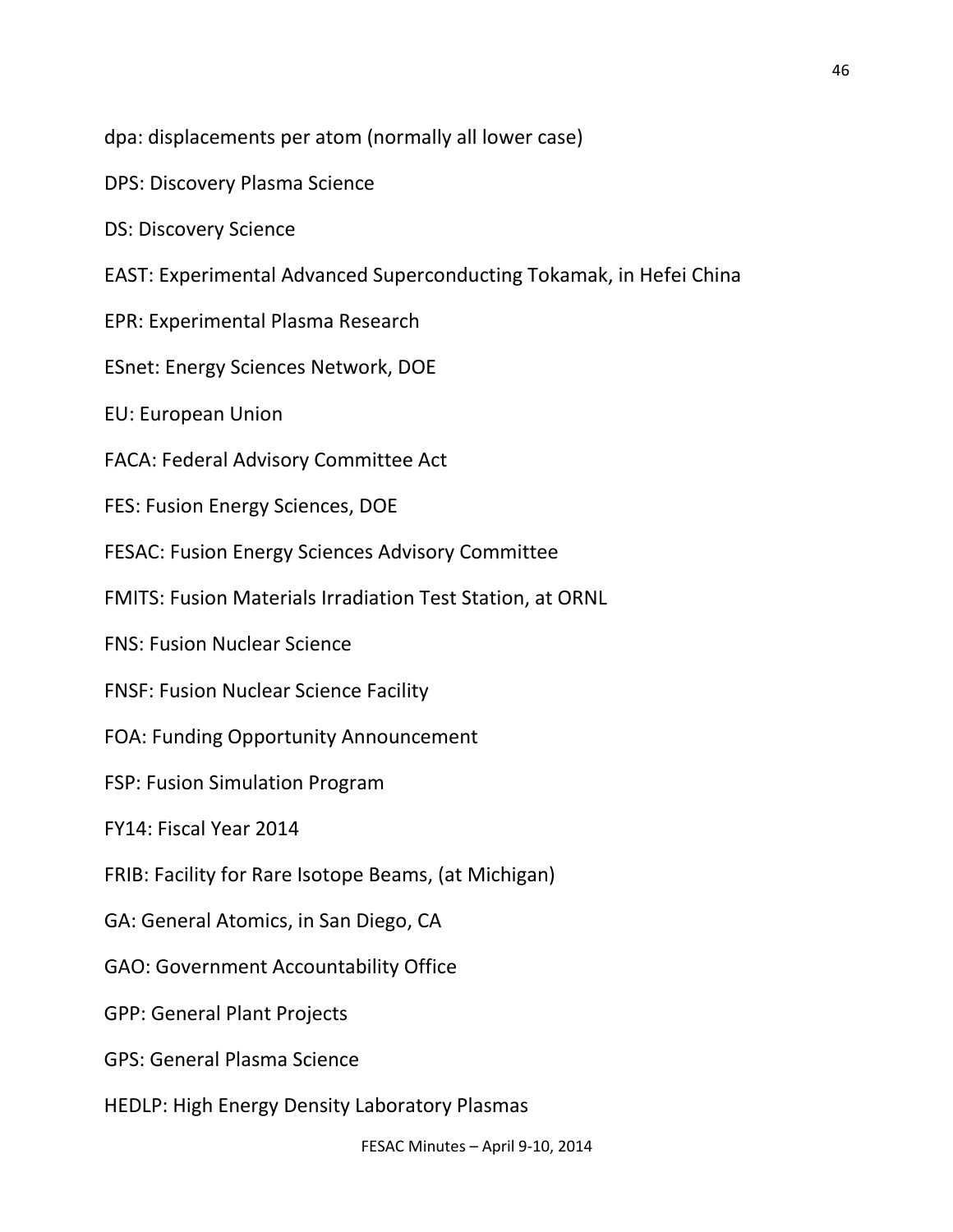HEP: High Energy Physics

HEPAP: High Energy Physics Advisory Panel

HHF: High Heat Flux

HSX: Helically Symmetric Experiment

IC: ITER Council

INCITE: Innovative and Novel Computational Impact on Theory and Experiment

IO: ITER Organization

IPA: Intergovernmental Personnel Act

ITER: Latin for "the way", the title for an international fusion facility

KSTAR: Korean Superconducting Tokamak Reactor, in Daejeon, South Korea

LBNL: Lawrence Berkeley National Laboratory, in Berkeley, CA

LCLS: Linac Coherent Light Source, at SLAC

LDRD: Laboratory Directed Research and Development

LDX: Levitated Dipole Experiment, at MIT

LHC: Large Hadron Collider, near Geneva Switzerland

LLNL: Lawrence Livermore National Laboratory

MAC: Management Advisory Committee

MFE: Magnetic Fusion Energy

MPEX: Material Plasma Exposure eXperiment, at ORNL

NAS: National Academy of Sciences

NASA: National Aeronautics and Space Administration

NERSC: National Energy Research Scientific Computing Center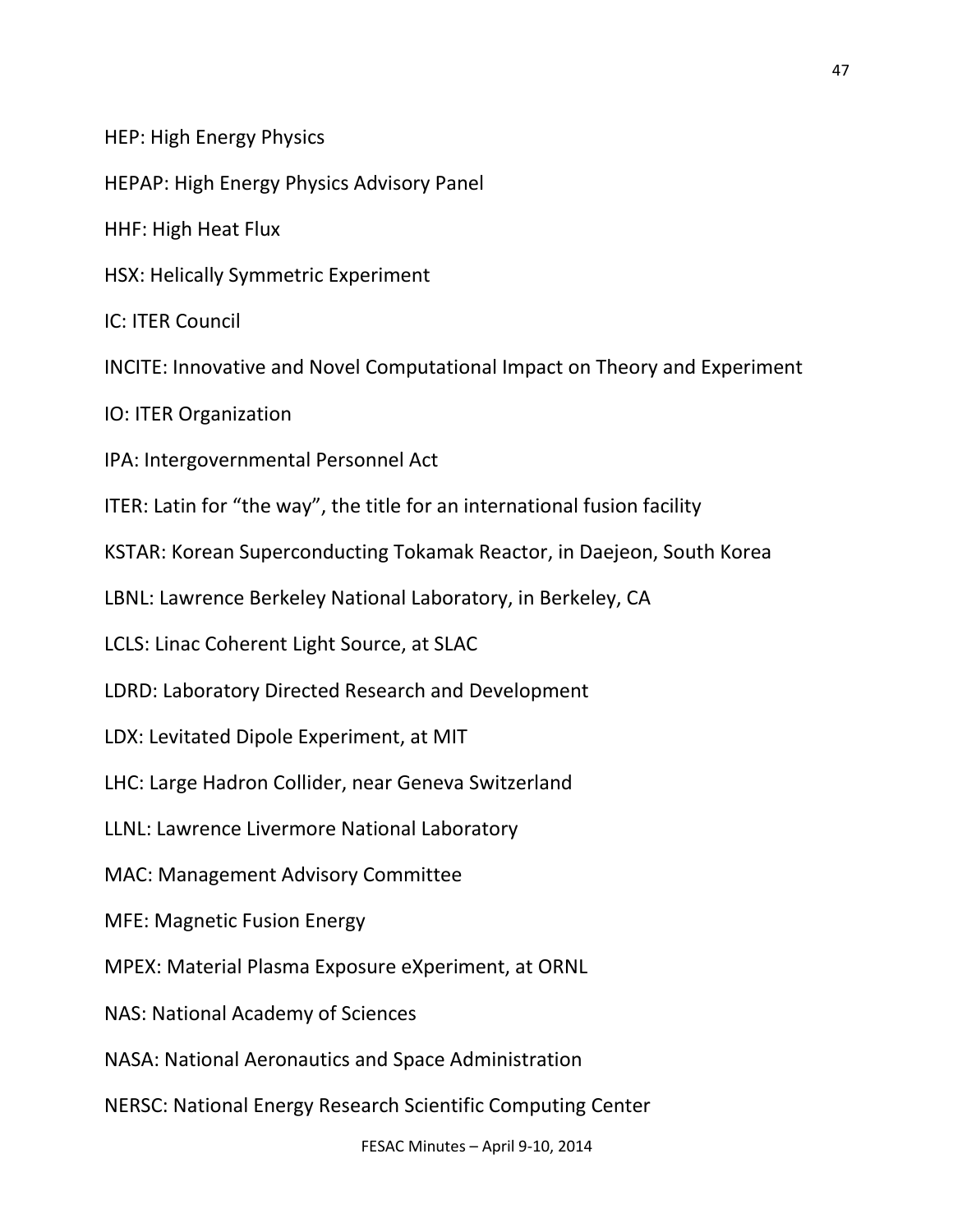NIF: National Ignition Facility, at LLNL

NNSA: National Nuclear Security Administration, DOE

NP: Nuclear Physics

NRL: Naval Research Laboratory, in Washington, DC

NSAC: Nuclear Science Advisory Committee

NSF: National Science Foundation

NSTC: National Science and Technology Council

NSTX: National Spherical Torus eXperiment (at PPPL)

OMB: Office of Management and Budget

OPA: Office of Project Assessment, DOE

ORNL: Oak Ridge National Laboratory

OSTP: Office of Science & Technology Policy

P5: Particle Physics Project Prioritization Panel

PI: Principal Investigator

PM: Program Manager, DOE

PMI: Plasma Material Interface

PPPL: Princeton Plasma Physics Laboratory

Q: The ratio of power produced/the power to maintain a steady state plasma

R&D: Research & Development

RHIC: Relativistic Heavy Ion Collider

ReNeW: Research Needs Workshop

SBIR: Small Business Innovation Research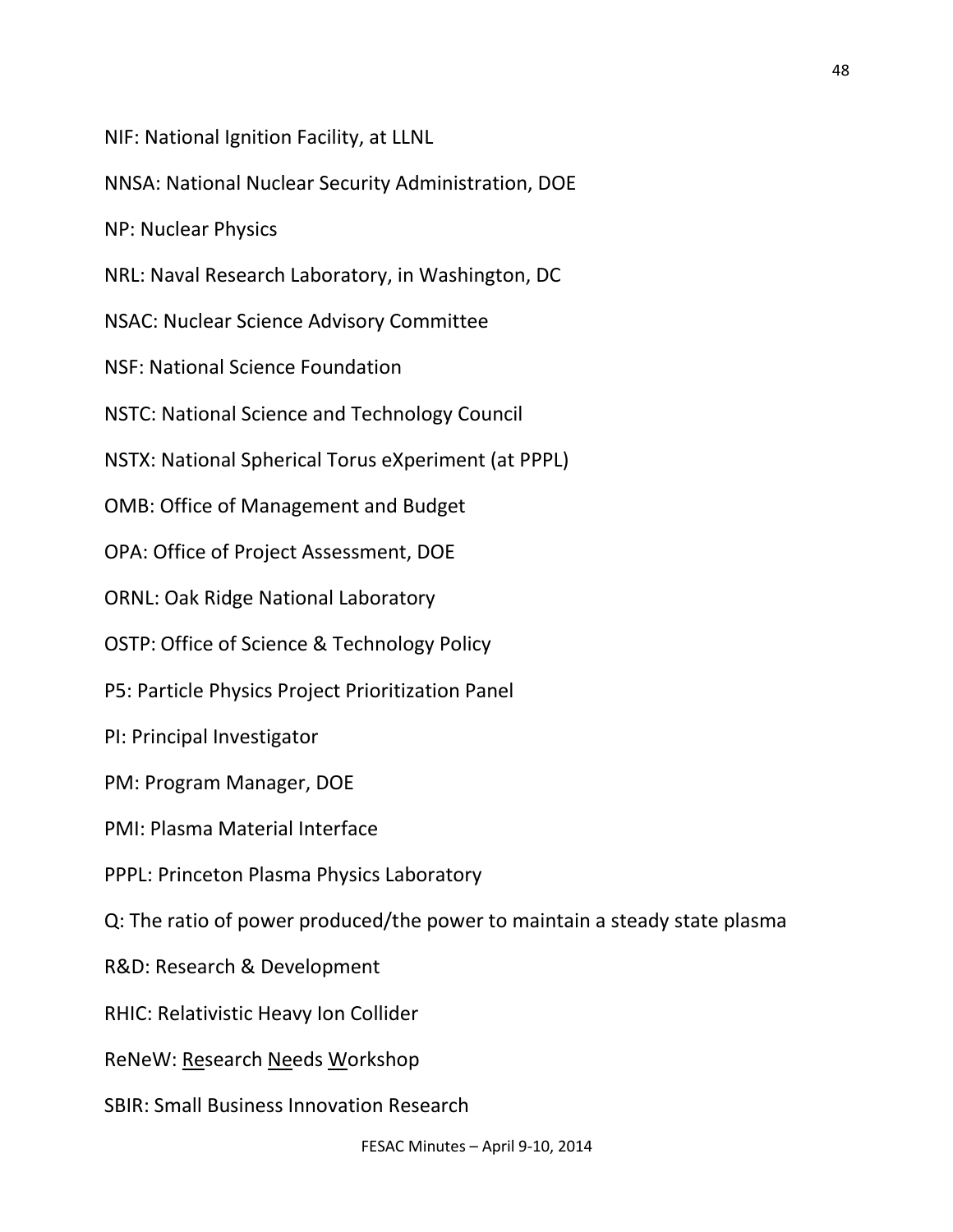SC: Office of Science, DOE

SciDAC: Scientific Discovery through Advanced Computing

SEAB: Secretary of Energy Advisory Board, DOE

SLAC: Stanford Linear Accelerator Center

SLI: Strategic Laboratory Infrastructure, DOE SC

SNS: Spallation Neutron Source, ORNL

ST: Spherical Tokamak

STAC: Science and Technology Advisory Committee

STEM: Science, Technology, Engineering and Mathematics

STTR: Small Business Technology Transfer

SULI: Science Undergraduate Laboratory Internship

TCWS: Tokamak Cooling Water System, on ITER

USBPO: U.S. Burning Plasma Organization

USIPO: US ITER Project Office, at ORNL

V&V: Verification & Validation

VFP: Visiting Faculty Program

W7-X: Wendelstein 7-X, in Greifswald, Germany

WD: Workforce Development

WDTS: Workforce Development for Teachers and Scientists